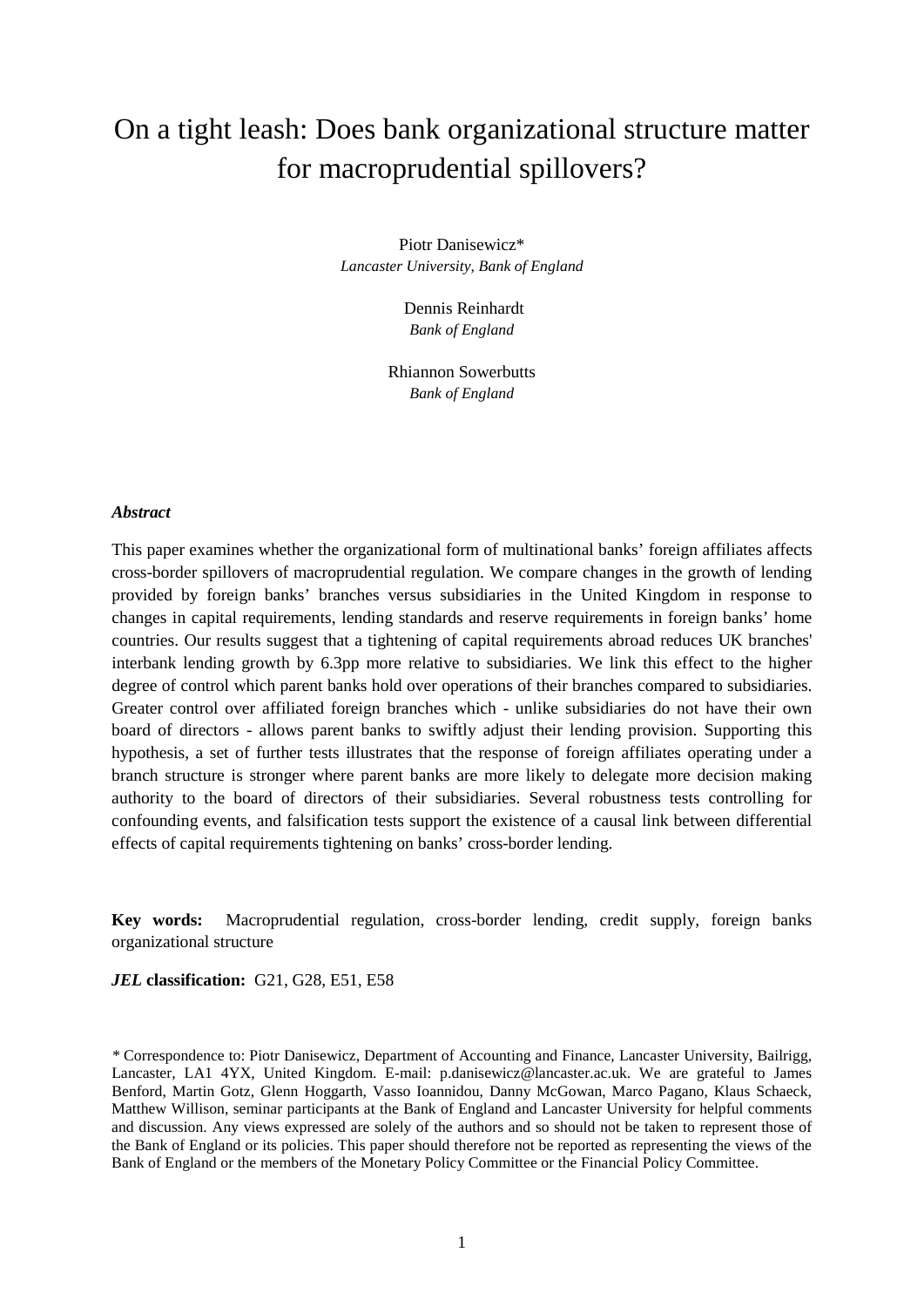# On a tight leash: Does bank organizational structure matter for macroprudential spillovers?

April 2015

#### *Abstract*

This paper examines whether the organizational form of multinational banks' foreign affiliates affects cross-border spillovers of macroprudential regulation. We compare changes in the growth of lending provided by foreign banks' branches versus subsidiaries in the United Kingdom in response to changes in capital requirements, lending standards and reserve requirements in foreign banks' home countries. Our results suggest that a tightening of capital requirements abroad reduces UK branches' interbank lending growth by 6.3pp more relative to subsidiaries. We link this effect to the higher degree of control which parent banks hold over operations of their branches compared to subsidiaries. Greater control over affiliated foreign branches which - unlike subsidiaries do not have their own board of directors - allows parent banks to swiftly adjust their lending provision. Supporting this hypothesis, a set of further tests illustrates that the response of foreign affiliates operating under a branch structure is stronger where parent banks are more likely to delegate more decision making authority to the board of directors of their subsidiaries. Several robustness tests controlling for confounding events, and falsification tests support the existence of a causal link between differential effects of capital requirements tightening on banks' cross-border lending.

**Key words:** Macroprudential regulation, cross-border lending, credit supply, foreign banks organizational structure

*JEL* **classification:** G21, G28, E51, E58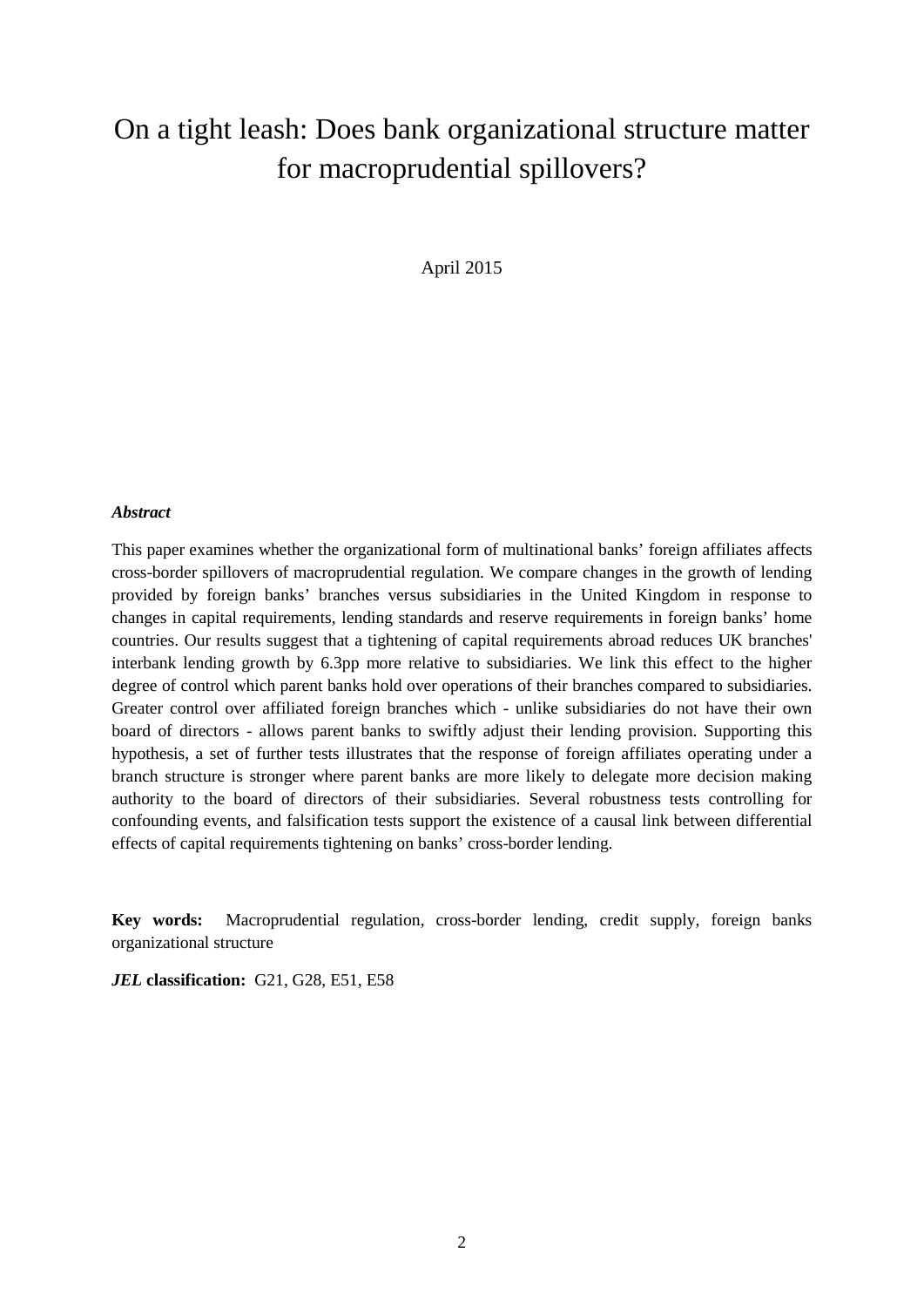#### **1. Introduction**

Do multinational banks' branches reduce their lending in foreign markets (host country) more than subsidiaries in response to changes in the regulatory environment in their domestic markets (home country)? And if so, can this effect be explained by a varying degree of control which parent banks hold over their affiliates operating under different organizational forms? To answer these questions, we exploit a novel dataset on changes in the intensity of macroprudential regulation in 70 countries over the period 1997 and 2014. Our analysis focuses on the effect of tightening of capital requirements, lending standards and reserve requirements on foreign banks' lending to bank and nonbank borrowers in the UK.

Our work is motivated by three strands of the empirical literature. First, studies that document how multinational banks transmit financial shocks to their balance sheets across country borders. Cetorelli and Goldberg (2012) find that during the recent financial crisis banks from advanced economies restricted their credit supply in developing markets. Schnabl (2012) and Chava and Purnanandam (2011) show that international banks' liquidity shocks triggered by the 1998 Russian default crisis were transmitted via interbank lending to Peru and the US, respectively. Aiyar (2012) documents how foreign banks contributed to the lending contraction in the UK during the crisis by withdrawing funding from UK-resident affiliates. Giannetti and Laeven (2012) show that crisis periods increase home bias among multinational banks, reflected in shifts from foreign to domestic lending.

A second strand of literature examines heterogeneities in these bank balance sheet spillovers. De Haas and Van Horen (2013) use the collapse of Lehman Brothers as an exogenous shock to internationally operating banks and find that foreign-owned banks significantly contract their lending in host markets. However, the key finding for this paper is the substantial heterogeneity in the extent to which different banks retrenched from the same country. Banks reduced credit supply mainly in countries geographically distant from their home country, countries where foreign banks were less experienced, where they operated under a branch structure, and where they were disintegrated from the network of domestic co-lenders. Popov and Udell (2012) study whether contraction of lending provided by foreign banks may be sensitive to parent banks' balance sheet conditions. They find that firms in emerging market countries experienced more difficulty obtaining credit from foreign banks whose parent banks suffered from negative shocks to their financial conditions. Firms in their sample were particularly constrained in localities served by banks with lower Tier 1 capital ratios. In addition to these studies Hoggarth, Hooley, and Korniyenko (2013) show that lending provided by foreign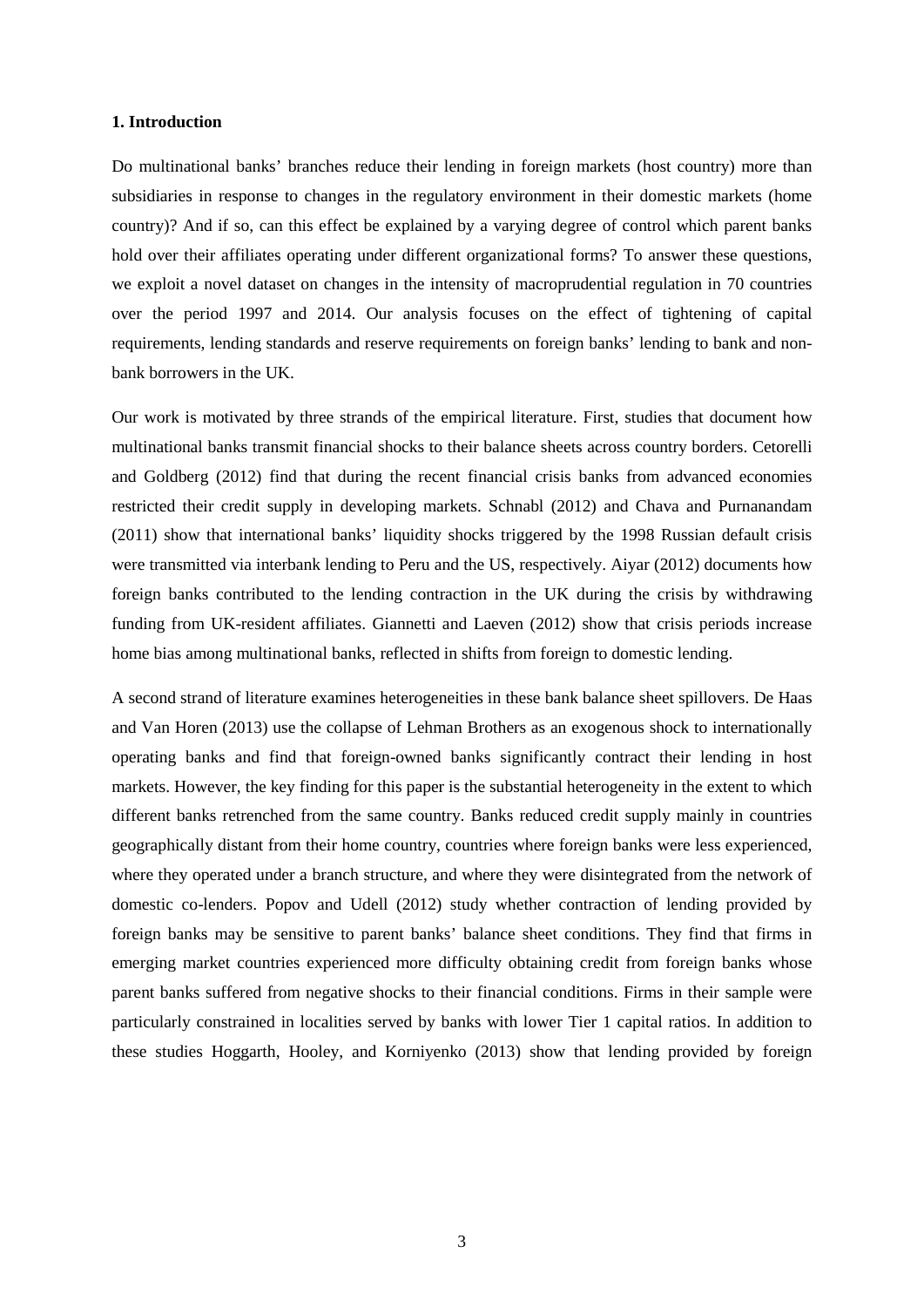branches in the UK was more volatile during the recent financial crisis compared to lending provided by foreign banks' subsidiaries. $<sup>1</sup>$  $<sup>1</sup>$  $<sup>1</sup>$ </sup>

Finally, a literature related to our work focuses on cross-border spillovers of regulatory changes via multinational banks' operations. Peek and Rosengren (1997, 2000) evaluate the effect of the Japanese market collapse which coincided with the introduction of the Basel Accord in Japan in the early 1990s. They find that multinational Japanese banks whose capital ratios fell below the required level due to rapid declines of the stock market retrenched their commercial and industrial, and real estate lending in the US, to comply with the new, tighter capital regulation. More recently, Aiyar, Calomiris, Hooley, Korniyenko, and Wieladek (2014a) examine the effect of bank specific capital requirements on foreign banks' credit supply. They find that banks subject to stringent capital regulation in their domestic markets (home country) reduce lending in the foreign markets (host country) by 5.5 percentage points following a 100 basis points increase in required capital adequacy. Using the same dataset on bank specific capital requirements, Aiyar, Calomiris and Wieladek (2014b) also find a negative correlation between the intensity of regulation and lending provided by affected banks in their domestic market. Cross-border spillovers of financial regulation were also found to affect banks' lending standards. Ongena, Popov, and Udell (2013) find that banks respond to tighter lending standards in the home country by taking more risk in foreign markets proxied by more lending to ex ante risky firms.

Our main contribution to this literature is that we explore how the change in lending by foreign banks to the UK in response to regulatory changes in their home countries depends on whether the lending is done via a branch or a subsidiary. However, an important question is why would the change in lending differ depending on the organisational form of foreign banks? We argue that it does do because of the legal distinction between branches and subsidiaries.<sup>[2](#page-3-1)</sup> Under the branch structure foreign affiliates constitute an inseparable part of the parent organisation. This structure allows for cheaper and more flexible transfer of funds between the parent and its foreign entity. Subsidiaries on the contrary are considered as stand-alone institutions, with their own board of directors. Unlike branches, subsidiaries are separately capitalised and are subject to the host country regulations

**.** 

<span id="page-3-0"></span><sup>&</sup>lt;sup>1</sup> Goulding and Nolle (2012) also show that foreign branches lending was much more volatile compared to lending provided by subsidiaries in the US, whereas Albetrazzi and Bottero (2014) find that foreign owned branches operating in Italy shrunk their lending in response to the collapse of the Lehman Brothers much more than subsidiaries of multinational banks.

<span id="page-3-1"></span><sup>&</sup>lt;sup>2</sup> When deciding on the structural form of foreign operations multinational banks are considering a number of factors, among which regulatory and taxation arrangements in the host country play a major role (Fiechter et al. 2011). Another key factor determining such decisions is the business model of the banking group (Hoggarth, Hooley, and Korniyenko, 2013). Banks focusing mainly on the wholesale operations may prefer to operate in host country under the branch structure, whilst subsidiary structure may be benefit those banking groups which aim to serve retail customers and establish banking relationships in the host market. Dell'Arrica and Marquez (2010) also consider various host country risks as important determinants in this decision making process. The theoretical model developed by the authors suggests that subsidiary structure benefits the banking group by protecting it from economic risks due to limited parent-affiliate liability (such risks may result from changes in the macroeconomic conditions, which in turn may affect creditworthiness of borrowers and thus lead to higher default rates). Branch structure on the other hand is more beneficial in countries where expropriation risk is higher (example of expropriation risks include forcing banks to hold government debt or lending to favoured institutions). Cerutti, Dell'Ariccia and Martinez-Peria (2007) provide the empirical evidence supporting these findings.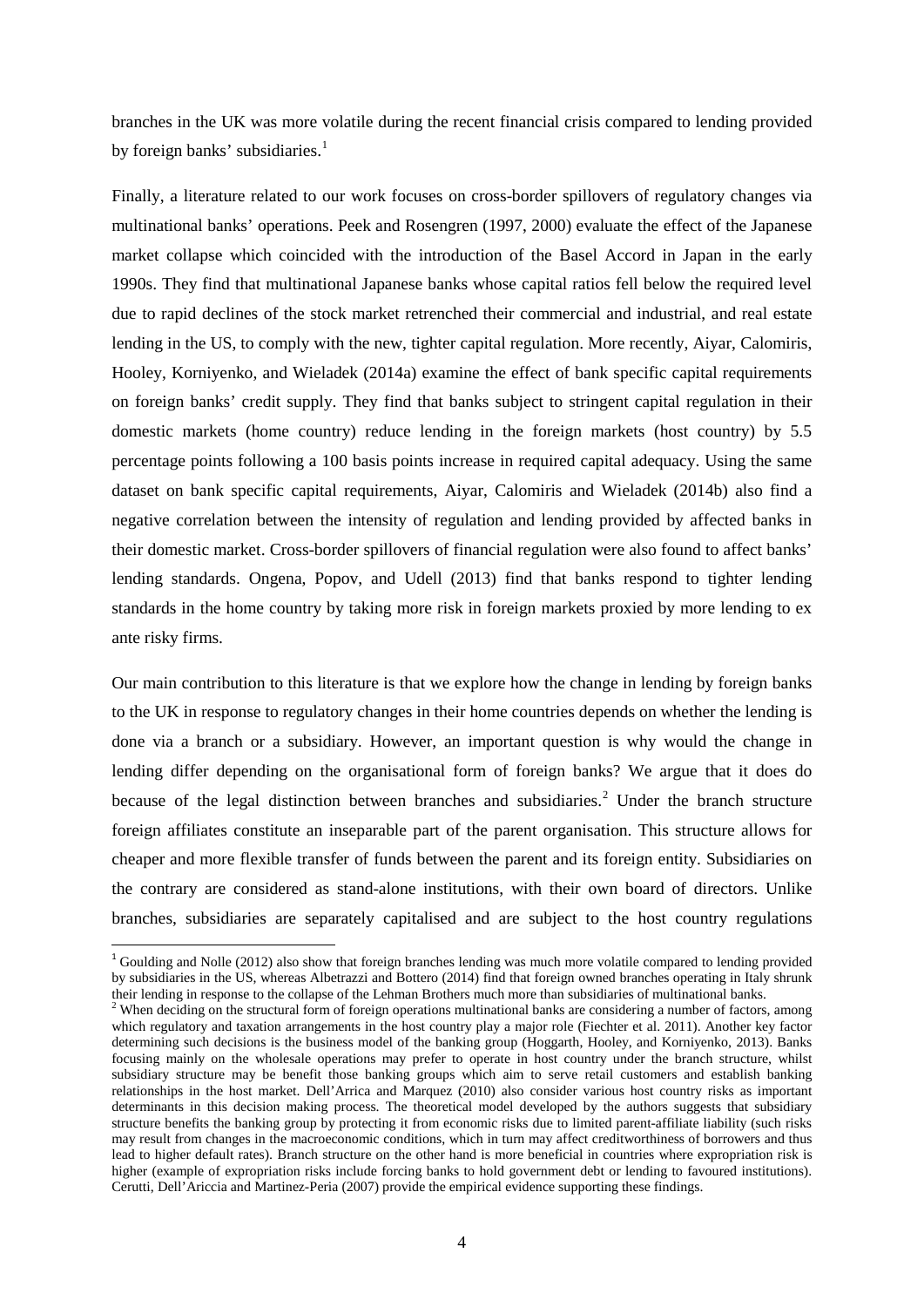(Hoggarth, Hooley, and Korniyenko, 2013; Fiechter, Otker-Robe, Ilyna, Hsu, Santos, and Surti,  $2011)^3$  $2011)^3$ .

More importantly, the organizational form of foreign affiliate also determines the degree of control which the parent organization holds over its foreign affiliate. Given that branches form an integral part of the parent bank, but in contrast that subsidiaries business decisions need to be verified and approved by their own board of directors, it should be easier for the parent to control a branch relative to a subsidiary. Therefore, one could expect that in case of a capital requirement tightening, the parent bank might find it easier and swifter to reduce lending provided by its foreign branches (relative to its subsidiaries) in order to meet a given capital ratio.<sup>[4](#page-4-1)</sup> This is the main focus of our paper.

Providing compelling evidence that the magnitude of the cross-border regulatory spillovers varies with the organizational structure of foreign banks affiliates requires addressing several challenges. First, decisions regarding lending retrenchment depend to a large extent on the decisions made at the parent bank level. These decisions can reflect strength of parents lending relationship both at home and abroad (Peek and Rosengren, 1997, 2000) or the "level" of the home bias (Giannetti and Laeven, 2012). Geographical distance between banks' home and host countries might also affect banking groups' strategies with respect to cross-border lending (Ayiar et al. 2014a, De Haas and Van Horen, 2013). Second, changes in the intensity of macroprudential regulation can disproportionately affect banking groups due to their balance sheet characteristics. For instance, banks or banking group with low capital buffers prior to a tightening in capital regulation might respond differently to those holding a higher capital buffer (Popov and Udell, 2012, Gambacorta and Mistrulli, 2004). Similarly, Mora (2014) suggests that banks holding lower excess reserves are likely to reduce their lending more to absorb an increase in required reserves relative to banks holding higher excess reserves. Kashyap and Stein (2000) show the effect of monetary policy on banks' lending is significantly influenced by banks' balance sheet liquidity. Third, country-time-varying factors might also influence banking groups' lending strategies in foreign markets. For example, increasing (decreasing) demand for parent banks' products in the home market might provide an impulse to lend less (more) in foreign markets.

Given this, in order to accurately establish the degree to which organisational form affects the crossborder transmission of changes in the intensity of regulation one needs to control for all factors which might affect parent banks' lending decisions. But this is made difficult by the fact that many of these aspects, such as the strength of home bias, are difficult to observe and quantify. We overcome this problem by using an identification strategy that focuses on UK lending provided by branches and subsidiaries which belong to the *same* banking group. In other words, we limit our sample to foreign

**.** 

<span id="page-4-1"></span><span id="page-4-0"></span><sup>&</sup>lt;sup>3</sup> This does not imply that subsidiaries will not be affected by the home country macroprudential regulation. For instance banking groups calculating adequate level of capital use consolidated balance sheet information, which includes assets and capital of all their foreign affiliates, including subsidiaries. Therefore, in response to capital requirements tightening banking group might decide to reduce lending of their branches, subsidiaries, or both in order to keep the Tier 1 capital ratio constant. <sup>4</sup> We elaborate on this more in the hypothesis section of this paper.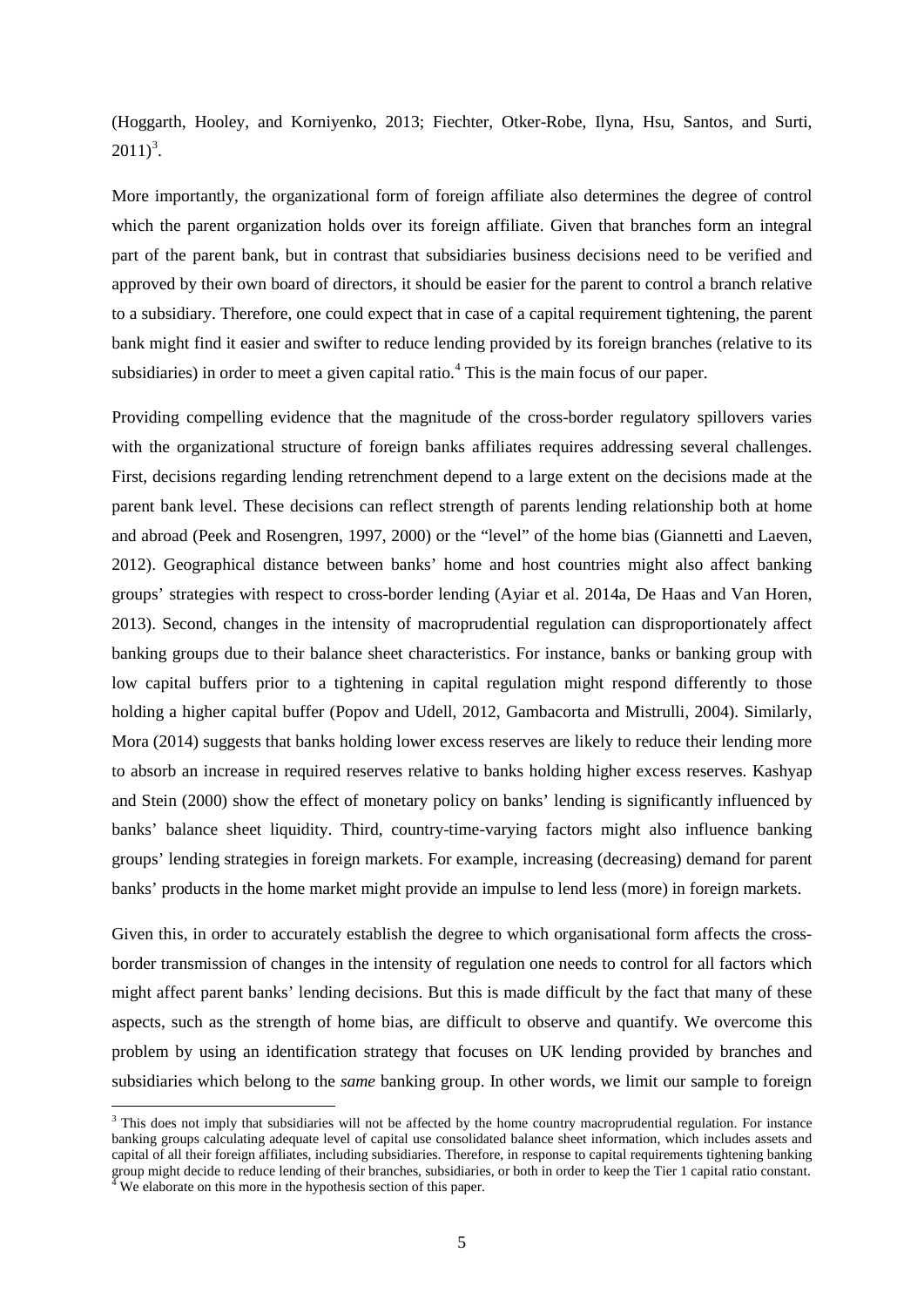affiliates of multinational banks which operate at least one branch and one subsidiary in the UK. This allows us to exploit heterogeneities in the response to macroprudential regulation using difference-indifference estimations while including banking group-time fixed effects. Therefore, one could think of our analysis as one where we compare the difference in the lending behaviour of branches and subsidiaries before and after the regulatory intensity adjustment as if all foreign institutions belonged to the same banking group.

The UK is an ideal country to examine whether spillovers depend on the organisational form because there were 321 branches and 176 subsidiaries of multinational banks operating in the country between 1997 and 2014. In addition, 38 banking groups operate under both organisational structures. Together, branches and subsidiaries account for a high share of lending in the UK. As illustrated in Figure 1, during the period 1997-2014 both branches and subsidiaries provided approximately 50% of loans to the UK borrowers. Figure 1 also shows differences in the business models of both bank structures. Branches provide significantly more lending to other financial institutions operating in the UK, whilst subsidiaries mainly focus on lending provided to non-bank borrowers.



**Figure 1 Foreign banks' lending in the UK**

*Notes.* Figure 1 presents evolution in the market share of total lending, lending to the UK non-bank private sector, and interbank lending provided by branches and subsidiaries of foreign banks in the UK.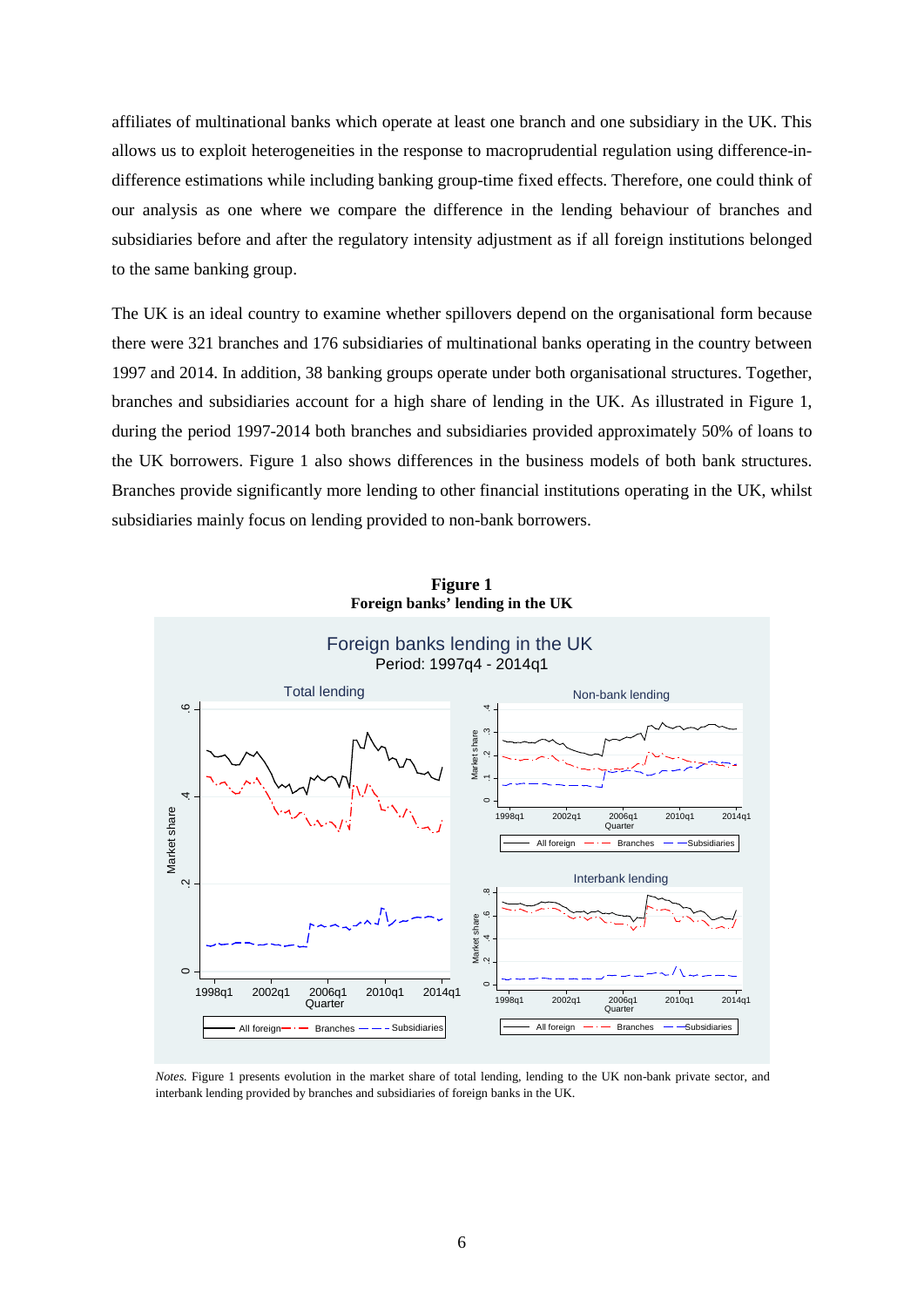We show that regulatory tightening in the home country disproportionately affects different organisational types of foreign banks. We find that an increase in capital requirements at home causes foreign branches to reduce their lending growth to other banks operating in the UK by 6.3pp more than foreign subsidiaries. However, we also find heterogeneity in the statistical significance of our results with respect to the type of macroprudential regulation and type of lending. Importantly, a tightening in lending standards and reserve requirements does *not* affect lending of branches and subsidiaries differently. Additionally, we find that none of the macroprudential regulations in our sample causes disparities in the provision of lending to non-bank borrowers.

One has to be cautious with the interpretation of these results. Our estimates indicate that lending standards or a reserve requirements tightening in the home market does not affect banks' lending in the host countries. It is still possible that changes in the intensity of regulation have an effect on lending by both branches and subsidiaries, however estimating these results is beyond the scope of this paper. In this paper we are explicitly interested in documenting whether the effects of macroprudential regulations on cross-border banks' lending vary with the institutional form of foreign activities.<sup>[5](#page-6-0)</sup> In an additional set of tests we also find that the differential effect of a change in macroprudential regulation is only contemporaneous. We find that in the first, second and third quarter following tightening of regulation both branches and subsidiaries do not exhibit statistically significant differences in their lending behaviour. We strengthen our identification estimating placebo regressions, excluding control variables and providing results of regressions with alternative clustering of standard errors.

Additionally, we perform a number of tests which help us identify transmission mechanism behind our baseline results. We argue that the effect of capital requirements tightening on foreign banks interbank lending will be much more pronounced for branches than subsidiaries due to easier degree of control which parent banks hold over their affiliated braches. We follow literature on delegation of decision making authority in firms suggesting that parent banks will grant more credit decision making rights to subsidiaries if foreign affiliates provide significantly more non-bank lending (Aghion and Tirole, 1997, Williamson, 1967), if parent banks are operating more affiliates in the UK (McAfee and McMillan, 1995, Alonso, Dessein, and Matouschek, 2008 ), and finally if the distance separating the banking group headquarter and foreign affiliates is higher (Dessein, 2002, Agarwal and Hauswald, 2009). We split our banking groups into subsamples according to share of non-bank lending, number of affiliates and distance between the headquarter of the banking group and foreign affiliates. We rerun our baseline regressions using these subsamples and in line with the above theoretical predictions

**.** 

<span id="page-6-0"></span><sup>&</sup>lt;sup>5</sup> Similarly, tighter capital requirements might also affect lending provided by foreign branches and subsidiaries to private sector non-bank borrowers. Our estimates do not rule out such possibility. Instead we argue that the effect of capital requirements does not differ between branches and subsidiaries for this type of lending.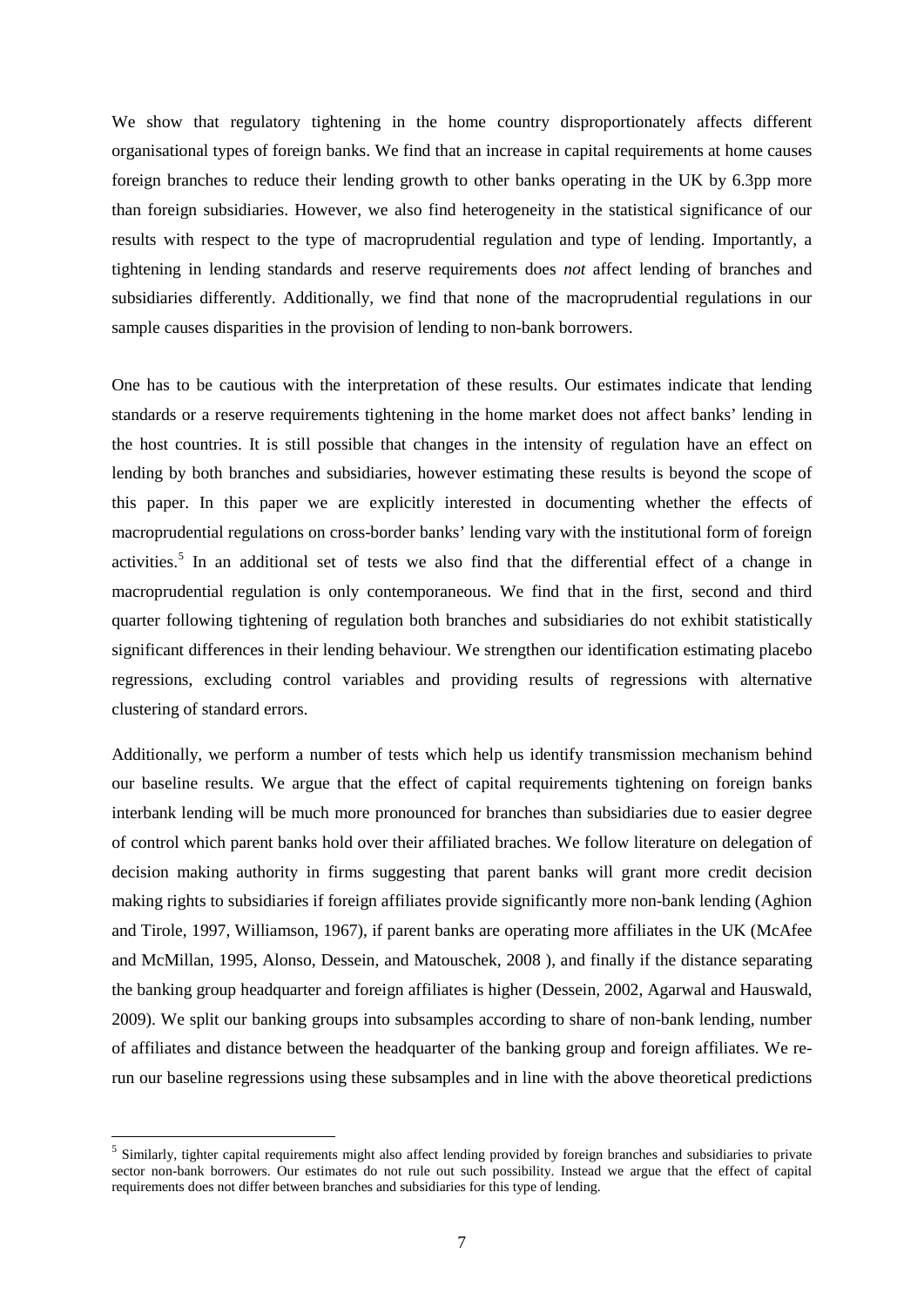we find that results which yield support to our proposed mechanism behind explaining main differential effects.

The rest of the paper proceeds as follows. The next section explains our data. In Section 3 we discuss our identification strategy. We present our results in Section 4, and finally we conclude in Section 5.

#### **2. Hypotheses and Data**

#### *2.1 Capital requirements hypothesis*

Ayiar et al. (2014a) test hypotheses predicting the relationship between the intensity of capital requirements and banks' cross-border lending. Banks which are required to increase their capital ratios can do it either by increasing their capital (capital issue, retained earnings), reducing their capital buffer or by reducing their risk weighted assets. Since raising capital is expensive, and the empirical evidence suggests that banks prefer to keep a constant capital buffer, banks may prefer to reduce risk weighted assets. Multinational banks, which calculate their capital ratio based on consolidated accounts, including assets of their cross-border branches and subsidiaries have a choice of either reducing lending in the home market or in the foreign markets. Since bank operations in their home markets could be more important to preserve, banks are likely to prefer to contract lending provided by their foreign affiliates in their host markets<sup>[6](#page-7-0)</sup>. Our study expands this hypothesis by studying whether cross-border banks' response to macroprudential regulation varies with their organizational form of their foreign affiliates. In other words, we want to find out if branches of multinational banks restrict their lending to a greater extent than multinational banks' subsidiaries. The main factor which makes us believe that such heterogeneity exists is the degree of control which parent banks hold over their foreign affiliates. A foreign entity operating under the branch structure constitutes an integral part of the parent bank. Its assets and liabilities constitute a fraction of the parent organization. Subsidiaries, on the contrary, under most circumstances are treated as separate institutions. They have their own board of directors making decisions regarding the functioning of the subsidiary.<sup>[7](#page-7-1)</sup> They are separately capitalized and regulated by the host country (Hoggarth et al., 2013). Further, in case of distress parent banks are not always required to provide financial assistance to their subsidiaries, in contrast to branches. Given these differences, we hypothesise the cross-border effect of capital requirements to be more pronounced for branches rather than subsidiaries.<sup>[8](#page-7-2)</sup>

#### *2.2 Lending standards hypothesis*

**.** 

<span id="page-7-0"></span><sup>6</sup> Giannetti and Laeven (2010), Presbitero, Udell, and Zazzaro (2014) provide empirical evidence on the existence of this home bias effect.

<span id="page-7-1"></span> $<sup>7</sup>$  Even if the board of directors is appointed by the parent bank decisions such as whether to reduce lending have to be approved by subsidiaries board, which makes this process more time consuming than in case of </sup>

<span id="page-7-2"></span><sup>&</sup>lt;sup>8</sup>Multinational banks calculate their capital ratios based on consolidated accounts, which include assets of their cross-border branches and subsidiaries, and therefore although subsidiaries are subject to host country regulation they will also be subject to macroprudential regulation in their home markets.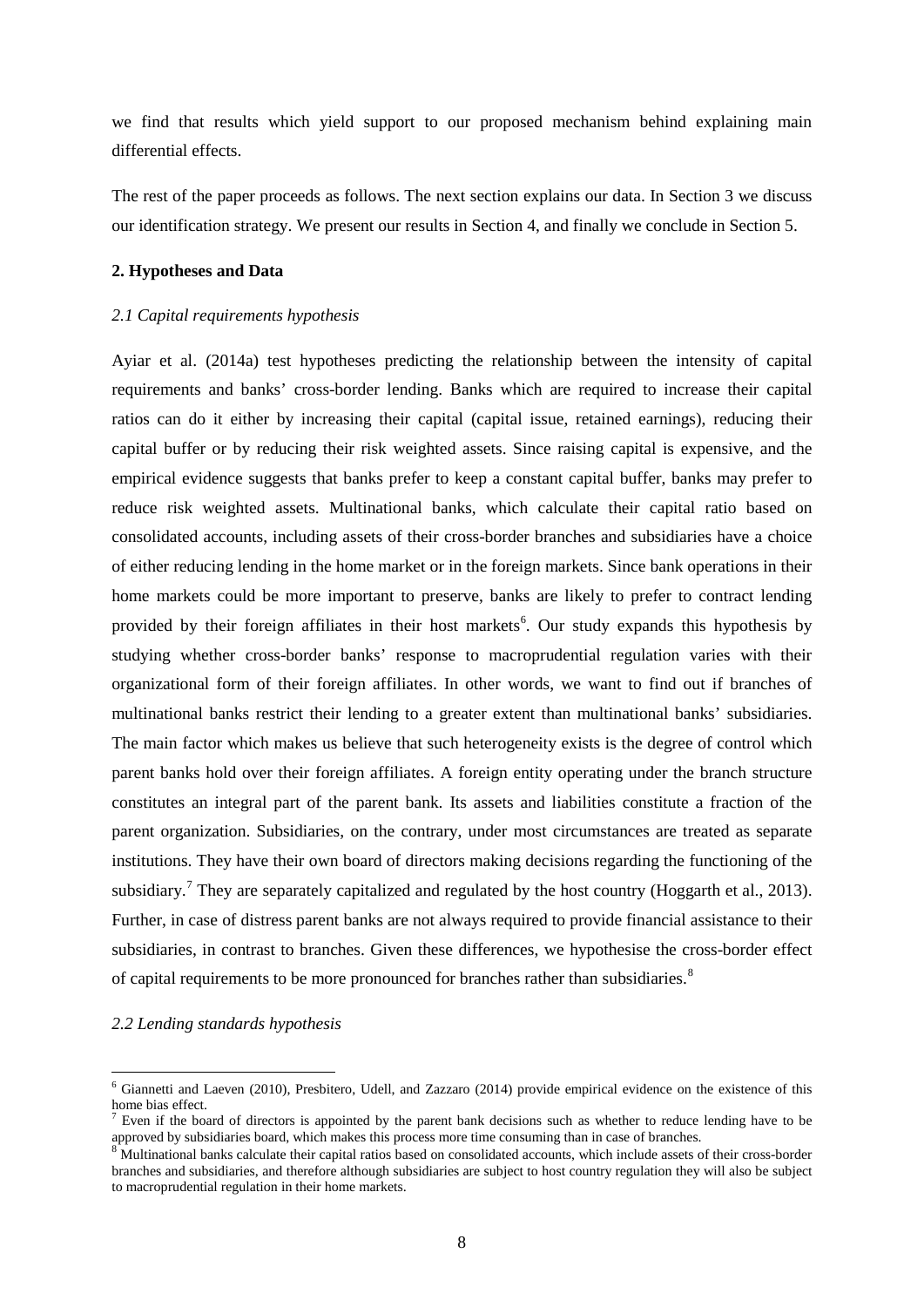To construct the hypotheses related to lending standards regulation, we follow the reasoning in Ongena, Popov and Udell (2013), who consider a number of mechanisms which can explain potential effects of home country lending standards on banks' cross-border activities. First, in response to tighter lending standards and tougher regulation banks may adopt more conservative lending approaches at home, which they then pass on to their foreign affiliates. Foreign banks' branches and subsidiaries may also adopt less risky lending strategy for reputational reasons; the perception of bad risk management at an affiliate may have a negative impact on the reputation of the parent bank. Conversely, multinational banks subject to tighter lending standards might try to employ more risky lending strategies in foreign markets to compensate for inability to extract higher returns from more risky borrowers at home.

Ongena et al. (2013) find support in their data for the third of these hypotheses: multinational banks subject to tighter regulation at home engage in more risky lending in the foreign markets. This finding does not mean that foreign banks increase the quantity of lending in the host countries following tightening of regulation at home. Banks adopting a more risky lending approach could substitute lending to more risky borrowers for less risky borrowers. In such a case, we would not expect any changes in aggregate (i.e. risky and non-risky) lending growth provided by branches and/or subsidiaries of multinational banks operating in the UK following a tightening of lending standards in their home markets.

Lending standards regulation only affects lending in the country in which it is applied – in other words the home market. In contrast to capital regulation, lending standards regulation does not affect the balance sheet of the consolidated group. This suggests that lending standards regulation is less likely to have an international spillover effect than capital regulation and is importantly also less likely to have a differentiated effect between branches and subsidiaries.

#### *2.3 Reserve requirements hypothesis*

**.** 

Finally, our paper evaluates the effect of reserve requirements on multinational banks cross-border lending. According to the "bank lending view" of monetary transmission increasing reserves should result in credit supply contraction (Kashyap and Stein, 2000).<sup>[9](#page-8-0)</sup> An increase in the reserve requirements acts as an implicit tax because the interest rates central banks pay on reserves held by banks are often below market rates. As a result of a tightening of reserve requirement it is likely that we would observe an increase in the loan-deposit rate spread, and consequently a fall in aggregate lending. Additionally, higher reserves mean banks have fewer funds available to lend, which can

<span id="page-8-0"></span><sup>&</sup>lt;sup>9</sup> In a more recent paper Kashyap and Stein (2012) develop theoretical model which shows that the central bank can control credit supply increasing or decreasing quantity of reserves in conjunction with adjusting interest rate on reserves.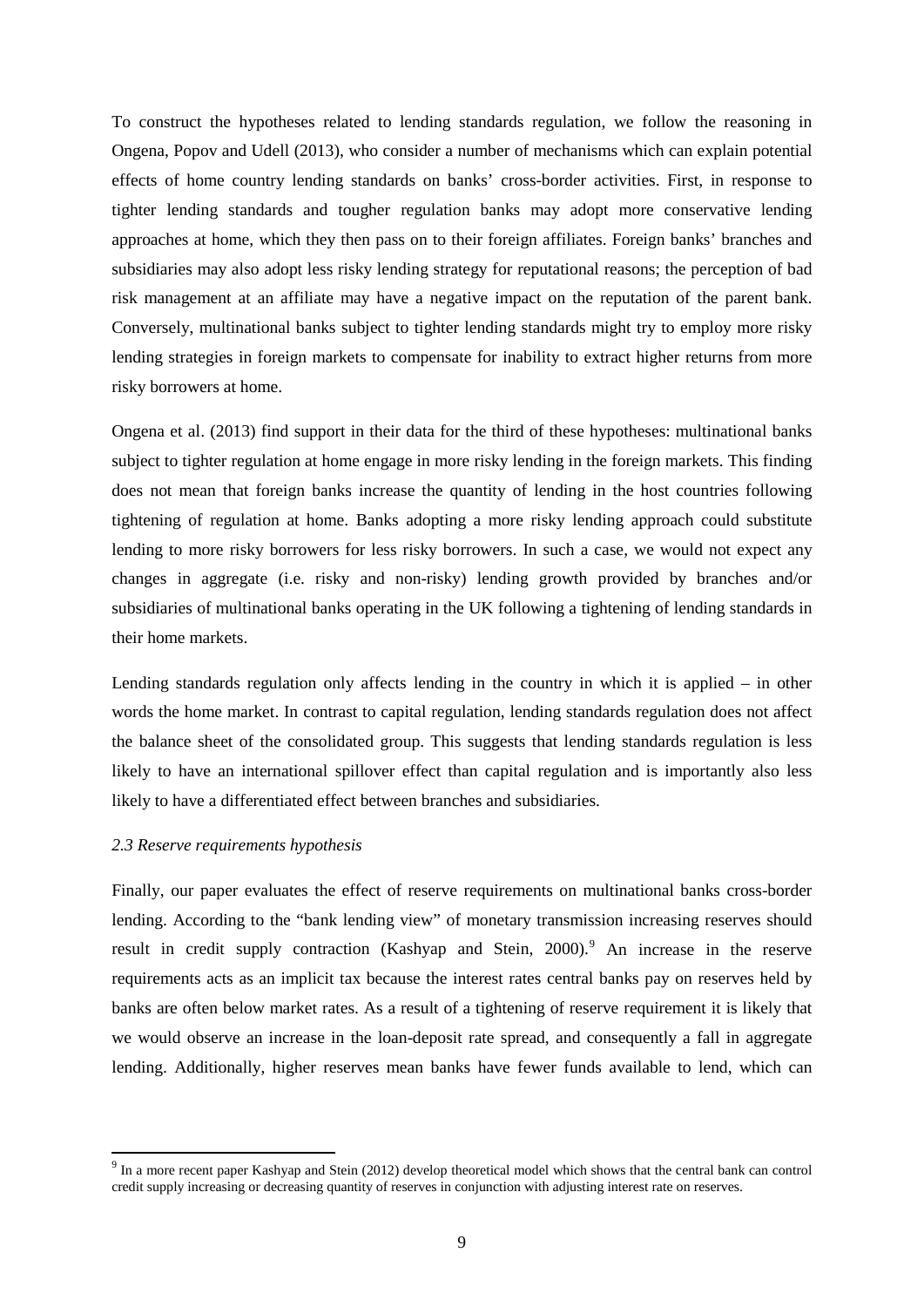directly affect banks' lending provision.<sup>10</sup> Mora (2014) provides an empirical evidence for the effect of reserve requirements on banks' lending.<sup>[11](#page-9-1)</sup>

Considering that the liabilities of foreign branches are on the balance sheet of the parent bank it is likely that branches of foreign banks operating in the UK will also increase their loan-deposit rate spreads in response to higher reserve requirements in their home countries. Higher cost of credit for UK borrowers should therefore result in a reduction of lending provided by branches, relative to subsidiaries of foreign banks. Alternatively, parent banks might attempt to absorb the effect of higher reserve requirements by relying on their internal capital markets (Mora,  $2014$ ).<sup>[12](#page-9-2)</sup> Providing funds to parent banks might have an adverse effect on the ability of foreign affiliates to sustain lending in the host country at the same level. Since capital flows between parent bank and its affiliated branches are subject to lower constraints compared to subsidiaries, we would expect foreign branches to be more active in smoothing reserve requirements shocks to their parent institutions, and therefore we expect them to cut down their lending to the UK borrowers more relative to subsidiaries.

However, in normal times, parent banks are likely to be able to access wholesale markets to substitute the lost liquidity, which may make detecting such a (differential) effect on foreign affiliate lending difficult, and potentially more difficult than for capital requirements because raising equity to meet higher requirements is more costly and takes more time than raising short-term liquidity.

#### *2.4 Data description and sources*

**.** 

We use data from a number of sources to test these hypotheses. The data on macroprudential policy actions are constructed from a number of sources. Lim *et al*. (2011), Borio and Shim (2007) and Kuttner and Shim (2013) have been the main sources. Data from these sources are supplemented with hand-collected data from searches of regulators' websites and financial stability reports, and from communication with relevant authorities. This allows us to build a dataset containing information on macroprudential policy actions in 70 countries over the period 1990 to 2014. Although the early time period mainly covers actions taken in emerging economies, advanced economies have been more proactive in taking macroprudential actions since the global financial crisis. The dataset covers a wide range of macroprudential actions. We cover any action which is 'macroprudential'-like, rather than focusing on actions which have been specifically taken for macroprudential purposes. In our analysis

<span id="page-9-0"></span> $10$  Reserve requirements are often employed by the regulators in the emerging markets as a macroprudential tool. Reinhart and Reinhart 1999, Montoro and Moreno 2011, Terrier et al. 2011 suggest that regulators prefer to vary reserves requirements to tap credit supply rather than increase the interest rates as the later might attract capital inflows and lead to depreciation of the domestic currency.

<span id="page-9-1"></span><sup>&</sup>lt;sup>11</sup> Mora (2014) exploits an increase in reserve requirements in Lebanon which disproportionally affected deposits denominated in different currencies'. Deposits denominated in foreign currency were subject to higher reserve requirements, relative to domestic currency deposits. Results show that this increase in required reserves had more adverse effects of lending provided by banks relying on funds denominated in foreign currency.

<span id="page-9-2"></span> $12$  This reasoning is in line with the results provided by Cetorelli and Goldberg (2012) which show that multinational banks are able to mitigate domestic liquidity shocks via cross-border flow of funds within the organization.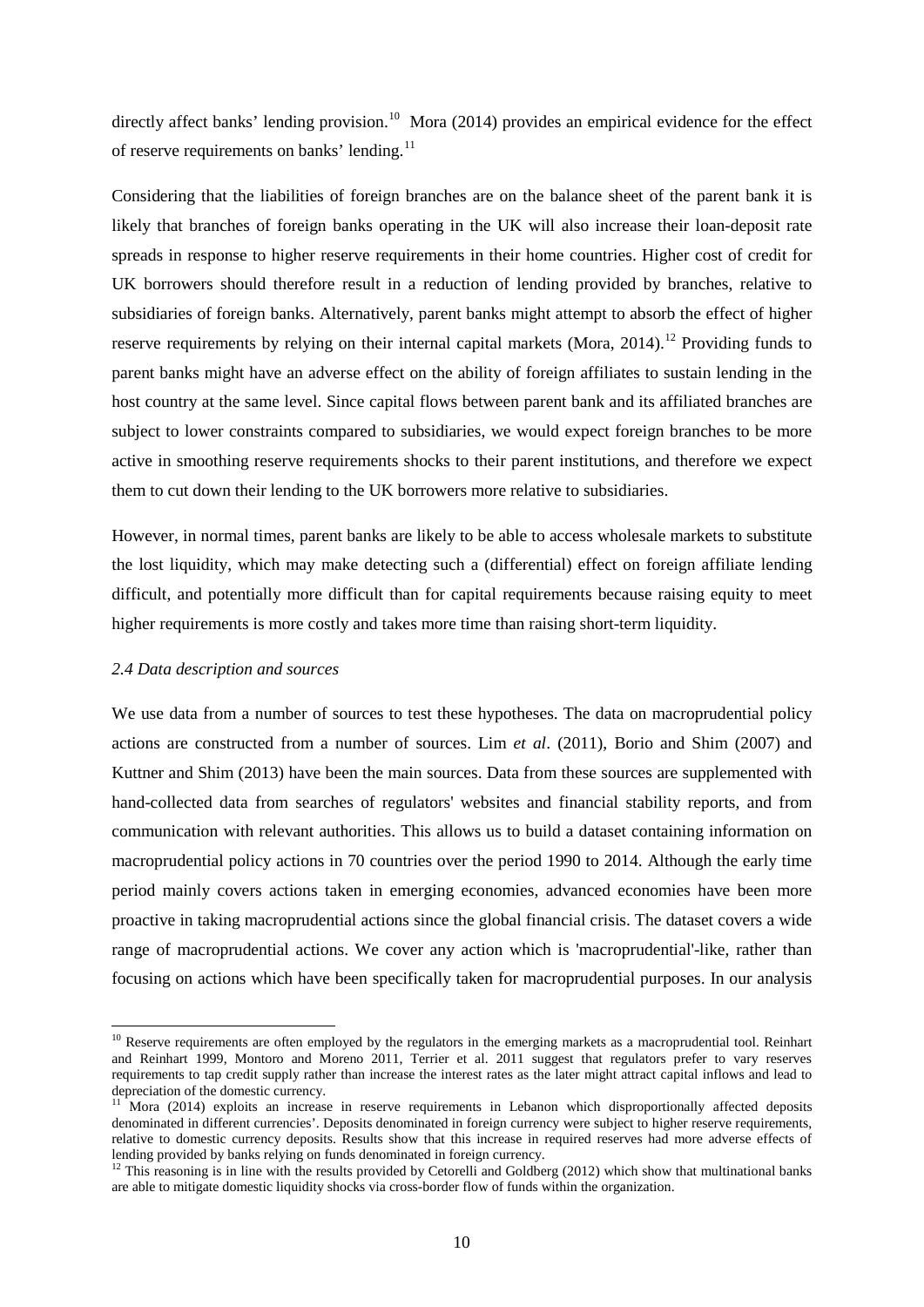we exploit information on adjustments to capital requirements, reserve requirements and lending standards.[13](#page-10-0) Information on capital requirements includes changes in the level of both overall capital requirements and sector specific capital requirements such as changes in risk weights. Lending standards encompass changes to loan-to-value ratios, debt-to-income ratios, and underwriting standards. We are also able to observe changes in reserve requirements which traditionally are not considered as a macroprudential tool but are often used for financial stability purposes and therefore are likely to have macroprudential consequences.

To estimate the effect of these regulatory changes on the scale of banks' business activities via their multinational operations, we use quarterly banks' balance sheet information provided by the Bank of England. This dataset contains financial information for all banks operating in the UK between 1997q4 and 2014q1. We use data on lending provided by foreign banks branches and subsidiaries and we are able to distinguish between the lending provided to other banks (Interbank lending) and nonbanks (Non-bank lending).

Financial data provide us with 15,148 observations for 497 foreign banks (both branches and subsidiaries) operating during our sample period. We map regulatory data into this dataset which allows us to observe 191 changes to macroprudential regulation. Next, we restrict our sample to institutions which belong to the banking group operating at least one branch and subsidiary over the sample period. This is crucial for our identification strategy as it allows us to control for banking group-time-varying factors affecting lending by branches and subsidiaries of these groups in the UK. However, it also restricts our sample size to 4,107 observations. The number of banks in our final sample is reduced to 103 banks which belong to 38 banking groups (51 branches and 52 subsidiaries). These banks, however, account for approximately 75% of total foreign banks' assets in the UK. We also observe 40% of all of the macroprudential regulatory changes in our original dataset. Our sample includes 19 cases of capital requirements tightening, 23 lending standards tightening and 35 reserve requirements tightening. Table 1 provides summary statistics for our dependent and explanatory variables as well as timing of regulatory changes.

## **3. Identification strategy**

### *3.1 Baseline model*

 $\overline{a}$ 

We exploit cross-country cross-time variation in the tightening of macroprudential regulation and rely on difference-in-differences estimations for our identification strategy. Specifically, we compare changes in the evolution of lending prior to and following the introduction of the change to macroprudential regulation between treatment and control group. Our treatment group consist of

<span id="page-10-0"></span><sup>&</sup>lt;sup>13</sup> Other types of macroprudential regulation do not vary sufficiently over time during our sample period and therefore are excluded from the analysis.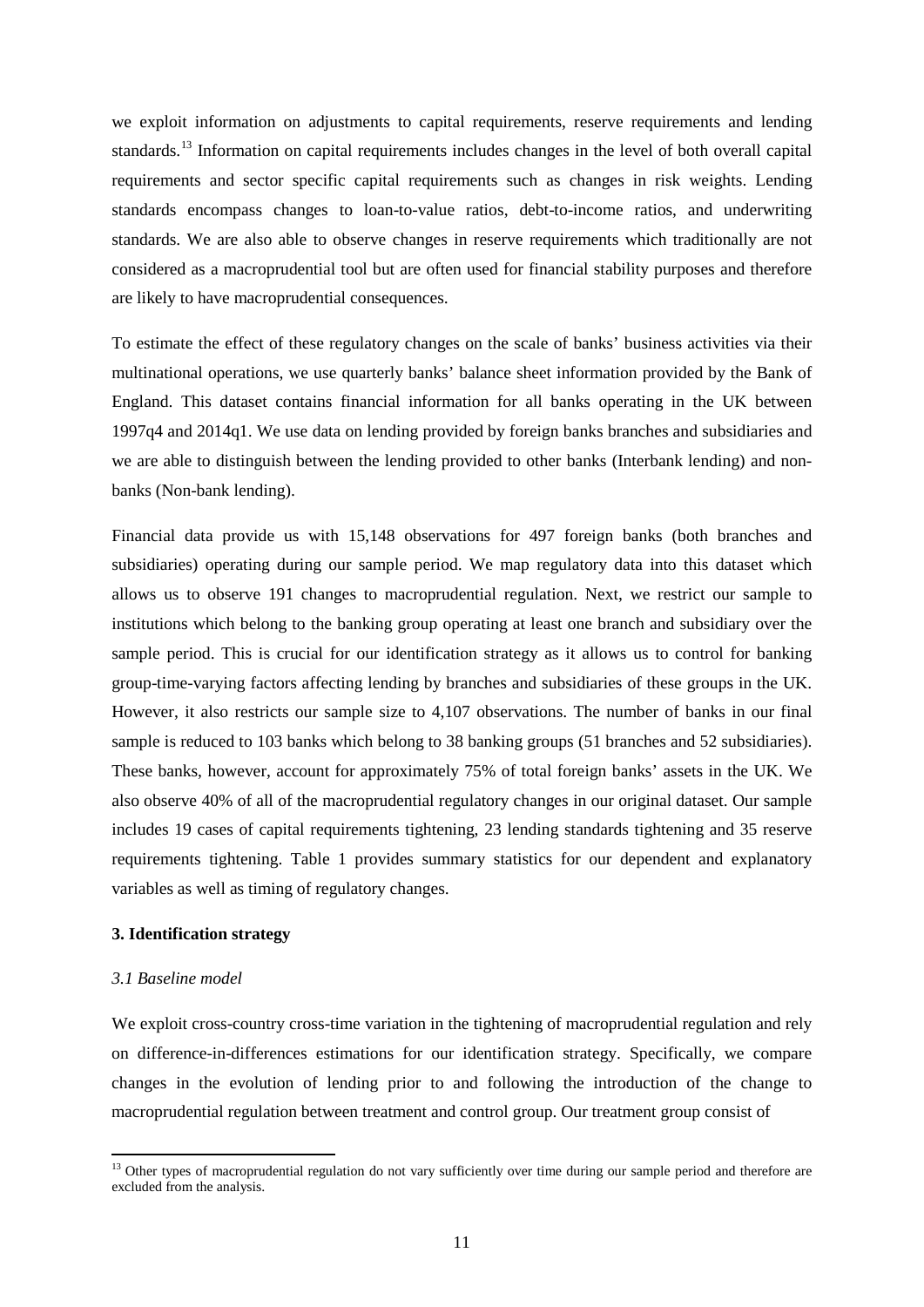| <b>Panel A: Bank characteristics</b>                     |                  |        |                            |              |                            |                        |  |  |
|----------------------------------------------------------|------------------|--------|----------------------------|--------------|----------------------------|------------------------|--|--|
|                                                          |                  |        | All banks                  |              |                            | Banks in the sample    |  |  |
|                                                          |                  |        | <i><b>Observations</b></i> | Mean         | <i><b>Observations</b></i> | Mean                   |  |  |
| Non-bank lending growth                                  |                  |        | 15,148                     | 0.023        | 4,107                      | 0.035                  |  |  |
| Interbank lending growth                                 |                  |        | 15,148                     | 0.044        | 4,107                      | 0.050                  |  |  |
| Bank size (ln total assets)                              |                  |        | 15,148                     | 14.084       | 4,107                      | 15.216                 |  |  |
| Interbank share                                          |                  |        | 15,148                     | 0.729        | 4,107                      | 0.672                  |  |  |
| Panel B: Regulatory changes and number of banks          |                  |        |                            |              |                            |                        |  |  |
|                                                          |                  |        | Total                      |              |                            | Included in the sample |  |  |
| Capital requirements tightening                          |                  |        | 43                         |              |                            | 19                     |  |  |
| Lending standards tightening                             |                  |        | 75                         |              | 23                         |                        |  |  |
| Reserve requirements tightening                          |                  |        | 73                         |              | 35                         |                        |  |  |
| All foreign banks                                        |                  |        | 497                        |              | 103                        |                        |  |  |
| Foreign banks branches                                   |                  |        | 321                        |              | 51                         |                        |  |  |
| Foreign banks subsidiaries                               |                  |        | 176                        |              | 52                         |                        |  |  |
| <b>Panel C: Summary statistics</b>                       |                  |        |                            |              |                            |                        |  |  |
| Variable                                                 | $\boldsymbol{N}$ | Mean   | SD                         | Min          | Max                        | <b>Source</b>          |  |  |
| Dependent variables                                      |                  |        |                            |              |                            |                        |  |  |
| Non-bank lending growth                                  | 4,107            | 0.035  | 0.243                      | $-0.42$      | 0.62                       | <b>Bank of England</b> |  |  |
| Interbank lending growth                                 | 4,107            | 0.050  | 0.306                      | $-0.51$      | 0.89                       | <b>Bank of England</b> |  |  |
| Regulatory dummies                                       |                  |        |                            |              |                            |                        |  |  |
| Capital requirements tightening                          | 4.107            | 0.006  | 0.078                      | $\mathbf{0}$ | 1                          | <b>IMF/BIS</b>         |  |  |
| Lending standards tightening                             | 4,107            | 0.015  | 0.124                      | $\theta$     | 1                          | <b>IMF/BIS</b>         |  |  |
| Reserve requirements tightening                          | 4,107            | 0.009  | 0.097                      | $\Omega$     |                            | IMF/BIS                |  |  |
| Control variables                                        |                  |        |                            |              |                            |                        |  |  |
| Bank size (ln total assets)                              | 4,107            | 15.216 | 2.250                      | 6.03         | 20.21                      | <b>Bank of England</b> |  |  |
| Interbank share                                          | 4.107            | 0.672  | 0.320                      | 0.02         | 0.97                       | <b>Bank of England</b> |  |  |
| Panel D: Timing of changes to macroprudential regulation |                  |        |                            |              |                            |                        |  |  |

**Table 1 Sample representativeness and summary statistics**

**Capital requirements Lending standards Reserve requirements** *Country Quarter Country Quarter Country Quarter Country Quarter* Australia 1998q3 Portugal 1998q4 Philippines 1998q2 China 2007q4b South Africa 1998q4 Portugal 1999q1 France 1998q4 India 2007q4 Philippines 1998q4 China 2001q1 Philippines 1998q4 China 2008q1<sup>a,b</sup> China 2002q1 Ireland 2001q4 Germany 1999q1 China 2008q2<sup>a,b</sup> Australia 2004q4 China 2003q2 Portugal 1999q1 India 2009q4<sup>a,b</sup> India 2004q4b Italy 2004q1 France 1999q1 India 2010q1 India  $2005q1<sup>b</sup>$  China  $2004q3$  Spain 1999q1 China  $2010q1<sup>b</sup>$ India  $2005q^{3b}$  China  $2005q^{1}$  Greece 1999q3 India  $2010q^{2}$ India  $2005q^{4}$  Greece  $2005q^{4}$  Italy  $2000q^{1}$  China  $2010q^{2}$ Ireland 2006q1 China 2006q1 France 2000q1 China 2010q4b Ireland 2006q2 China 2006q2 Ireland 2000q1 China 2011q1b India  $2006q2^b$  France  $2007q1$  Germany  $2000q1$  China  $2011q2^b$ India  $2006q^{3b}$  Canada  $2008q^{4ab}$  Greece  $2000q^2$  China  $2011q^{3b}$ India  $2006q^{4^b}$  China  $2009q^{4^{ab}}$  India  $2000q^{3}$ India  $2007q1^b$  India  $2010q1$  Greece  $2001q1$ Italy 2007q1 China 2010q1 China 2003q3<sup>b</sup> Spain  $2008q1^a$  Canada  $2010q2^b$  China  $2004q2^b$ Spain  $2008q2^a$  Canada  $2011q1^b$  India  $2004q3$ India  $2008q2^{a,b}$  Canada  $2011q2^b$  Switzerland  $2005q1$ Switzerland  $2009q1^a$  Canada  $2011q4^b$  China  $2006q3^b$ India  $2009q^{4^{a,b}}$  India  $2011q^{4}$  China  $2006q^{4^{b}}$ India  $2010q3^b$  Canada  $2012q3^b$  China  $2007q1^b$ India  $2010q^{4^b}$  Canada  $2013q^{1^b}$  India  $2007q^{1^b}$  $\frac{1}{2010q^4}$  Canada  $\frac{2010q^4}{2012q^2}$  China  $\frac{2013q^{1b}}{2013q^1}$  China  $\frac{2007q^{10}}{2007q^2}$ USA  $2014q1$  China  $2007q3$ 

Note. Table 1 presents summary statistics for our sample and information on the timing of changes to macroprudential regulation. <sup>a)</sup>Excluded from the main analysis due to occurrence during the crisis period; <sup>b)</sup> Excluded results are driven by factors specific to countries where regulatory changes occur at high frequency (see Table 8).

foreign branches affected by the change in macroprudential regulation. The control group consist of foreign subsidiaries and branches whose home country regulators did not introduce changes to macroprudential regulation. We estimate the following baseline model: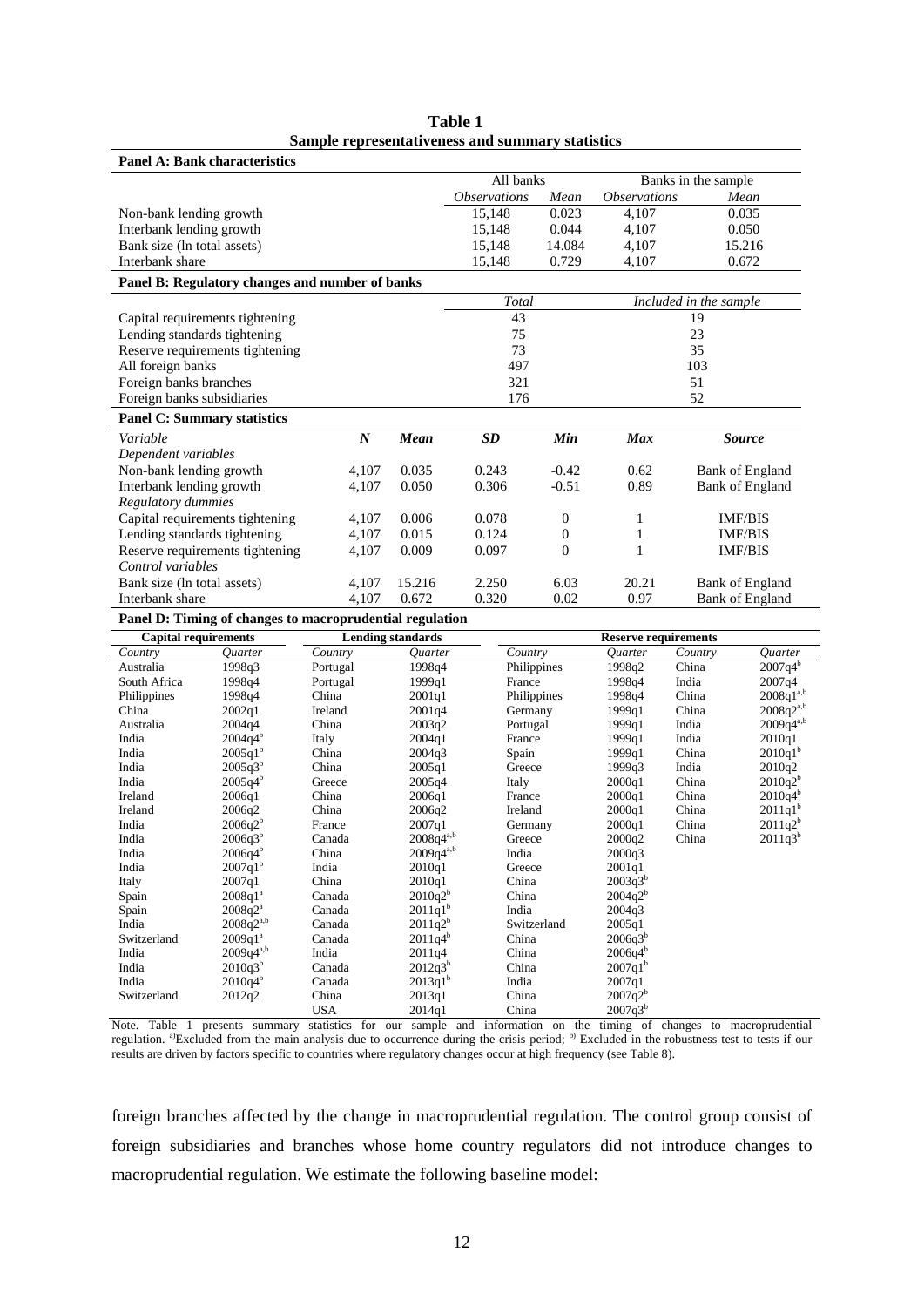$$
\Delta y_{ijkt} = \alpha_i + \beta \left( \text{Regularian}_{kt} * \text{Type}_{ijk} \right) + \text{Type}_i + \text{BC}_{ijkt} + \delta_{jkt} + \varepsilon_{ijkt} \tag{1},
$$

where Δ*y*<sub>iikt</sub> denotes percentage point change in lending of bank *i*, part of banking group *j*, from country  $k$ , in quarter  $t$ . The main explanatory variable is an interaction term between the dummy variable *Regulation* and dummy variable *Type. Regulation* takes a value of 1 for quarters and countries when a tightening of macroprudential regulation took place, and 0 otherwise.<sup>[14](#page-12-0)</sup> Variable *Type* takes the value of 1 for foreign banks' branches, and 0 for banks operating in the UK as subsidiaries. The coefficient *β* provides information on the difference in the response of branches and subsidiaries to changes in macroprudential regulation.

Our regressions include two bank-time varying control variables denoted by  $BC_{it}$ . Specifically, we control for the size of the branch using log of total assets (*Bank size (ln)*), and differences in the bank type business models including the share of interbank lending (*Interbank share*).

The volume of credit provided by foreign affiliates of multinational banks will depend on the decisions, and strategy of their parent banks. Therefore, to identify heterogeneous effects of regulatory changes on lending provided by branches and subsidiaries we need to control for all the factors affecting parent banks (i.e. demand for parent bank products or conditions in the home market). Focusing our analysis on branches and subsidiaries belonging to the same banking groups allows us to introduce banking group-time-varying fixed effects,  $\delta_{ikt}$ . Including these fixed effects allows us to compare subsidiaries and branches as if they belonged to the same banking group. Therefore, our estimates are unlikely to be affected by parent bank specific factors affecting their decisions regarding cross-border lending of their foreign affiliates.

#### *3.2 Difference-in-difference assumptions*

The difference-in-difference estimates are valid under two assumptions. The first is that the treatment event, a change in macroprudential regulation policy is exogenous. In other words, changes in macroprudential regulation in the home country should not depend on the lending provided by foreign branches and subsidiaries in the UK. The second, (the parallel trends assumption) is that the evolution of lending growth in treatment and control groups is similar prior to the change in the macroprudential regulation. This assumption allows us to believe that absent changes in macroprudential regulation both branches and subsidiaries' lending would continue to evolve in a similar way and any divergences in lending are due to changes in regulation. In this section we discuss results of tests providing support for the validity of both assumptions.

#### *3.2.1 Exogenous treatment event assumption*

 $\overline{a}$ 

<span id="page-12-0"></span> $14$  In unreported tests we use alternative Regulation variable, taking values of  $-1$  if regulation is loosened in country k at time t, and 0 otherwise. This specification yields exactly the same results, which are available upon request.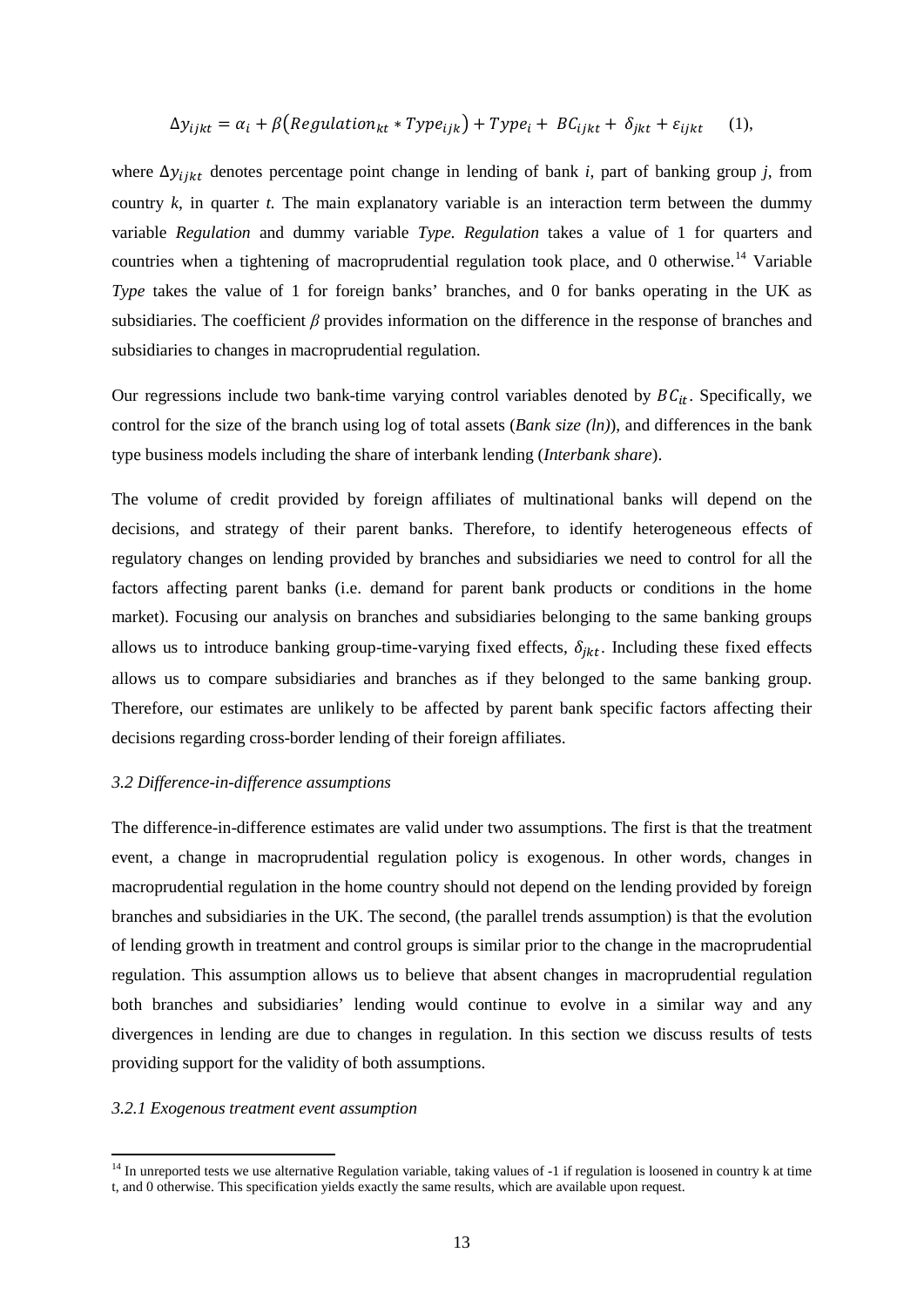To formally test whether macroprudential policies at home are not driven by lending growth abroad, we use linear probability model estimations. We examine whether lending provided by foreign banks' branches and subsidiaries in the UK increases or decreases the probability of observing changes in the stringency of macroprudential regulation in the country of origin of their parent bank. In order to perform this analysis, we collapse our data at the country-level and model the likelihood of the home country of the parent bank tightening its regulation as a function of mean lending growth of foreign branches and subsidiaries abroad. If our assumption is valid, we expect lending growth by foreign branches not to impact the probability of the home country tightening its prudential policies.

Table 2 presents the results. We include contemporaneous and three lags of the mean lending growth rates. Across all specifications, the coefficient on the main variables of interest remains statistically indistinguishable from zero, suggesting that the volume of banks' cross-border lending plays no significant role in the bank regulators' decision to change macroprudential regulation. In addition, we also estimate these regressions using complementary log-log regressions and logit regressions. Results of these regressions are presented in Appendix A.

|                           |            |                      | <b>Exogeneity tests</b> |            |                   |            |                      |            |            |
|---------------------------|------------|----------------------|-------------------------|------------|-------------------|------------|----------------------|------------|------------|
|                           |            | Capital requirements |                         |            | Lending standards |            | Reserve requirements |            |            |
|                           |            | Tightening           |                         |            | Tightening        |            |                      | Tightening |            |
|                           |            |                      |                         |            |                   |            |                      |            |            |
| Non-bank lending          | 0.000      | 0.000                |                         | 0.002      | 0.002             |            | 0.002                | 0.002      |            |
|                           | (0.43)     | (0.07)               |                         | (0.88)     | (0.92)            |            | (0.62)               | (0.70)     |            |
| Non-bank lending $(t-1)$  | 0.001      | 0.000                |                         | 0.005      | 0.004             |            | 0.002                | 0.002      |            |
|                           | (0.40)     | (0.21)               |                         | (1.38)     | (1.23)            |            | (0.68)               | (0.75)     |            |
| Non-bank lending $(t-2)$  | $-0.003$   | $-0.003$             |                         | 0.001      | 0.001             |            | 0.002                | 0.002      |            |
|                           | $(-1.47)$  | $(-1.49)$            |                         | (0.48)     | (0.40)            |            | (1.34)               | (1.19)     |            |
| Non-bank lending $(t-3)$  | $-0.001$   | $-0.000$             |                         | 0.002      | 0.002             |            | $-0.003$             | $-0.002$   |            |
|                           | $(-0.41)$  | $(-0.12)$            |                         | (0.45)     | (0.49)            |            | $(-1.18)$            | $(-1.21)$  |            |
| Interbank lending         | $-0.002$   |                      | $-0.001$                | $-0.001$   |                   | 0.000      | 0.002                |            | 0.002      |
|                           | $(-0.97)$  |                      | $(-0.86)$               | $(-0.32)$  |                   | (0.03)     | (0.83)               |            | (0.91)     |
| Interbank lending $(t-1)$ | 0.000      |                      | $-0.000$                | 0.000      |                   | 0.000      | $-0.000$             |            | $-0.000$   |
|                           | (0.04)     |                      | $(-0.11)$               | (0.12)     |                   | (0.16)     | $(-0.15)$            |            | $(-0.05)$  |
| Interbank lending $(t-2)$ | 0.005      |                      | 0.004                   | 0.000      |                   | $-0.000$   | 0.000                |            | $-0.000$   |
|                           | (1.85)     |                      | (1.82)                  | (0.03)     |                   | $(-0.01)$  | (0.09)               |            | $(-0.07)$  |
| Interbank lending $(t-3)$ | 0.000      |                      | 0.000                   | 0.004      |                   | 0.004      | 0.001                |            | 0.001      |
|                           | (0.17)     |                      | (0.22)                  | (1.18)     |                   | (1.09)     | (0.39)               |            | (0.35)     |
| Total assets (ln)         | 0.013      | 0.014                | 0.013                   | $-0.007$   | $-0.007$          | $-0.005$   | 0.008                | 0.008      | 0.009      |
|                           | (1.15)     | (1.22)               | (1.08)                  | $(-0.88)$  | $(-0.87)$         | $(-0.65)$  | (0.54)               | (0.57)     | (0.62)     |
| Interbank share           | $-0.011$   | $-0.011$             | $-0.011$                | $-0.003$   | $-0.003$          | $-0.003$   | $-0.002$             | $-0.002$   | $-0.002$   |
|                           | $(-1.28)$  | $(-1.31)$            | $(-1.27)$               | $(-0.40)$  | $(-0.41)$         | $(-0.42)$  | $(-0.30)$            | $(-0.28)$  | $(-0.33)$  |
|                           |            |                      |                         |            |                   |            |                      |            |            |
| Country FE                | <b>YES</b> | <b>YES</b>           | <b>YES</b>              | <b>YES</b> | <b>YES</b>        | <b>YES</b> | <b>YES</b>           | <b>YES</b> | <b>YES</b> |
| <b>Ouarter FE</b>         | <b>YES</b> | <b>YES</b>           | <b>YES</b>              | <b>YES</b> | <b>YES</b>        | <b>YES</b> | <b>YES</b>           | <b>YES</b> | <b>YES</b> |
| <b>Observations</b>       | 1,178      | 1,178                | 1,178                   | 1,178      | 1,178             | 1,178      | 1,178                | 1,178      | 1,178      |
| R-squared                 | 0.067      | 0.063                | 0.065                   | 0.056      | 0.054             | 0.052      | 0.075                | 0.074      | 0.074      |

**Table 2**

*Notes.* Table 2 presents results of Linear Probability Model where the dependent variable is a dummy variable equal to 1 if tightening of Capital requirements, Lending standards or Reserve requirements takes place in country i in quarter t. Explanatory variables include mean interbank and non-bank lending provided by banks from country i in the UK. Each regression includes contemporaneous and three lags of main explanatory variables. Control variables include mean total assets and share of interbank loans of foreign banks branches and subsidiaries operating in the UK. Additionally, regressions include country and quarter fixed effects. Standard errors are clustered at the country level. Robust t-statistics in parentheses. \*\* p<0.01, \* p<0.05.

#### *3.2.2 Parallel trends assumption*

To test this assumption, we begin with a graphical illustration presented in Figure 2. In each of the graphs we plot the development in the mean lending growth for both types of institutions over the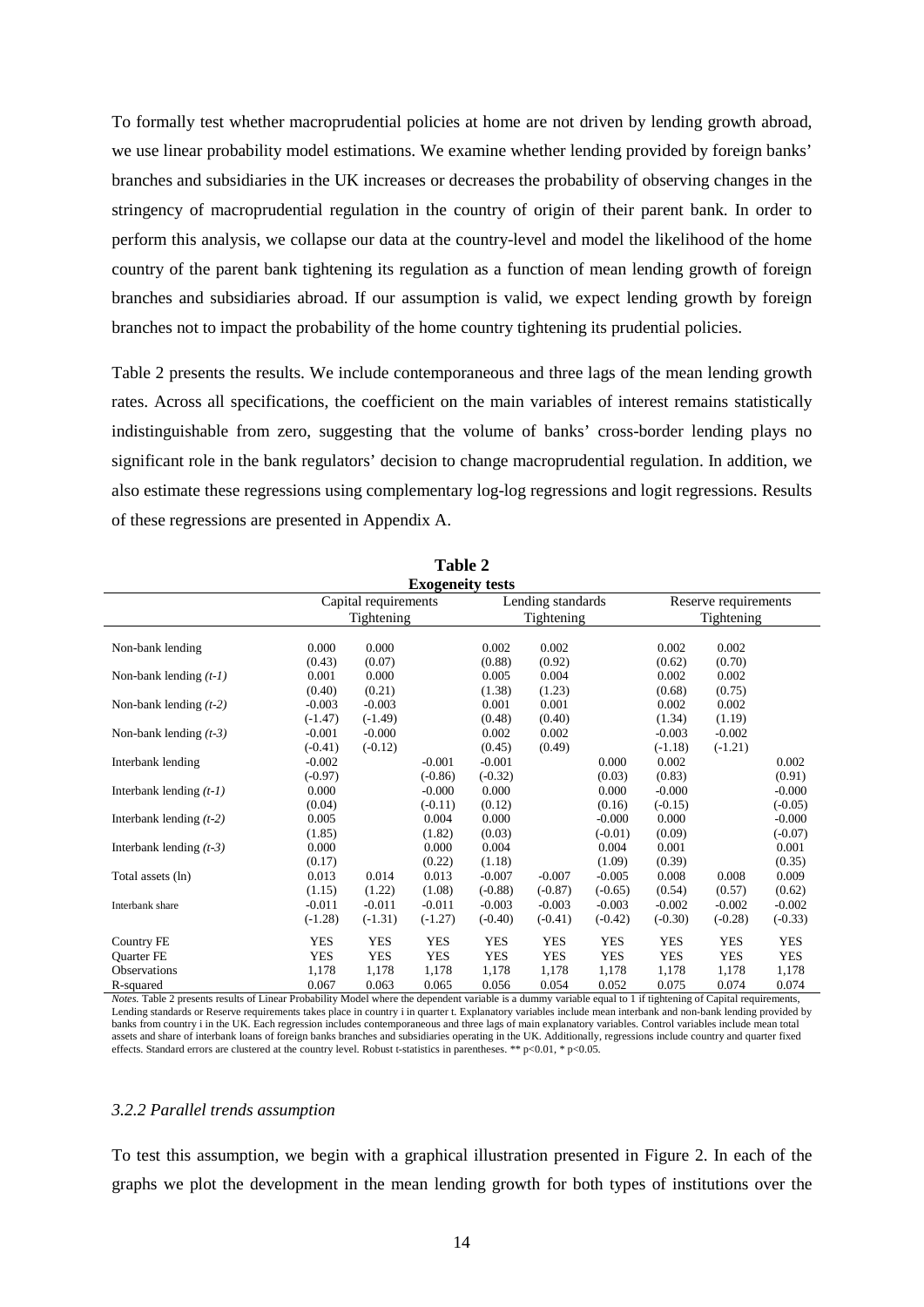three quarters preceding each change in macroprudential regulation. Foreign banks' branches lending growth is denoted by a blue solid line and triangles, whereas the trend in the lending growth of foreign banks' subsidiaries is denoted by red dashed line. Panel A illustrates the evolution in lending to nonbank borrowers (Non-bank lending) and Panel B illustrates the evolution in interbank lending. In most cases growth of lending provided by branches and subsidiaries exhibits a very similar pattern, suggesting that our data meet this assumption.



**Figure 2 Parallel trends assumption**

*Notes:* Figure 2 illustrates the behaviour of quarterly changes in the dependent variables, for three quarters preceding changes in macroprudential regulation tightening. Branches of foreign banks (the treatment group) are represented by a triangle and solid line, whereas foreign banks' subsidiaries (the control group) are depicted by a dashed line. Non-bank lending refers to foreign banks' lending to the private non-bank UK sector and interbank lending to foreign banks' interbank lending in the UK.

As an additional check, we follow Lemmon and Roberts (2010) and conduct t-tests for the differences in the changes of quarterly growth rates of interbank and non-bank lending provided by branches and subsidiaries of foreign banks in the UK. Lack of statistically significant differences in the evolution of lending growth rates between subsidiaries and branches prior to regulatory changes would strengthen our inferences from the visual inspection in Figure 2. Note that this assumption does not require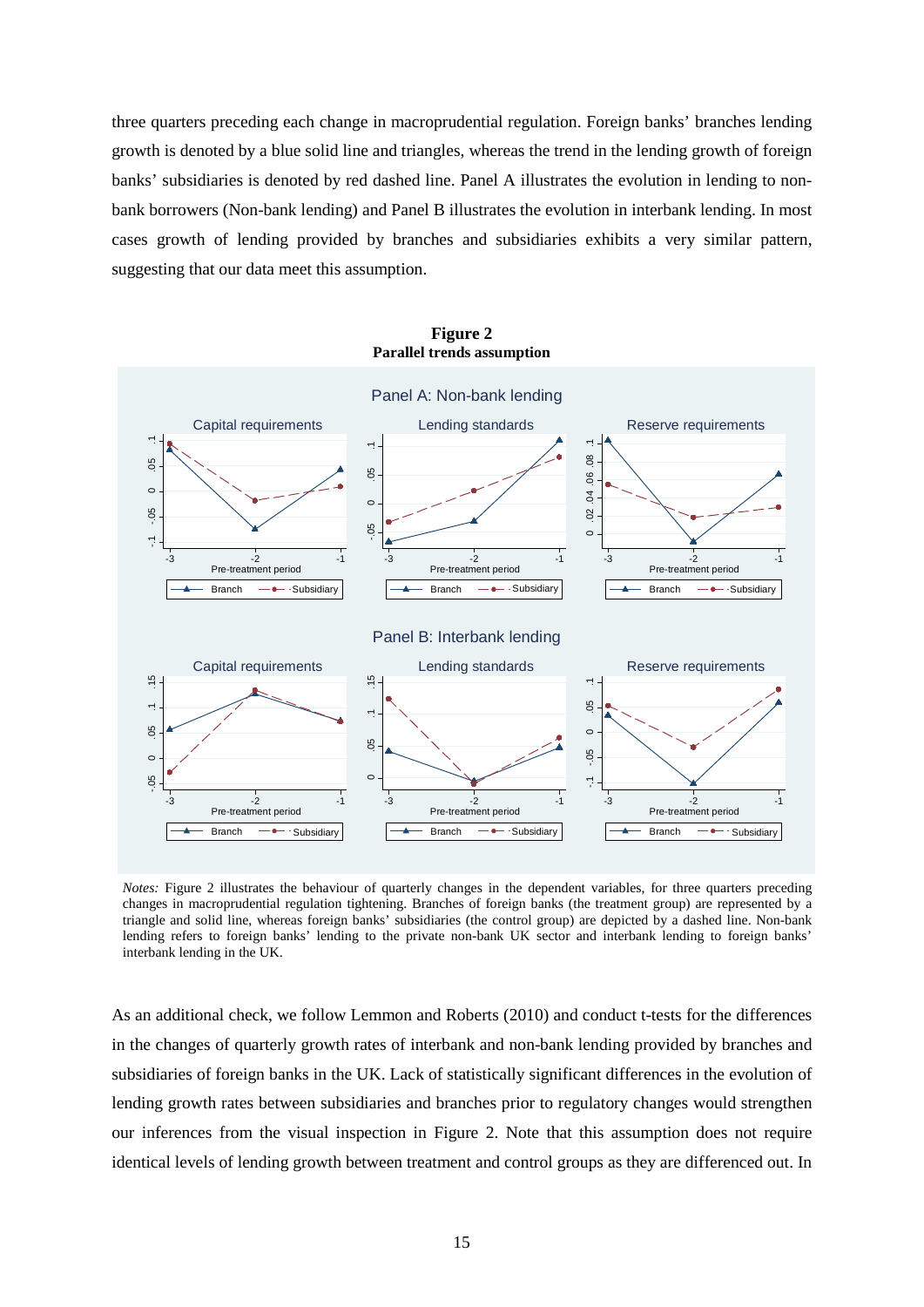other words, this assumption requires a similar trend in the growth rates of our dependent variables; however it does not require growth rates to be at the same level (Lemmon and Roberts (2010)).

Table 3 shows results of these tests for three quarters prior to changes to capital requirements (Panel A), lending standards (Panel B) and reserve requirements (Panel C). In each panel we compare growth rates of both lending categories. In all but one case these differences cannot be statistically distinguished from zero. This suggests that prior to regulatory changes the evolution in foreign banks' lending does not vary with the organisational form of the institution. Therefore, as discussed, we could expect that the potential differences are the result of changes in the macroprudential regulation rather than pre-treatment trends in the evolution of lending steaming from individual characteristics of branches and subsidiaries (e.g. different business models).

| <b>Panel A: Capital requirements</b> |                   |             |                         |                   |             |                         |            |             |                         |  |  |
|--------------------------------------|-------------------|-------------|-------------------------|-------------------|-------------|-------------------------|------------|-------------|-------------------------|--|--|
|                                      |                   | Period t-3  |                         |                   | Period t-2  |                         |            | Period t-1  |                         |  |  |
|                                      | <b>Difference</b> | t-statistic | Wilcoxon<br>$(p-value)$ | <b>Difference</b> | t-statistic | Wilcoxon<br>$(p-value)$ | Difference | t-statistic | Wilcoxon<br>$(p-value)$ |  |  |
| Non-bank lending growth              | $-0.011$          | $-0.92$     | 0.36                    | 0.005             | 0.29        | 0.77                    | $-0.008$   | $-0.29$     | 0.82                    |  |  |
| Interbank lending growth             | $-0.021$          | $-1.80$     | $0.03*$                 | $-0.002$          | $-0.15$     | 0.98                    | $-0.027$   | $-0.87$     | 0.39                    |  |  |
| <b>Panel B: Lending standards</b>    |                   |             |                         |                   |             |                         |            |             |                         |  |  |
|                                      | Period t-3        |             |                         |                   | Period t-2  |                         |            |             | Period t-1              |  |  |
|                                      | <i>Difference</i> | t-statistic | Wilcoxon<br>$(p-value)$ | <b>Difference</b> | t-statistic | Wilcoxon<br>$(p-value)$ | Difference | t-statistic | Wilcoxon<br>$(p-value)$ |  |  |
| Non-bank lending growth              | $-0.015$          | $-0.86$     | 0.18                    | $-0.005$          | $-0.57$     | 0.56                    | $-0.021$   | $-1.66$     | 0.11                    |  |  |
| Interbank lending growth             | $-0.012$          | $-1.18$     | 0.14                    | $-0.004$          | $-0.25$     | 0.31                    | $-0.008$   | $-0.69$     | 0.67                    |  |  |
| <b>Panel C: Reserve requirements</b> |                   |             |                         |                   |             |                         |            |             |                         |  |  |
|                                      |                   | Period t-3  |                         |                   | Period t-2  |                         |            | Period t-1  |                         |  |  |
|                                      | <i>Difference</i> | t-statistic | Wilcoxon<br>$(p-value)$ | <b>Difference</b> | t-statistic | Wilcoxon<br>$(p-value)$ | Difference | t-statistic | Wilcoxon<br>$(p-value)$ |  |  |
| Non-bank lending growth              | $-0.037$          | $-1.75$     | 0.19                    | 0.007             | 0.47        | 0.55                    | $-0.024$   | $-1.55$     | 0.15                    |  |  |
| Interbank lending growth             | $-0.006$          | $-0.42$     | 0.62                    | $-0.021$          | $-1.25$     | 0.16                    | $-0.022$   | $-1.41$     | 0.17                    |  |  |

**Table 3 Parallel trends assumption**

*Notes:* Table 3 presents the results of t-tests examining parallel trends assumption. We test for the differences in mean lending growth rates (both interbank and Non-bank lending) in three quarters preceding tightening of capital requirements (Panel A), lending standards (Panel B) and reserve requirements (Panel C). \*\* p<0.01, \* p<0.05.

### **4. Results**

1

#### *4.1 Main results*

Table 4 presents our main results. All our regressions include banking group-specific fixed effects, and bank type fixed effects. Each regression controls for the size of the institution measured as a logarithm of total assets (Bank size (ln)), and share of interbank loans to total loans (Interbank share), a proxy for the differences in institutions' business models. We remove the years 2008 and 2009 to avoid our estimates being driven by an extraordinary high frequency of regulatory changes during the crisis period.[15](#page-15-0) In all specifications, we cluster standard errors at the institutions' home country level to account for serial correlation within each panel (Bertrand, Mullainathan, and Duflo (2004)). The figures in brackets report t-statistics.

<span id="page-15-0"></span><sup>&</sup>lt;sup>15</sup> We also performed our tests including the crisis period and the results were almost identical to those presented in Table 4.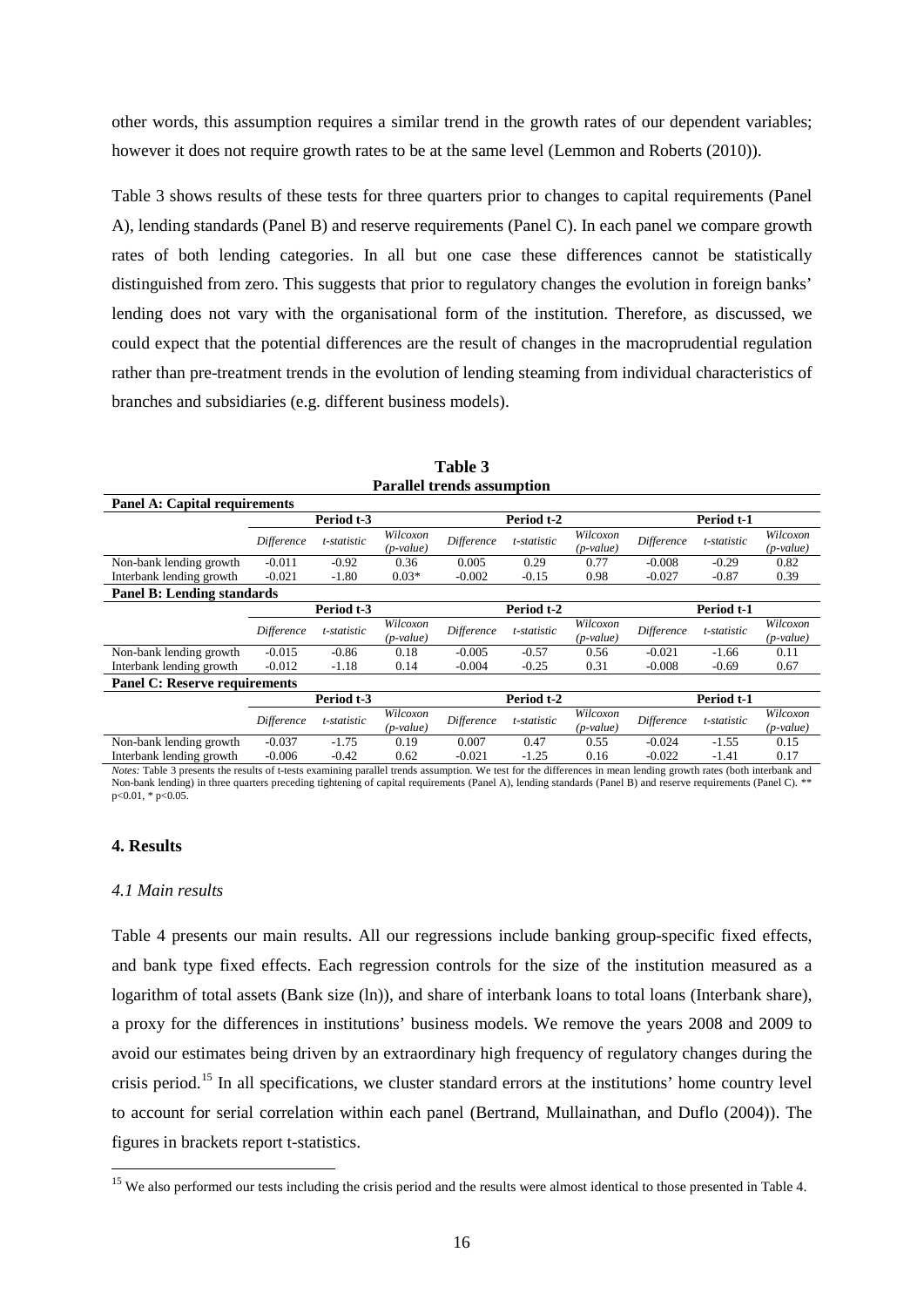Columns 1 to 4 show the effect of changes in foreign banks' home country macroprudential regulation on lending provided by foreign branches and subsidiaries to the non-bank sector in the UK. Column 1 reports regression results of the model which includes interactions between the *Type* and all the regulatory dummies. The coefficients show that following tightening of capital requirements branches reduce their lending growth by -5.9 percentage points more relative to subsidiaries. However, tstatistics of -0.62 suggest that this effect is not statistically significant at any conventional level. Similarly, the t-statistic for the coefficients on the interactions between the *Type* and the lending standards and reserve requirements shows that the effect of these regulations cannot be distinguished from zero. The results in Column 1 are reinforced by the results in Columns 2-4 where we include interaction terms for each regulation individually in each regression. Again, none of the interaction terms exhibit statistically significant effects on non-bank lending growth.

This is consistent with other findings in the literature such as Aiyar et al (2014a) who find a significant reduction in lending for banks but not to non-banks following an increase in capital requirements. We conjecture that this is because non-bank lending relationships are more likely to be relationship-based and therefore more profitable and so will not be cut in response to a change in regulation**.** In contrast, banks are generally able to substitute funding in the interbank market easily; this means that any attempt to pass on increased capital costs by an affected branch will be swiftly met by a bank finding an alternative lender, while a subsidiary will be less affected by the increased cost and so banks are less likely to find an alternative source of borrowing.

Columns 5 to 8 show the results for the effect of macroprudential regulation on interbank lending provided by foreign banks in the UK. Again, we first report the estimates for the tests where the interactions between *Type* and all three regulations are included at once. We find heterogeneity in lending provided by branches and subsidiaries in response to changes in capital requirements. We find that foreign banks' branches reduce lending to other banks operating in the UK by 6.3 pp (coefficient -0.063) more than subsidiaries following a tightening of capital requirements. This effect is statistically significant at the 1% level (t-statistic of -3.13). The economic magnitude of this effect is also significant. The mean interbank lending growth in our sample is 5pp. For a mean bank the coefficient of -0.063 (or -6.3pp) translates into a reduction of interbank lending growth rate from 5pp to -1.3pp.

The remaining coefficients on reserve requirements and lending standards again lack statistical significance with t-statistics of 0.54 and 1.07, correspondingly. In columns 6 to 8 we report the estimates of regressions where the effect of each regulatory change is evaluated individually. Estimates of these tests support the results in Column 5. The coefficient on capital requirements is again negative and statistically significant, whilst the coefficients for our two additional regulation variables remain indistinguishable from zero.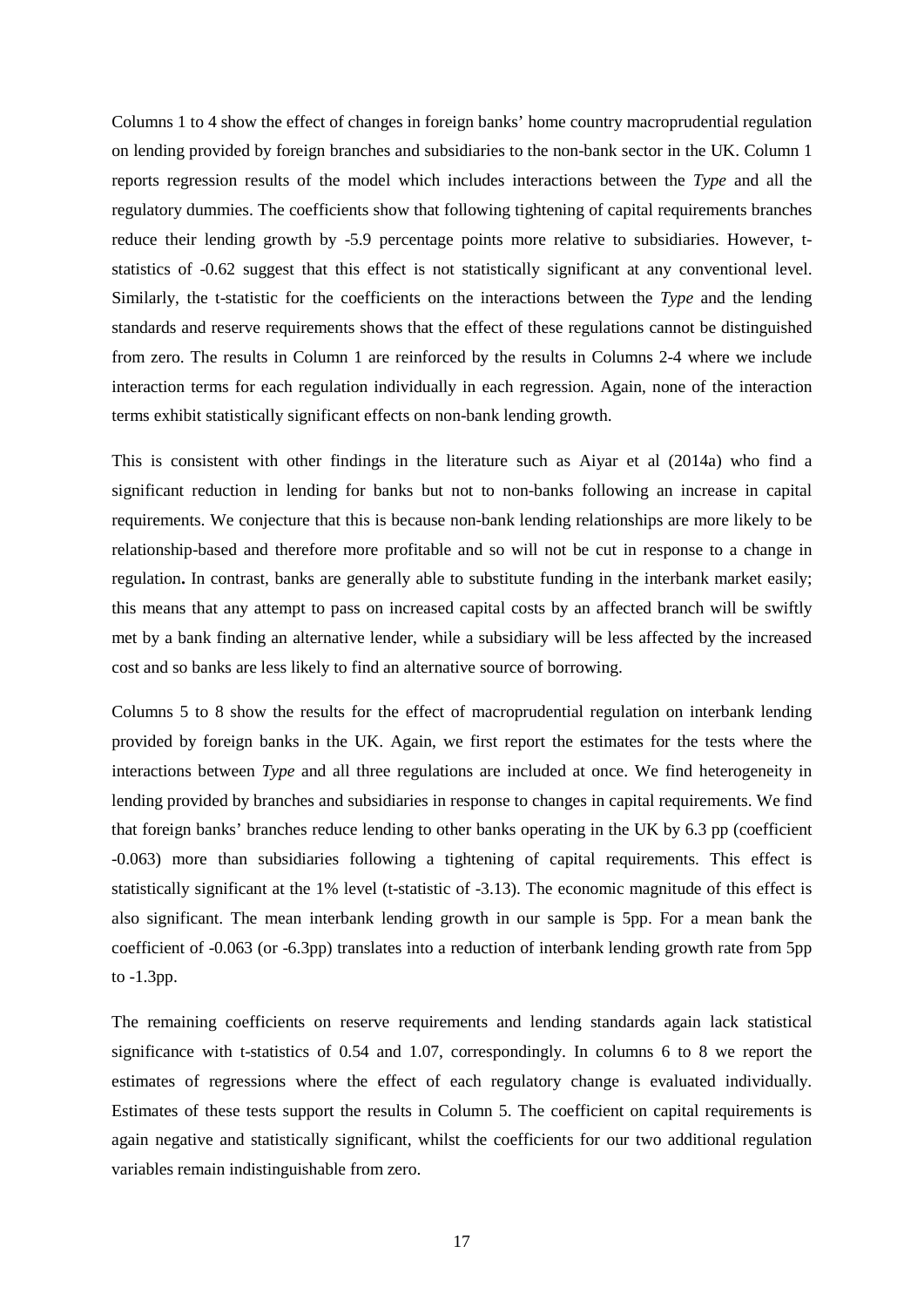Among the control variables, we find that the size of the foreign affiliate does not influence lending, whereas the share of the interbank loans significantly correlates only with non-bank private sector loans. The negative sign of the coefficient suggests that a greater focus on interbank lending provision decreases the reduction in the growth rate of loans to the non-bank sector.

Our baseline results suggest that tighter capital regulation in the home country has a stronger effect on lending provided by multinational banks' branches compared to subsidiaries. These results are in line with our predictions. A greater degree of control of the parent bank over its affiliates operating in form of a branch makes it is easier to reduce the banking group's risk-weighted assets through contraction of branch lending. But we only find heterogeneity in the provision of lending to banks.

|                                    |                         |                         | Table 4                 |                         |                                                     |                          |                         |                         |  |
|------------------------------------|-------------------------|-------------------------|-------------------------|-------------------------|-----------------------------------------------------|--------------------------|-------------------------|-------------------------|--|
|                                    |                         |                         |                         |                         | Macroprudential regulation and cross-border lending |                          |                         |                         |  |
|                                    |                         |                         | <b>Non-bank lending</b> |                         | <b>Interbank lending</b>                            |                          |                         |                         |  |
|                                    | $\left(1\right)$        | (2)                     | (3)                     | (4)                     | (5)                                                 | (6)                      | (7)                     | (8)                     |  |
| Capital regulation*Type            | $-0.059$<br>$(-0.62)$   | $-0.065$<br>$(-0.66)$   |                         |                         | $-0.063***$<br>$(-3.13)$                            | $-0.068***$<br>$(-4.13)$ |                         |                         |  |
| Lending standards*Type             | 0.034<br>(0.36)         |                         | 0.037<br>(0.40)         |                         | 0.020<br>(0.54)                                     |                          | 0.024<br>(0.60)         |                         |  |
| Reserve requirements*Type          | 0.025<br>(0.27)         |                         |                         | 0.026<br>(0.28)         | 0.084<br>(1.07)                                     |                          |                         | 0.085<br>(1.08)         |  |
| Type                               | $0.030*$<br>(1.86)      | $0.031*$<br>(1.76)      | $0.030*$<br>(1.89)      | 0.030<br>(1.70)         | $-0.042**$<br>$(-2.38)$                             | $-0.041**$<br>$(-2.30)$  | $-0.041**$<br>$(-2.31)$ | $-0.042**$<br>$(-2.40)$ |  |
| Bank size (ln)                     | 0.001<br>(0.18)         | 0.001<br>(0.20)         | 0.001<br>(0.19)         | 0.001<br>(0.19)         | 0.005<br>(1.56)                                     | 0.005<br>(1.58)          | 0.005<br>(1.59)         | 0.005<br>(1.57)         |  |
| Interbank share                    | $-0.101**$<br>$(-2.18)$ | $-0.101**$<br>$(-2.24)$ | $-0.101**$<br>$(-2.19)$ | $-0.101**$<br>$(-2.25)$ | 0.039<br>(1.03)                                     | 0.039<br>(1.02)          | 0.038<br>(1.01)         | 0.039<br>(1.03)         |  |
| <b>Observations</b>                | 4,107                   | 4.107                   | 4,107                   | 4,107                   | 4,107                                               | 4,107                    | 4.107                   | 4,107                   |  |
| R-squared<br>Bank Group*Quarter FE | 0.529<br><b>YES</b>     | 0.529<br><b>YES</b>     | 0.529<br><b>YES</b>     | 0.529<br><b>YES</b>     | 0.515<br><b>YES</b>                                 | 0.514<br><b>YES</b>      | 0.514<br><b>YES</b>     | 0.514<br><b>YES</b>     |  |
| Cluster                            | Country                 | Country                 | Country                 | Country                 | Country                                             | Country                  | Country                 | Country                 |  |

*Notes.* Table 4 presents results of difference-in-difference regressions examining the effect of macroprudential regulatory changes on lending of foreign banks in the UK. We estimate the following model:  $\Delta y_{i j k t} = \alpha_i + \beta (Regulation_{kt} * Type_{ijk}) + Type_{i} + BC_{i j k t} + \delta_{i k t} + \epsilon_{i j k t}$ . Our dependent variables include foreign banks' lending to the UK non-bank sector and foreign banks' interbank lending in the UK. All dependent variables are in percentage point growth rates. The main explanatory variable is an interaction term between *Regulation* and *Type*. *Regulation* is a dummy for regulatory change, equal to 1 if regulation is tightened in country *i* at quarter *t*, and 0 for all other periods. *Type* is a dummy variable equal to 1 if foreign bank operates in the UK as a branch, and 0 if it operates as a subsidiary. The coefficient *β* provides information about the effect of macroprudential regulation tightening. The set of bank-time varying control variables BC include the logarithm of banks' total assets (Bank size (ln)), and the share of interbank lending (Interbank share). Additionally, regressions include banking group-quarter-fixed effects. Standard errors are clustered at the banks' home country level. Robust t-statistics in parentheses. \*\*\* p<0.01, \*\* p<0.05, \* p<0.1.

#### *4.2 Transmission mechanism*

Results presented in Table 4 show that foreign banks branches reduce their interbank lending more than subsidiaries of foreign banks in response to tightening of capital requirements in their parent bank country. Our presumption in this paper is that these differential effects stream from parent banks' ability to easily and swiftly adjust balance sheet of their foreign branches relative to their subsidiaries. In case of affiliates operating under subsidiary structure parent banks' decisions often require approval of subsidiaries' boards of directors. Given this it is more difficult or time consuming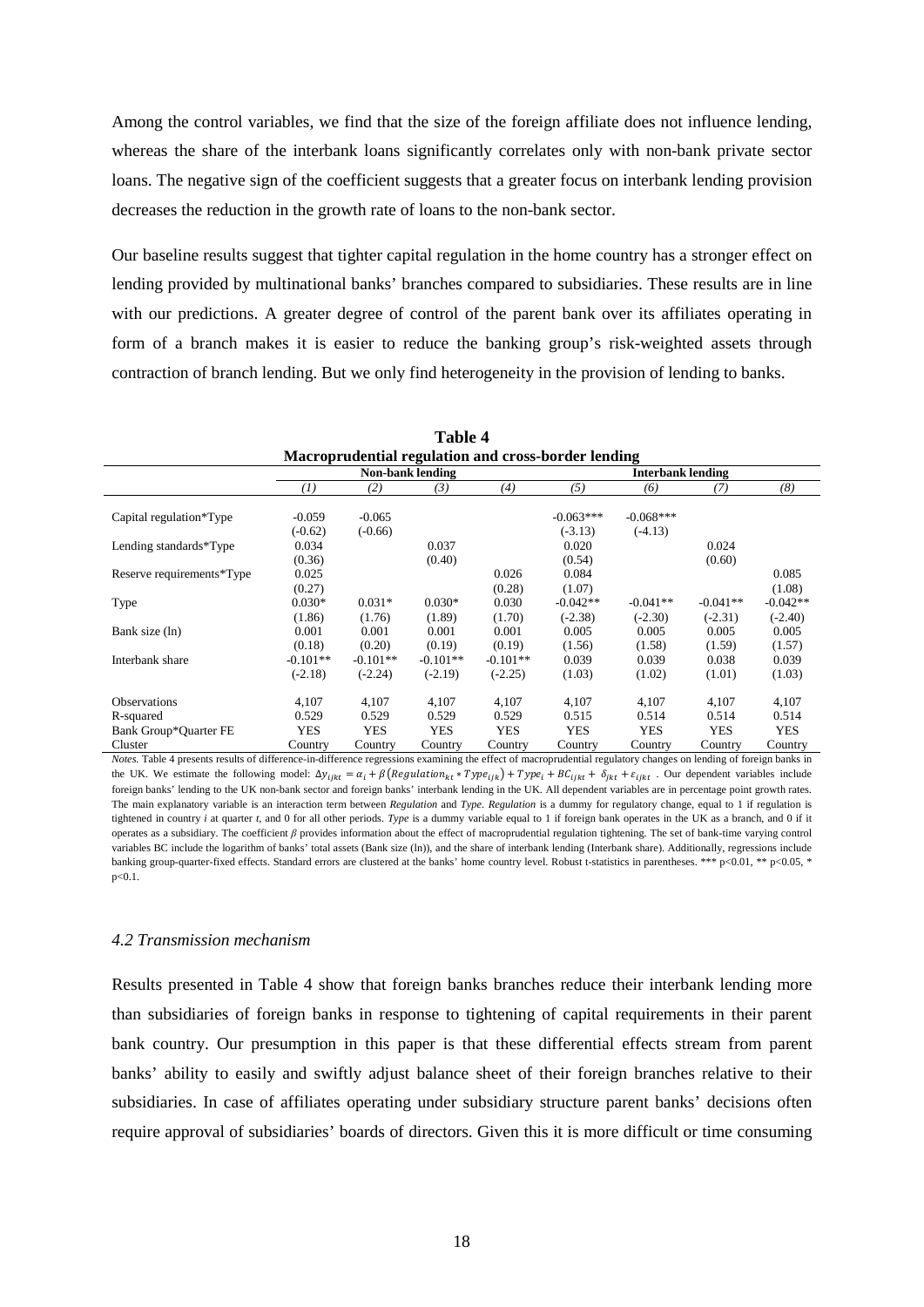for parent banks' to influence lending decisions of parent banks to adapt to the new regulatory requirements. In this section we aim to provide empirical evidence for the validity of our hypothesis.

To construct tests which support our presumption, we follow the literature on delegation of authority within firms. Aghion and Tirole (1997) consider delegation of authority to subordinates as an incentive mechanism for information production, particularly the production of 'soft' information. In their model, principal (senior managers) have power to overturn agents' (subordinates') decisions. However, they often refrain from exercising this power, and grant authority to subordinates who have better access to soft information to spur information production (Agrawal and Hauswald, 2010). We relate these predictions to financial intermediation, and in particular multinational banks. In our context, we assume that parent banks will delegate more decision-making authority to their foreign affiliates the more non-bank lending the banking group provides. This is because non-banks' lending unlike interbank lending relies to a large extent on relationships between banks and borrowers and thus relies on the collection of soft information (Berger at al., 2005; Berger and Udell, 2002; Stein, 2002). Conversely, parent banks will hold more decision-making authority over business activities of their foreign affiliates the more interbank lending they provide, and therefore the more they rely more on hard information.

McAfee and McMillan (1995) consider that principals require time to supervise actions of their subordinates. Since their time is limited they will need to delegate some power to subprincipals. This implies that hierarchical structure where at least part of the decision making power is delegated to subprincipals could be more beneficial for banking groups which operate higher number of foreign affiliates. Alonso, Dessein, and Matouschek (2008) suggest that decentralisation could be beneficial for multidivisional corporations when coordination becomes important. These authors' argue that companies with multiple divisions can benefit under decentralized decision making structure from improved communication which in turn improves firm performance. Relating these predictions to our paper delegation should be more pronounced in banking groups which operate more foreign affiliates.

Dessein (2002) suggests that delegating authority to subordinates allows companies to avoid noisy communication and loss of information which, in turn, subsequently improves decision making efficiency. In his model, principals and agents have different objectives (agents may be more shortterm biased, or more risk averse). To meet their objectives, agents may miscommunicate information supplied to the principal, therefore generating noisy information and/or cause loss of information. To reduce this effect principal may delegate more authority to the agent. Dessein's (2002) model predicts that the benefits of delegating authority outweigh the principal's loss of decision making control the more relevant is the information obtained by the agent.

In our context, we argue that the relevance of information about local market conditions in the UK obtained by foreign affiliates of multinational banks in the UK outweighs parent banks' loss of control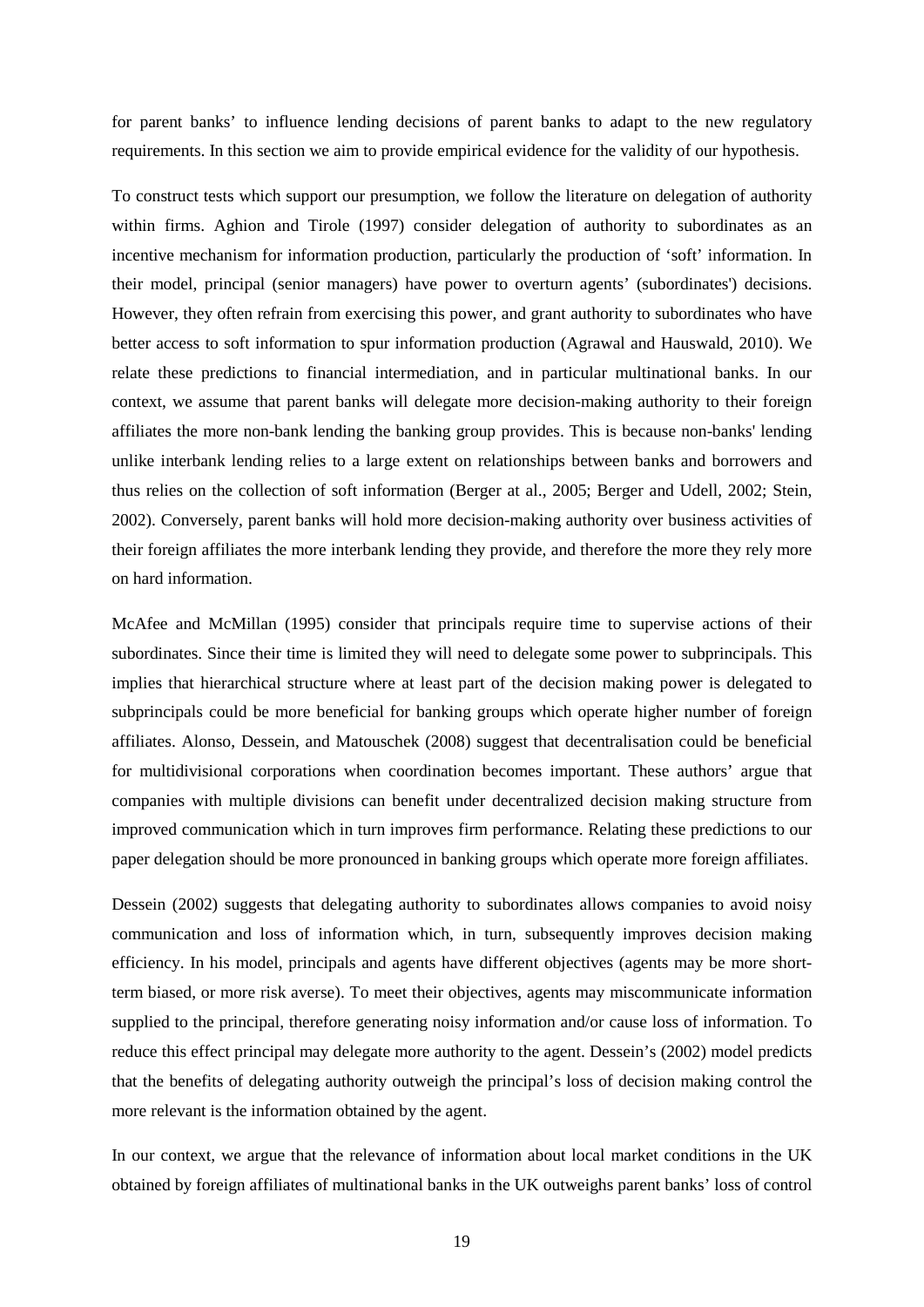involved with delegation of decision making authority to these foreign affiliates. This prediction is supported by the results found in the empirical literature. Agarwal and Hauswald (2009) document that geographical proximity between the lender and the borrower improves collection of relevant information used by financial intermediaries for credit decisions. Landier et al. (2007) suggests that firms' geographical dispersion impedes flow of such information within the organization. Finally, Agarwal and Hauswald (2009) test theoretical predictions in Aghion and Tirole (1997) and Dessein (2002) and document that headquarters of major U.S. banks delegate more decision making authority to their units operating in further geographical distance from the headquarter. The better the office is at obtaining the soft information the more autonomous they are in credit decisions, and more information they produce.<sup>[16](#page-19-0)</sup> In sum, we expect the differential effects found in Table 4 to be stronger for banking groups located in further geographical distance from their parent banks headquarters.

Three aspects related to the delegation literature require further explanation if these are supposed to help us test for the transmission mechanism in our paper. First, above literature considers delegation to be advantageous mainly through improved collection and flow of soft information. In case of financial intermediaries such information are obtained through lending relationships attributed to nonbank lending. One could conjecture that delegation could be more affecting banks' lending to nonfinancial borrowers. However, it is very unlikely that parent banks will delegate decision making authority to their foreign affiliates only for a subset of the operation. Second aspect relates to the fact that decision making authority can be delegated by the parent bank to foreign affiliates operating under subsidiary as well as branch structure. Williamson (1967) suggests that under more complex hierarchical structure principals substitute information quality for information quantity. Having their own board of directors' subsidiaries hierarchical structure is more complex relative to branches. Therefore, in line with Aghion and Tirole's (1997) and Dessein's (2002) predictions multinational banks should find it more beneficial to delegate more autonomy to affiliated subsidiaries. Thirdly, the principal, in our case the parent bank always holds the right to reverse delegation. According to Hart and Holmstrom (2010) delegation is a commitment device breaching which could have negative consequences, leading to aggravation among the subordinates and affect firms' performance. Therefore, the principal will refrain from reversing delegation. Knyazeva, Knyazeva, and Masulis (2013) document that interfering in the independence of the board leads to adverse firm valuation and performance effects of subsidiaries. Therefore, it might be much more costly for the parent bank to overrule the decisions of subsidiaries' boards compared to branch managers.

Taken all these predictions and empirical evidence together we should observe stronger differential effects found in Table 4 for banking groups which rely more on non-bank lending; are operating in

**.** 

<span id="page-19-0"></span><sup>&</sup>lt;sup>16</sup> Although, Agrawal and Hauswald (2009) consider delegation of authority between banks' headquarters and their branches, their results can easily be extended to affiliated subsidiaries. This is particularly true because foreign subsidiaries in our sample mainly focus on provision of non-bank loans requiring collection of 'soft' information.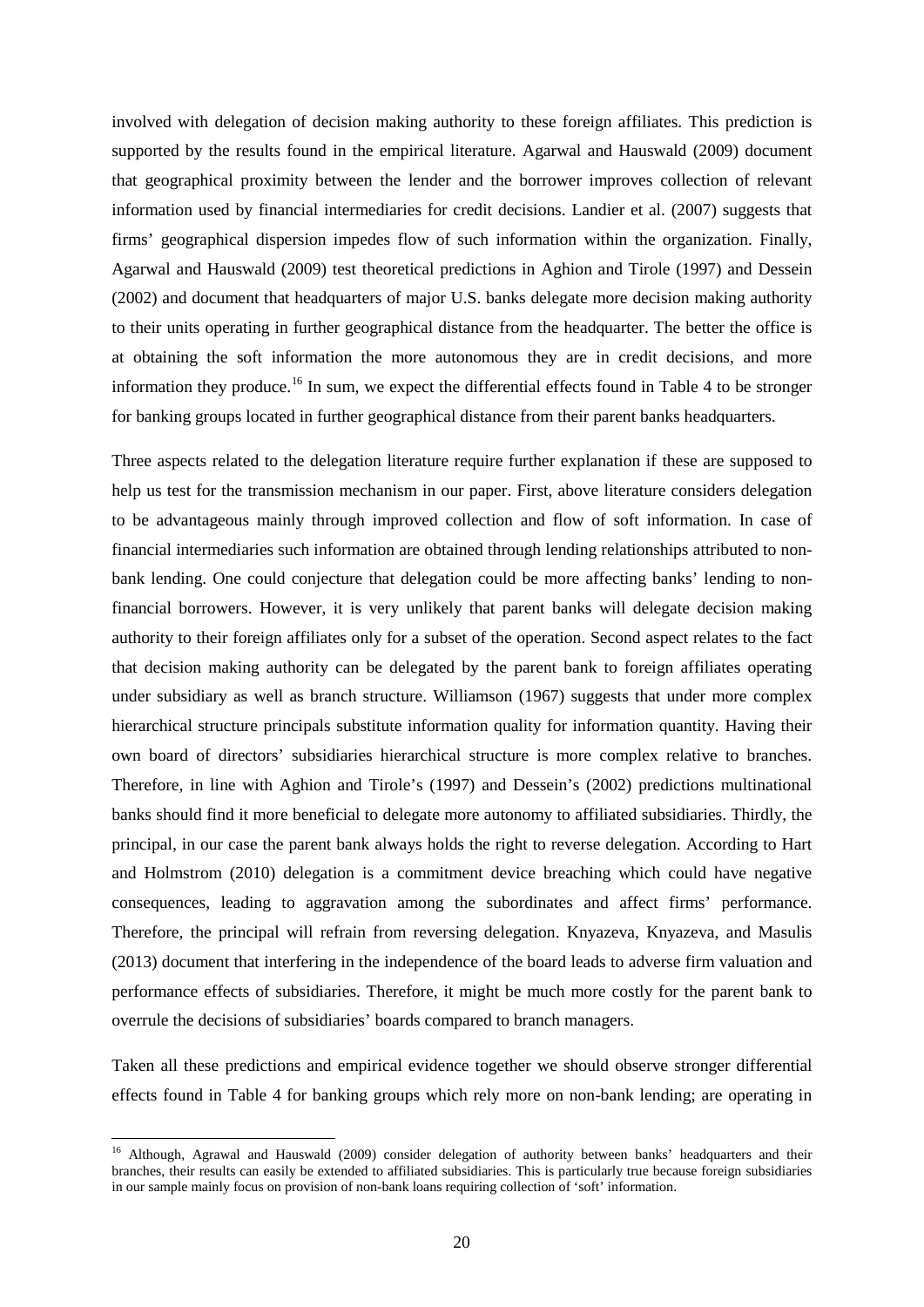greater distance from their affiliates in the UK; and banking groups which operate higher number of these affiliated institutions. Our strategy is to re-run Model 1 on subsamples of our data. Table 5 presents the results of these tests. For each test we only present results where our dependent variable is the growth rate of interbank loans.<sup>[17](#page-20-0)</sup>

**Table 5**

|                           |                        |                       | 1 ане э                       |                       |                             |                       |
|---------------------------|------------------------|-----------------------|-------------------------------|-----------------------|-----------------------------|-----------------------|
|                           |                        |                       | <b>Transmission mechanism</b> |                       |                             |                       |
|                           | Panel A:               |                       | Panel B:                      |                       | Panel C:                    |                       |
|                           |                        | Non-bank lending      | <b>Number of affiliates</b>   |                       | <b>Distance from parent</b> |                       |
|                           | High                   | Low                   | High                          | Low                   | High                        | Low                   |
| Capital regulation*Type   | $-0.107***$            | $-0.035**$            | $-0.089***$                   | $-0.072***$           | $-0.095**$                  | $-0.061**$            |
| Lending standards*Type    | $(-3.28)$<br>$-0.084$  | $(-3.08)$<br>0.037    | $(-5.65)$<br>$-0.097$         | $(-3.10)$<br>0.047    | $(-3.12)$<br>$0.167***$     | $(-2.49)$<br>0.006    |
| Reserve requirements*Type | $(-0.71)$<br>0.070     | (0.56)<br>0.103       | $(-1.74)$<br>0.015            | (0.51)<br>0.113       | (4.61)<br>0.028             | (0.19)<br>0.097       |
|                           | (0.59)                 | (1.70)                | (0.14)                        | (1.11)                | (0.44)                      | (0.94)                |
| Type                      | $-0.075*$<br>$(-2.09)$ | $-0.024$<br>$(-1.79)$ | $-0.046*$<br>$(-1.93)$        | $-0.058$<br>$(-1.37)$ | $-0.092***$<br>$(-4.49)$    | $-0.040$<br>$(-1.70)$ |
| Bank size (ln)            | $0.014**$<br>(2.22)    | 0.001<br>(0.13)       | 0.005<br>(1.43)               | 0.010<br>(1.23)       | 0.007<br>(0.38)             | 0.006<br>(1.43)       |
| Interbank share           | $0.161*$               | $-0.005$              | $0.047*$                      | 0.077                 | $0.147***$                  | 0.036                 |
|                           | (2.01)                 | $(-0.15)$             | (1.85)                        | (0.55)                | (4.81)                      | (0.59)                |
| <b>Observations</b>       | 2,153                  | 1,954                 | 1,520                         | 2,587                 | 1,162                       | 2,945                 |
| R-squared                 | 0.520                  | 0.503                 | 0.336                         | 0.639                 | 0.541                       | 0.498                 |
| Bank Group*Quarter FE     | <b>YES</b>             | <b>YES</b>            | <b>YES</b>                    | <b>YES</b>            | <b>YES</b>                  | <b>YES</b>            |
| Cluster                   | Country                | Country               | Country                       | Country               | Country                     | Country               |

*Notes.* Table 5 presents results of regressions testing transmission mechanism behind the main results in Table 4. In each column Model 1 is estimated using subsamples. Reported are only results for regressions with Interbank loans included as the dependent variable. Non-bank lending is insignificant in all regressions and is not reported. In Panel A sample is split into banking groups with non-bank lending share of total loans above (High) and below (Low) the median of the share of all banking groups. In Panel B sample is split into banking groups operating more than three institutions (above 75<sup>th</sup> percentile) in the UK (High) and less than four institutions (Low). Finally, in Panel C banking groups are divided according to the distance between headquarter of the banking group and headquarter of the affiliate banks operating in the UK. Banking groups located above  $75<sup>th</sup>$ percentile of distance are included in the High distance group and banking groups located below the 75<sup>th</sup> percentile of the distance are included in the Low distance group. Standard errors are clustered at the banks' home country level. Robust t-statistics in parentheses. \*\*\* p<0.01, \*\* p<0.05, \* p<0.1.

In Panel A we split banking groups according to the share of non-bank lending to total lending of all their affiliated institutions present in the UK. We find that differential effects of capital requirement tightening are stronger for banking groups with high ratio of non-bank lending (High). In line with theoretical predictions in Williamson (1976) and Aghion and Tirole (1997) autonomy of subsidiaries in these banking groups should be greater and therefore it will be more difficult for the parent bank to adjust their lending in response to tighter macroprudential regulation.

In Panel B we split our sample according to the number of affiliates which banking groups operate in the UK. As discussed earlier our sample includes banking groups which operate at least one branch and one subsidiary. Banking groups operating four affiliates (above  $75<sup>th</sup>$  percentile) again exhibit stronger differential effect relative to groups with lower number of affiliates. Again these results suggest that the driving mechanism behind the results in Table 4 is the degree of control which parent banks hold over their branches compared to subsidiaries.

 $\overline{a}$ 

<span id="page-20-0"></span> $17$  Results for regressions with non-bank lending growth as a dependent variable are insignificant in each case and therefore refrain from report them. These results are available upon request.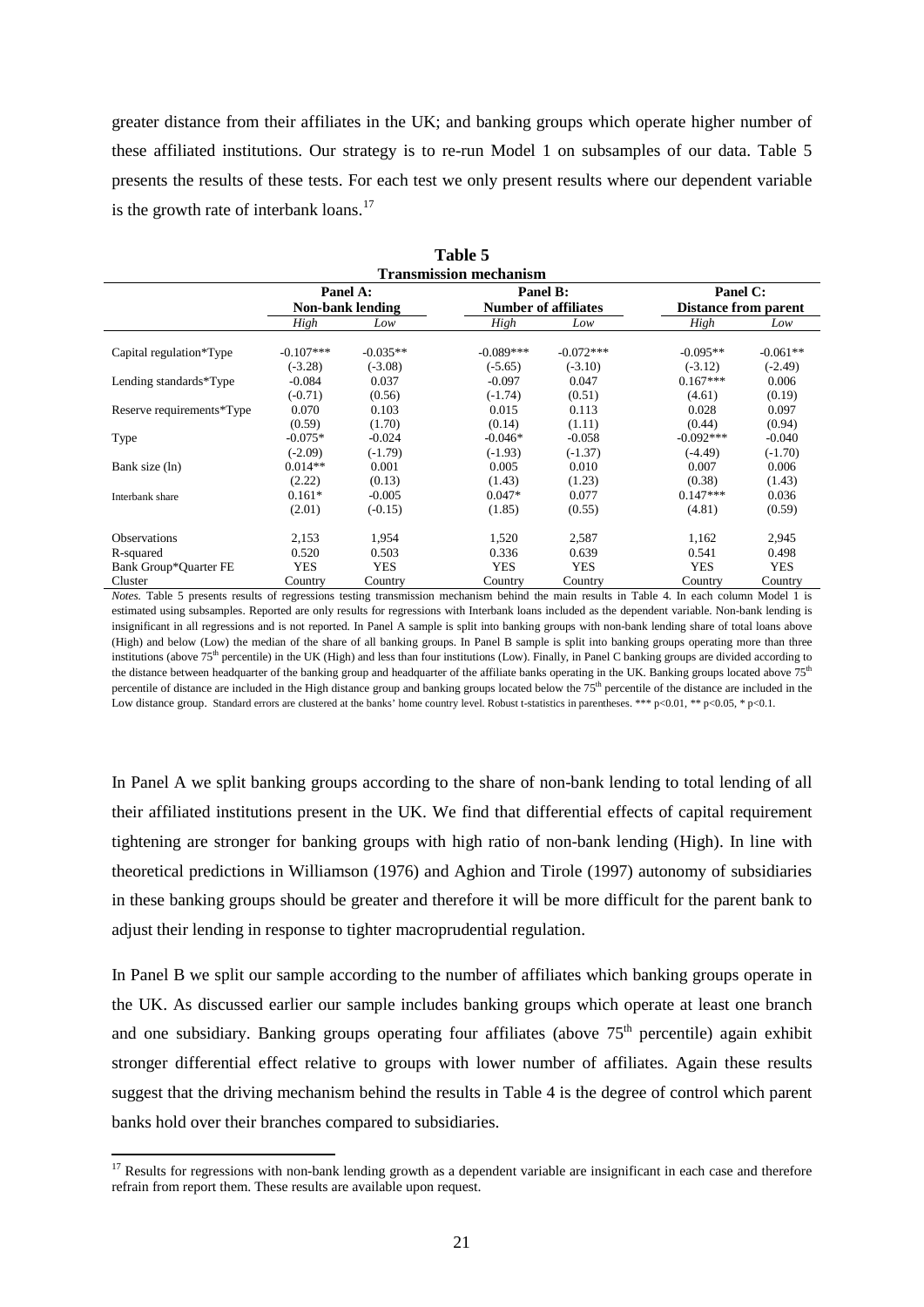Finally, in Panel C of Table 5 we split the sample according to the geographical distance diving banking groups headquarters and headquarters of their UK affiliates. Here we also find support for our proposed transmission mechanism. The coefficient on the interaction term in Model 1 is higher for subsample of banking groups located further away from their UK subsidiaries and branches. In line with Williamson (1976), Dessein (2002), Agarwal and Hauswald (2009) more distant subsidiaries should benefit from more decision making autonomy. In such case it is again more difficult for parent banks to influence asset side of their subsidiaries balance sheet. Overall, the results presented in Table 5 yield support to our proposed transmission mechanism hypothesis, stating that the effect of tightening macroprudential regulation will be stronger for branches than subsidiaries due to higher degree of control which parent banks hold over the former type of institutions.

### *4.3 Robustness tests*

We run a number of robustness tests. First, we examine if our results are driven or biased by events coinciding with the changes in macroprudential regulation. Such events could bias the results the extent to which they affect UK branches and subsidiaries of foreign banks differently. One type of event is a change in microprudential, bank-specific, capital requirements, of the sort examined in Aiyar et al. (2014a, 2014b). Banks subject to these requirements include UK-owned banks and subsidiaries of foreign banks, but not branches of foreign banks. Imagine a tightening of capital requirements in a given home country of a foreign bank overlaps with a loosening of capital requirements of its UK subsidiaries. In that case it is possible that the bank's branches will reduce their lending in response to the capital requirements in their home country, whilst subsidiaries faced with lower capital requirements in the UK will increase their lending. Such situation is likely to render an upward bias on our treatment effect, since the differences in branches and subsidiaries' lending growth around the change in macroprudential regulation will increase. To test if our main results can be biased by such events we exclude from our sample all subsidiaries which were subject to changes in bank-specific capital requirements. Table 6 presents the resulting regressions, which are very close to those presented in Table 4. Most importantly the effect of capital requirements on interbank lending is still statistically significant.

Next we perform three falsification tests to check whether differences between the growth of lending provided by branches and subsidiaries presented in Table 4 can be attributed to changes in macroprudential regulation or are driven by other factors, or chance. We run two Monte Carlo simulations with 1,000 replications where first we randomly assign placebo treatment to branches affected by changes in regulation in their home markets but we pretend that these changes occurred in periods preceding their actual occurrence. In the second falsification test we pretend that the change in macroprudential regulation affected branches from countries which never altered their macroprudential regulation. We estimate the following regression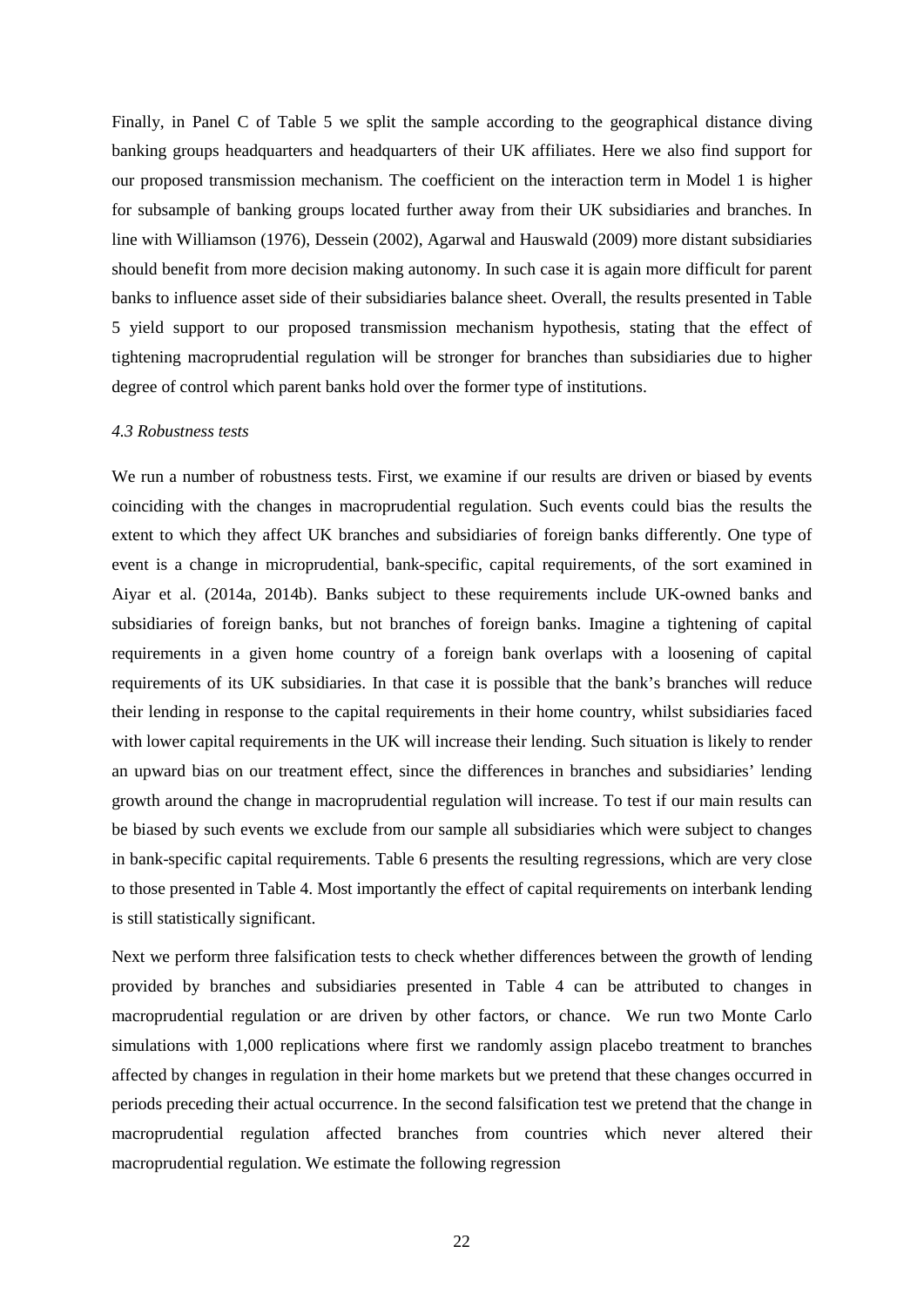$$
\Delta y_{ijkt} = \alpha_i + \beta Placebo_{ijkt} + Type_i + \delta_{jkt} + \varepsilon_{ijkt}
$$
 (2),

where *Placebo* is a binary variable randomly set to 1 for banks in the treatment group (affected foreign banks' branches) in periods preceding actual change to macroprudential regulation, and later equal to 1 for banks in countries where no changes to macroprudential regulation occurred during our sample period. We repeat this process 1,000 times saving the *p-value* on the coefficient  $\beta$  from each regression and compute the rejection rates of the null hypothesis β=0 at the 1%, 5%, and 10% levels. Because we know that placebo treatments should have had no effect in both tests, we know that the null of zero effect is true. We should therefore only reject the null by making Type I errors. The results of this exercise are shown in Panel A and Panel B of Table 7. The rejection rates for all dependent variables are in line with those that would occur through Type I errors. This analysis further strengthens our main results.

| Threats to identification: Subsidiaries subject to bank specific capital requirements removed |            |                         |                          |            |
|-----------------------------------------------------------------------------------------------|------------|-------------------------|--------------------------|------------|
|                                                                                               |            | <b>Non-bank lending</b> | <b>Interbank lending</b> |            |
|                                                                                               | (1)        | (2)                     | (3)                      | (4)        |
| Capital regulation*Type                                                                       | $-0.070$   | $-0.050$                | $-0.050***$              | $-0.055**$ |
|                                                                                               | $(-0.56)$  | $(-0.41)$               | $(-2.94)$                | $(-2.76)$  |
| Type                                                                                          | 0.006      | 0.027                   | $-0.034**$               | $-0.046**$ |
|                                                                                               | (0.45)     | (1.34)                  | $(-2.48)$                | $(-2.32)$  |
| Bank size (ln)                                                                                |            | 0.001                   |                          | 0.005      |
|                                                                                               |            | (0.33)                  |                          | (1.37)     |
| Interbank share                                                                               |            | $-0.095**$              |                          | 0.037      |
|                                                                                               |            | $(-2.13)$               |                          | (0.87)     |
| <b>Observations</b>                                                                           | 3.882      | 3,882                   | 3,882                    | 3,882      |
| R-squared                                                                                     | 0.529      | 0.542                   | 0.528                    | 0.533      |
| Bank Group*Quarter FE                                                                         | <b>YES</b> | <b>YES</b>              | <b>YES</b>               | <b>YES</b> |
| Cluster                                                                                       | Country    | Country                 | Country                  | Country    |

**Table 6**

*Notes.* Table 6 presents results of difference-in-difference regressions examining the effect of macroprudential regulatory changes on lending of foreign banks in the UK. We replicate the results presented in Table 4 with sample excluding subsidiaries which subject to changes in bank-specific capital requirements imposed by the Financial Services Authority. Standard errors are clustered at the banks' home country level. Robust t-statistics in parentheses. \*\*\*  $p < 0.01$ , \*\*  $p < 0.05$ , \*  $p < 0.1$ .

In our third falsification test, we want to observe if UK banks alter their lending during quarters in which changes to macroprudential regulation where taking place in other countries. Results of these tests are important for two reasons. Finding significant effects would suggests that UK-owned banks' lending is also affected by changes to macroprudential regulation via reduced availability of interbank funds, which we document in Table 4. However, given that banks can substitute interbank funds from affected institutions with funds from non-affected banks or with other type of funding significant results may also suggest that some other UK-specific factors may be coinciding with changes in macroprudential regulation in foreign markets. To this end we restrict our sample only to UK banks and estimate the following model

$$
\Delta y_{it} = \alpha_i + \beta Placebo_{it} + BC_{it} + \delta_i + \gamma_t + \varepsilon_{ijkt}, \tag{3}
$$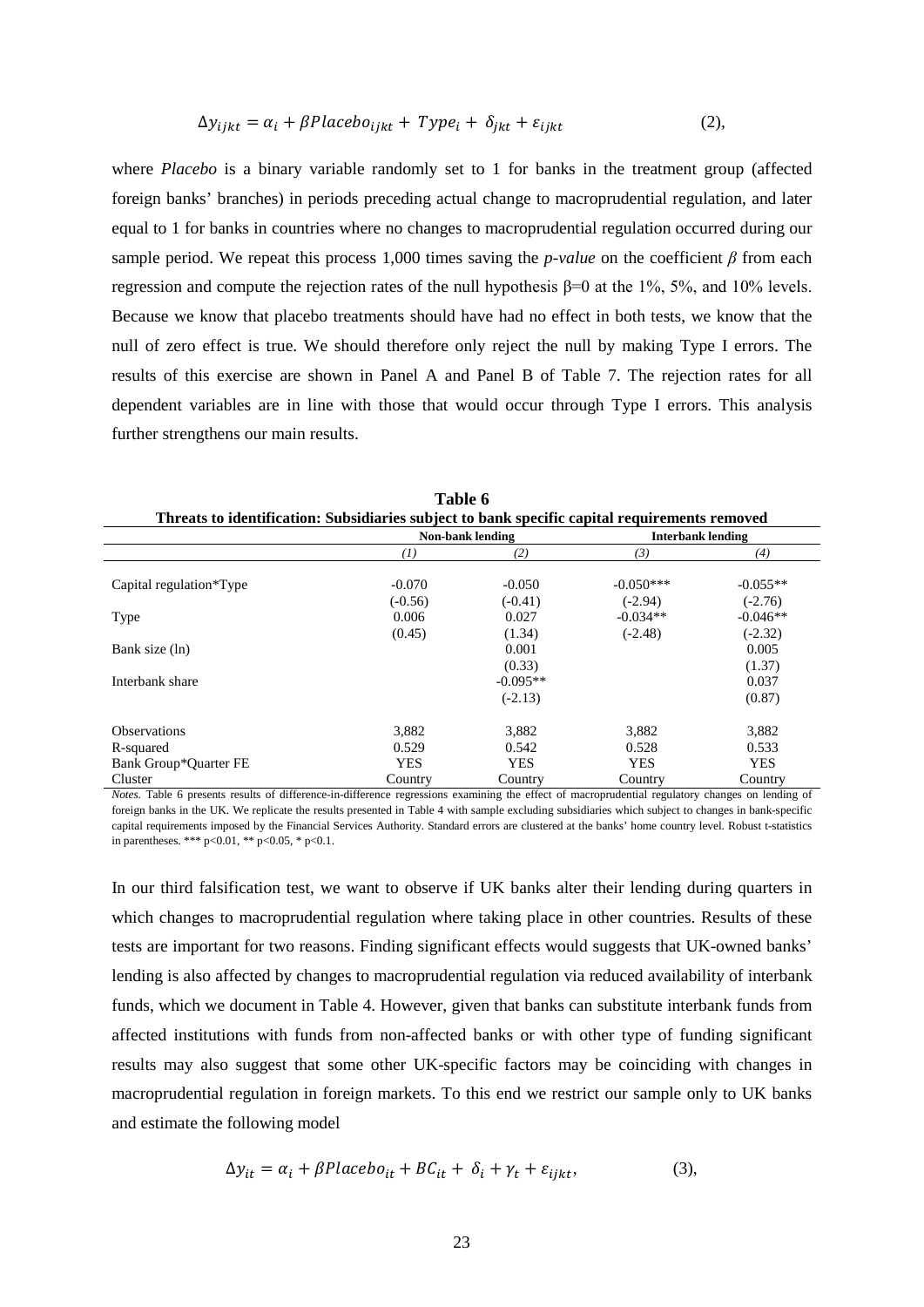where Placebo takes a value of one for periods in which variable *Regulation<sub>ki</sub>* in specification 1 is equal to 1, and 0 otherwise. We generate placebo treatment variable for each type of macroprudential regulation. Results of this test are presented in Panel C of Table 7. Coefficient on all of our placebo treatment variables remains indistinguishable from zero providing support for our baseline results.

|                                                             |                   |                                                                     | <b>Falsification tests</b> |                                                           |                                           |                                         |
|-------------------------------------------------------------|-------------------|---------------------------------------------------------------------|----------------------------|-----------------------------------------------------------|-------------------------------------------|-----------------------------------------|
| Panel A: Falsification test 1                               |                   | <b>Panel B: Falsification test 2</b>                                |                            |                                                           | Panel C: Falsification test 3             |                                         |
| Number of replications: 1000                                |                   | Number of replications: 1000                                        |                            | Variable                                                  | <b>Interbank</b><br>lending               | Non-bank<br>loans                       |
| <i>Interbank</i><br>Lending                                 | Non-bank<br>loans | <i>Interbank</i><br>lending                                         | Non-bank<br>loans          | Placebo Capital requirements                              | 0.0301<br>(0.35)                          | $-0.0192$<br>(0.56)                     |
| Rejection rates at 1% level<br>$(2-tailed test):$<br>1.00%  | 1.30%             | Rejection rates at 1% level<br>$(2-tailed test):$<br>1.20%<br>0.70% |                            | Placebo Lending standards<br>Placebo Reserve requirements | 0.0395<br>(1.15)<br>$-0.047$<br>$(-0.24)$ | $-0.0111$<br>(0.96)<br>0.0252<br>(0.02) |
| Rejection rates at 5% level<br>$(2-tailed test):$<br>3.00%  | 5.50%             | Rejection rates at 5% level<br>$(2-tailed test):$<br>3.40%          | 4.30%                      | Controls<br><b>Bank FE</b><br>Year FE                     | <b>Yes</b><br>Yes<br>Yes                  | <b>Yes</b><br>Yes<br>Yes                |
| Rejection rates at 10% level<br>$(2-tailed test):$<br>6.30% | 9.60%             | Rejection rates at 10% level<br>$(2-tailed test):$<br>6.70%         | 8.70%                      | Observations<br>Cluster                                   | 4.852<br>0.077                            | 4.852<br>0.132                          |

**Table 7 Falsification tests**

Note. Table 7 presents Monte Carlo simulations in Panel A and Panel B. We estimate the regression  $\Delta y_{iikt} = \alpha_i + \beta Placebo_{iikt} + Type_i + \delta_{ikt}$  $\varepsilon_{i\hat{i}k\hat{i}}$ , where in Panel A, *Placebo* is a binary variable randomly set to 1 for banks in the treatment group (affected foreign banks' branches) in periods preceding actual change in macroprudential regulation. In Panel B, we randomly assign banks to placebo treatment status setting *Placebo* equal to 1 for banks in countries where no changes to macroprudential regulation occurred during our sample period. We estimate the regression and save the pvalue on the coefficient *β* and repeat this process 1,000 times and compute the rejection rates of the null hypothesis *β*=0 at the 1%, 5%, and 10% levels. Panel C presents results of tests where we examine the effect of macroprudential regulation on UK-owned banks. Here, only UK-owned banks are included in the sample. We estimate the following regression  $\Delta y_{it} = \alpha_i + \beta Placebo_{it} + BC_{it} + \delta_i + \gamma_t + \varepsilon_{i,kt}$ , where our dependent variable denotes a growth rate in lending provided to non-bank borrowers (*Non-bank lending*) and other banks (*Interbank lending*). Placebo takes a value of one for periods in which variable *Regulation<sub>kt</sub>* in specification 1 is equal to 1, and 0 otherwise. We generate Placebo variable for each type of macroprudential regulation. Regressions include variables controlling for the size of the institution and share of intrbank loans on its balance sheet, and bank and quarter fixed effects. Standard errors are clustered at the banks' home country level. Robust *t*-statistics in parentheses. \*\*\* p<0.01, \*\* p<0.05, \* p<0.1.

Our next robustness test reconsiders the parallel trends assumption. We replicate our main results forwarding our treatment variable by one, two and three quarters. This test allows us to establish whether the treatment effect we observe in Table 4 is a result of some general trends in lending behaviour of branches and subsidiaries or truly due to changes in the macroprudential regulation. The intuition is that if the latter is true we should not observe statistically significant differences in lending of branches and subsidiaries prior to the real occurrence of the regulatory change. We plot the coefficients and the 95% confidence intervals estimated using these tests in Figure 3. In all cases forwarded treatment variable shows no statistical significance, which further strengthens the argument that the disparities between the lending provided by foreign banks branches and subsidiaries are due to changes in the intensity of macroprudential regulation in their home country.

In Table 8, we provide a number of additional sensitivity tests. We begin with tests excluding bank from countries with abnormally high frequency of macroprudential tightening changes. We replicate regressions in Table 4 excluding banks which parent banks are headquartered in India, Canada and China. In these countries tightening of capital requirements, lending standards and reserve requirements (respectively) occurs most often in our sample (see Panel D of Table 1). Results of these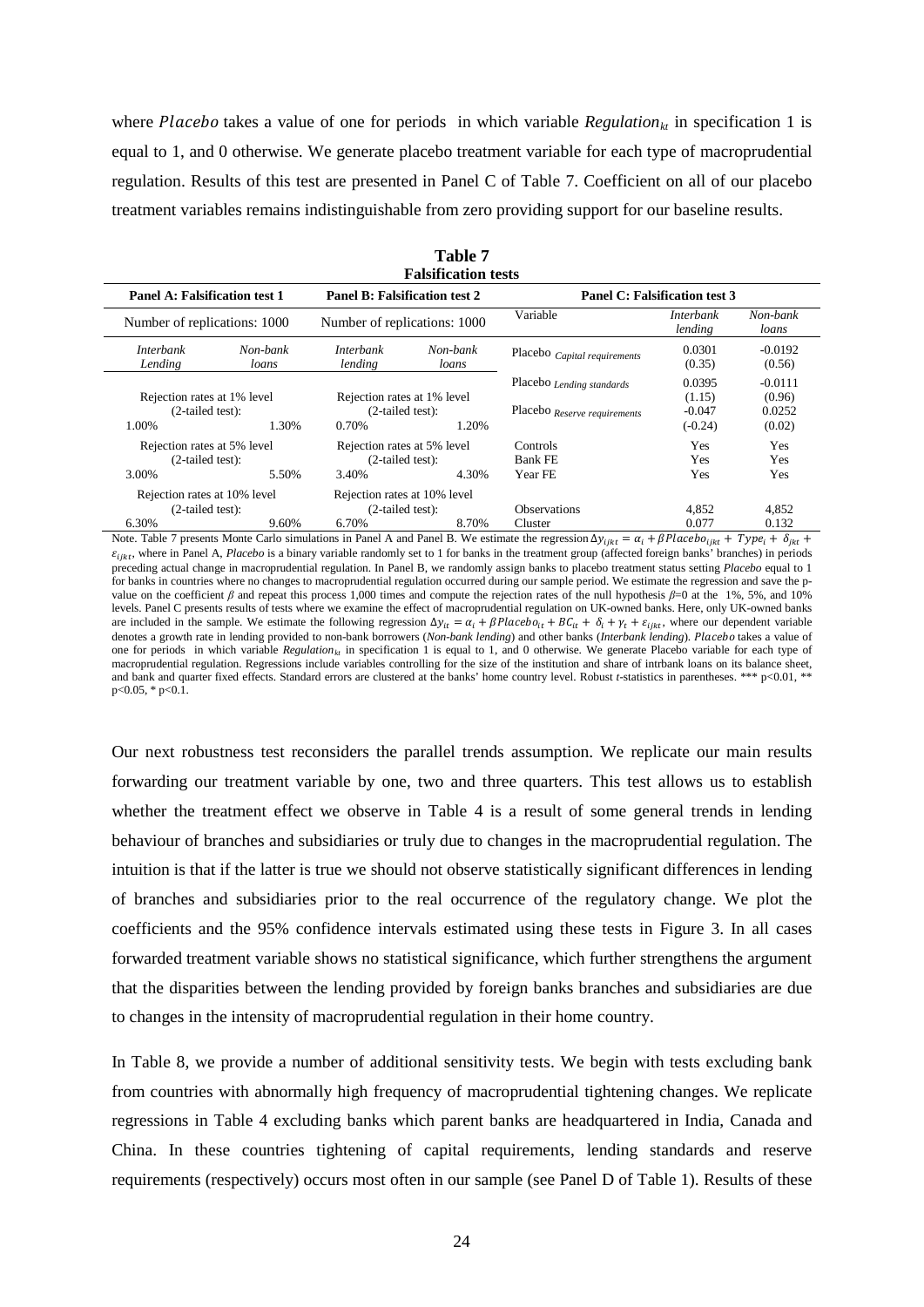tests produce results very similar to our baseline results. This reassures that the differential effects found in Table 4 are not driven by factors specific to the countries in which these regulatory changes can be observed at high frequency.



**Figure 3 Placebo regressions**

In Panel B we revisit the validity of the assumption that the changes in macroprudential regulation are exogenous. Whited and Roberts (2012) argue that if the treatment effect is randomly assigned then the magnitude of this effect should not depend on the inclusion of control variables in the model. Otherwise, random assignment for the treatment variable should be called into question. We omit bank-specific time-varying control variables from the baseline specification and find that magnitudes of the coefficients for the main explanatory variable are very similar to the ones reported in Table 4. Most importantly the magnitude for the effect of capital requirement changes on interbank lending is almost exactly the same for both models. These results suggest that the treatment effect is exogenous

*Notes:* Figure 3 illustrates the results of placebo regressions. We replicate the results from Table 4 replacing the treatment variable in regression specification 1 in Table 4 with its forwarded values by 1, 2 and 3 quarters. We plot the coefficient estimate and the 95% confidence intervals. Non-bank lending refers to foreign banks' lending to the UK private non-bank sector and interbank lending to foreign banks' interbank lending in the UK.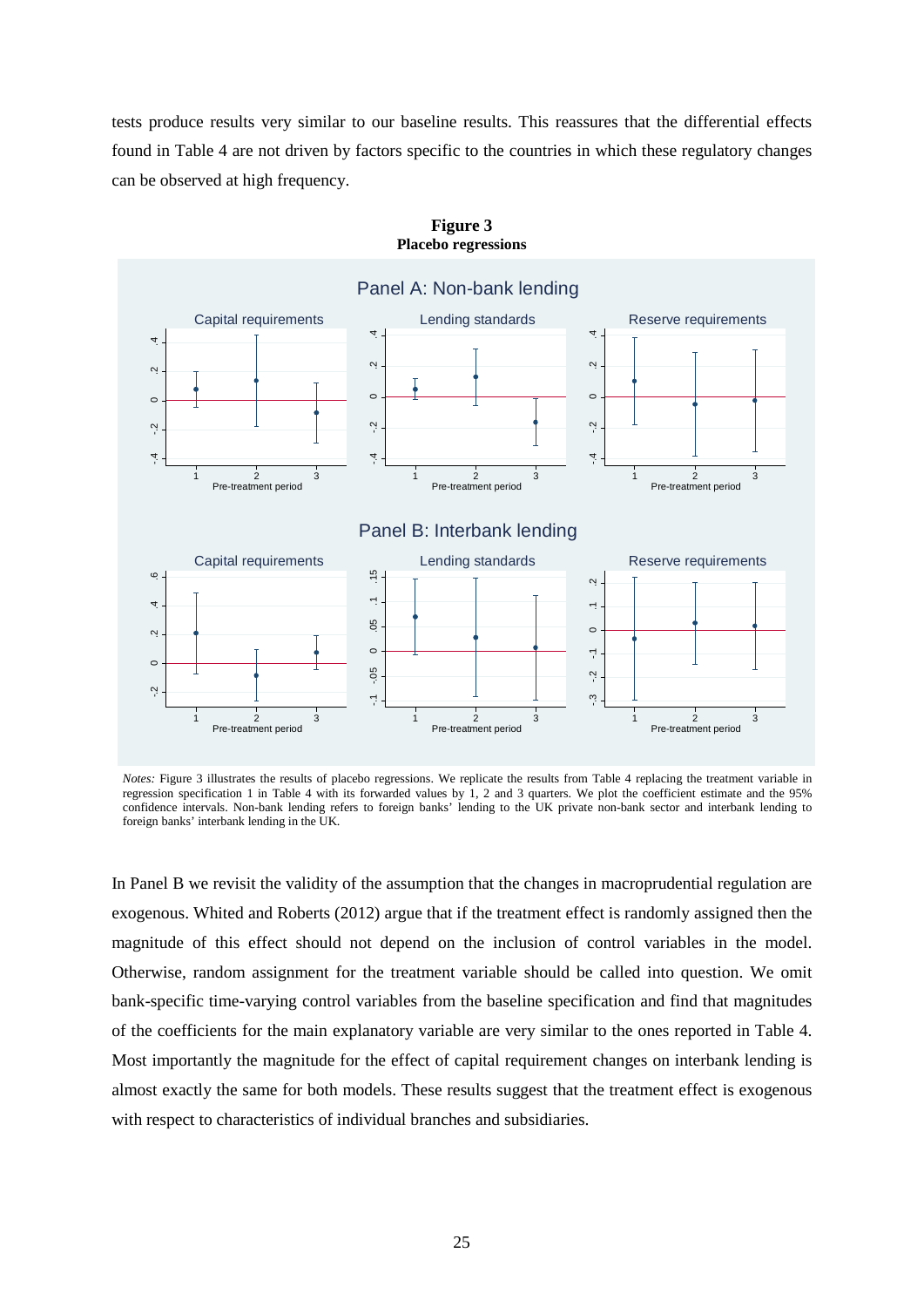|                                                                                                                                                  |                     |                  | <b>Table 8</b>          |                       |                      |                  |                          |                    |
|--------------------------------------------------------------------------------------------------------------------------------------------------|---------------------|------------------|-------------------------|-----------------------|----------------------|------------------|--------------------------|--------------------|
|                                                                                                                                                  |                     |                  | <b>Robustness tests</b> |                       |                      |                  |                          |                    |
| Panel A: Banks from countries with high frequency of regulatory changes excluded                                                                 |                     |                  |                         |                       |                      |                  |                          |                    |
|                                                                                                                                                  | <b>Indian banks</b> |                  |                         | <b>Canadian banks</b> | <b>Chinese banks</b> |                  | All high frequency       |                    |
|                                                                                                                                                  |                     | excluded         |                         | <b>Excluded</b>       | excluded             |                  |                          | countries excluded |
|                                                                                                                                                  | Non-bank            | <b>Interbank</b> | Non-bank                | <b>Interbank</b>      | Non-bank             | <b>Interbank</b> | Non-bank                 | <b>Interbank</b>   |
|                                                                                                                                                  | Lending             | lending          | Lending                 | lending               | lending              | lending          | lending                  | Lending            |
|                                                                                                                                                  |                     |                  |                         |                       |                      |                  |                          |                    |
| Capital regulation*Type                                                                                                                          | $-0.060$            | $-0.064***$      | $-0.074$                | $-0.062**$            | $-0.056$             | $-0.064***$      | $-0.070$                 | $-0.064**$         |
|                                                                                                                                                  | $(-0.63)$           | $(-3.00)$        | $(-0.68)$               | $(-2.11)$             | $(-0.60)$            | $(-3.09)$        | $(-0.67)$                | $(-2.24)$          |
| Lending standards*Type                                                                                                                           | 0.034               | 0.021            | $-0.050$                | 0.060                 | 0.052                | 0.013            | $-0.018$                 | 0.045              |
|                                                                                                                                                  | (0.37)              | (0.55)           | $(-0.31)$               | (1.09)                | (0.57)               | (0.38)           | $(-0.10)$                | (0.75)             |
| Reserve requirements*Type                                                                                                                        | 0.028               | 0.097            | 0.030                   | 0.085                 | 0.077                | 0.090            | 0.082                    | 0.106              |
|                                                                                                                                                  | (0.29)              | (1.24)           | (0.32)                  | (1.09)                | (0.84)               | (0.89)           | (0.86)                   | (1.05)             |
| Type                                                                                                                                             | 0.022               | $-0.051**$       | 0.014                   | $-0.055**$            | 0.020                | $-0.050**$       | 0.015                    | $-0.054**$         |
|                                                                                                                                                  | (1.39)              | $(-2.51)$        | (1.07)                  | $(-2.51)$             | (1.29)               | $(-2.52)$        | (1.11)                   | $(-2.49)$          |
| Bank size (ln)                                                                                                                                   | 0.002               | 0.007            | 0.004                   | 0.007                 | 0.002                | 0.007            | 0.004                    | 0.007              |
|                                                                                                                                                  | (0.56)              | (1.72)           | (1.41)                  | (1.57)                | (0.53)               | (1.69)           | (1.37)                   | (1.53)             |
| Interbank share                                                                                                                                  | $-0.083*$           | 0.057            | $-0.062**$              | 0.077                 | $-0.083*$            | 0.056            | $-0.062**$               | 0.075              |
|                                                                                                                                                  | $(-2.06)$           | (1.16)           | $(-2.14)$               | (1.33)                | $(-2.05)$            | (1.14)           | $(-2.18)$                | (1.31)             |
|                                                                                                                                                  |                     |                  |                         |                       |                      |                  |                          |                    |
| <b>Observations</b>                                                                                                                              | 4,035               | 4,035            | 3,539                   | 3,539                 | 4,032                | 4,032            | 3,392                    | 3,392              |
| R-squared                                                                                                                                        | 0.519               | 0.507            | 0.526                   | 0.508                 | 0.518                | 0.506            | 0.519                    | 0.497              |
| Bank Group*Quarter FE                                                                                                                            | <b>YES</b>          | <b>YES</b>       | <b>YES</b>              | <b>YES</b>            | <b>YES</b>           | <b>YES</b>       | <b>YES</b>               | <b>YES</b>         |
| Cluster                                                                                                                                          | Country             | Country          | Country                 | Country               | Country              | Country          | Country                  | Country            |
| Panel B: Control variables excluded                                                                                                              |                     |                  |                         |                       |                      |                  |                          |                    |
|                                                                                                                                                  |                     |                  | Non-bank lending        |                       |                      |                  | <b>Interbank lending</b> |                    |
|                                                                                                                                                  | (1)                 | (2)              | (3)                     | (4)                   | (5)                  | (6)              | (7)                      | (8)                |
|                                                                                                                                                  |                     |                  |                         |                       |                      |                  |                          |                    |
| Capital regulation*Type                                                                                                                          | $-0.078$            | $-0.083$         |                         |                       | $-0.056***$          | $-0.062***$      |                          |                    |
|                                                                                                                                                  | $(-0.78)$           | $(-0.80)$        |                         |                       | $(-3.03)$            | $(-4.72)$        |                          |                    |
| Lending standards*Type                                                                                                                           | 0.028               |                  | 0.032                   |                       | 0.027                |                  | 0.030                    |                    |
|                                                                                                                                                  | (0.31)              |                  | (0.36)                  |                       | (0.69)               |                  | (0.73)                   |                    |
| Reserve requirements*Type                                                                                                                        | 0.035               |                  |                         | 0.036                 | 0.088                |                  |                          | 0.089              |
|                                                                                                                                                  | (0.34)              |                  |                         | (0.35)                | (1.12)               |                  |                          | (1.13)             |
| Type                                                                                                                                             | 0.006               | 0.007            | 0.006                   | 0.006                 | $-0.030**$           | $-0.028**$       | $-0.029**$               | $-0.030**$         |
|                                                                                                                                                  | (0.45)              | (0.59)           | (0.46)                  | (0.51)                | $(-2.60)$            | $(-2.45)$        | $(-2.48)$                | $(-2.67)$          |
|                                                                                                                                                  |                     |                  |                         |                       |                      |                  |                          |                    |
| <b>Observations</b>                                                                                                                              | 4,107               | 4,107            | 4,107                   | 4,107                 | 4,107                | 4,107            | 4,107                    | 4,107              |
| R-squared                                                                                                                                        | 0.516               | 0.516            | 0.516                   | 0.516                 | 0.509                | 0.509            | 0.509                    | 0.509              |
| Bank Group*Quarter FE                                                                                                                            | <b>YES</b>          | <b>YES</b>       | <b>YES</b>              | <b>YES</b>            | <b>YES</b>           | <b>YES</b>       | <b>YES</b>               | <b>YES</b>         |
| Cluster                                                                                                                                          | Country             | Country          | Country                 | Country               | Country              | Country          | Country                  | Country            |
| Panel C: Standard errors clustered at the Bank level                                                                                             |                     |                  |                         |                       |                      |                  |                          |                    |
|                                                                                                                                                  |                     |                  | Non-bank lending        |                       |                      |                  | <b>Interbank lending</b> |                    |
|                                                                                                                                                  | (1)                 | (2)              | (3)                     | (4)                   | (5)                  | (6)              | (7)                      | (8)                |
|                                                                                                                                                  |                     |                  |                         |                       |                      |                  |                          |                    |
| Capital regulation*Type                                                                                                                          | $-0.059$            | $-0.065$         |                         |                       | $-0.063**$           | $-0.068***$      |                          |                    |
|                                                                                                                                                  | $(-0.52)$           | $(-0.66)$        |                         |                       | $(-2.27)$            | $(-4.13)$        |                          |                    |
| Lending standards*Type                                                                                                                           | 0.034               |                  | 0.037                   |                       | 0.020                |                  | 0.024                    |                    |
|                                                                                                                                                  | (0.51)              |                  | (0.40)                  |                       | (0.20)               |                  | (0.60)                   |                    |
| Reserve requirements*Type                                                                                                                        | 0.025               |                  |                         | 0.026                 | 0.084                |                  |                          | 0.085              |
|                                                                                                                                                  | (0.26)              |                  |                         | (0.28)                | (1.21)               |                  |                          | (1.08)             |
| Type                                                                                                                                             | 0.030               | $0.031*$         | $0.030*$                | 0.030                 | $-0.042*$            | $-0.041**$       | $-0.041**$               | $-0.042**$         |
|                                                                                                                                                  | (1.54)              | (1.76)           | (1.89)                  | (1.70)                | $(-1.82)$            | $(-2.30)$        | $(-2.31)$                | $(-2.40)$          |
| Bank size (ln)                                                                                                                                   | 0.001               | 0.001            | 0.001                   | 0.001                 | 0.005                | 0.005            | 0.005                    | 0.005              |
|                                                                                                                                                  | (0.19)              | (0.20)           | (0.19)                  | (0.19)                | (1.23)               | (1.58)           | (1.59)                   | (1.57)             |
| Interbank share                                                                                                                                  | $-0.101**$          | $-0.101**$       | $-0.101**$              | $-0.101**$            | 0.039                | 0.039            | 0.038                    | 0.039              |
|                                                                                                                                                  | $(-2.40)$           | $(-2.24)$        | $(-2.19)$               | $(-2.25)$             | (0.81)               | (1.02)           | (1.01)                   | (1.03)             |
|                                                                                                                                                  |                     |                  |                         |                       |                      |                  |                          |                    |
| Observations                                                                                                                                     | 4,107               | 4,107            | 4,107                   | 4,107                 | 4,107                | 4,107            | 4,107                    | 4,107              |
| R-squared                                                                                                                                        | 0.529               | 0.529            | 0.529                   | 0.529                 | 0.515                | 0.514            | 0.514                    | 0.514              |
| Bank Group*Quarter FE<br>Cluster                                                                                                                 | YES<br>Bank         | YES<br>Bank      | YES<br>Bank             | YES<br>Bank           | YES<br>Bank          | YES<br>Bank      | YES<br>Bank              | YES<br>Bank        |
| Notes Table 8 presents repurings test of the results presented in Table 4. In Panel A regressions exclude banks from countries experiencing high |                     |                  |                         |                       |                      |                  |                          |                    |

*Notes.* Table 8 presents robustness test of the results presented in Table 4. In Panel A regressions exclude banks from countries experiencing high frequency of macroprudential regulatory tightening (see Table 1). Regressions presented in Panel B replicate results in Table 4 excluding control variables. In Panel C regressions in Table 4 are replicated with standard errors clustered at the bank level. Robust t-statistics in parentheses. \*\*\* p<0.01, \*\* p<0.05, \* p<0.1.

Panel C of Table 8 presents results of robustness test which examines sensitivity of our estimates to alternative standard errors clustering. Our main results are estimated using specification in which we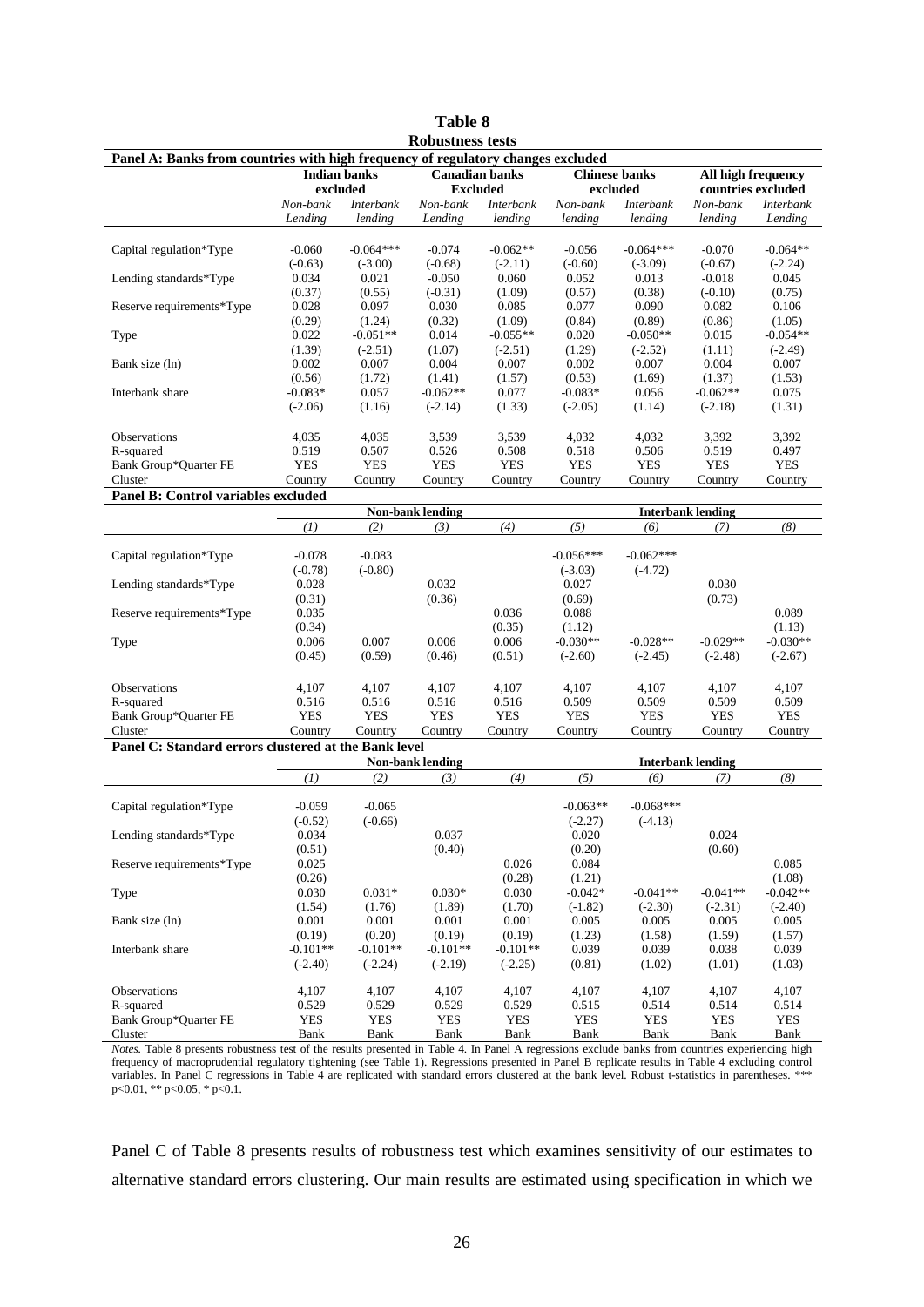cluster heteroskedasticity-adjusted standard errors at the country level. In Panel C we present the results for tests where errors are clustered at the banking level. Our findings remain very similar. Standard errors are slightly higher compared to those in our baseline model; however the effect of capital requirements on foreign banks' interbank lending is still significant at 5% level.<sup>[18](#page-26-0)</sup>

#### *4.4 Long-run effects*

Our baseline results explore heterogeneity in the effect of regulatory changes on contemporaneous lending provided by foreign banks in the UK. But it is also important to investigate the duration of these effects. To consider this we modify regression specification 1 in Table 4 by replacing the interaction term with its first, second and third lag. Significant coefficients of the lags of the interactions will inform us about the duration of the effects found in Table 4.

Table 9 present the results of this analysis. In all of the regressions the lagged interactions between the Type and Regulation variables are statistically insignificant. This suggests that the differences in the effect of changes in macroprudential regulation on lending provided by foreign banks' branches and subsidiaries are only contemporaneous and disappear after the quarter in which changes occurred. These results are not surprising: in the case of capital requirements a tightening requires an immediate response from the banking group. Since the higher degree of control over the branch allows the parent bank to immediately adjust its affiliate branch lending we would expect that the adjustment would be most significant around the announcement of the new capital adequacy regime. In the later quarters, we would not observe the significant differences in lending growth between branches and subsidiaries due to lack of further adjustments or due to the fact that lending adjustments in case of subsidiary require more time. Once they are in place the differences between lending growth provided by both types of institutions diminishes.

#### **5. Conclusion**

 $\overline{a}$ 

Studies show that multinational banks transmit negative shocks to their parent banks' balance sheets – including changes in regulation – across national borders. In this paper we examine if the magnitude of the spillover effects depends on the organisation structure of banks' foreign affiliates. We exploit cross-country cross-time variation in the implementation of macroprudential regulation to test if lending in the UK of foreign banks' branches and subsidiaries respond differently to a tightening of capital requirements, lending standards or reserve requirements in foreign banks' home countries. Focusing on differences in lending responses of branches and subsidiaries which belong to the banking group allows us to control for all factors which might affect parent banks' decisions regarding their foreign affiliates' lending.

<span id="page-26-0"></span><sup>&</sup>lt;sup>18</sup> Additionally, we perform tests with standard errors clustered at the banking group level. Results are similar to those in Table 4 and are also available upon request.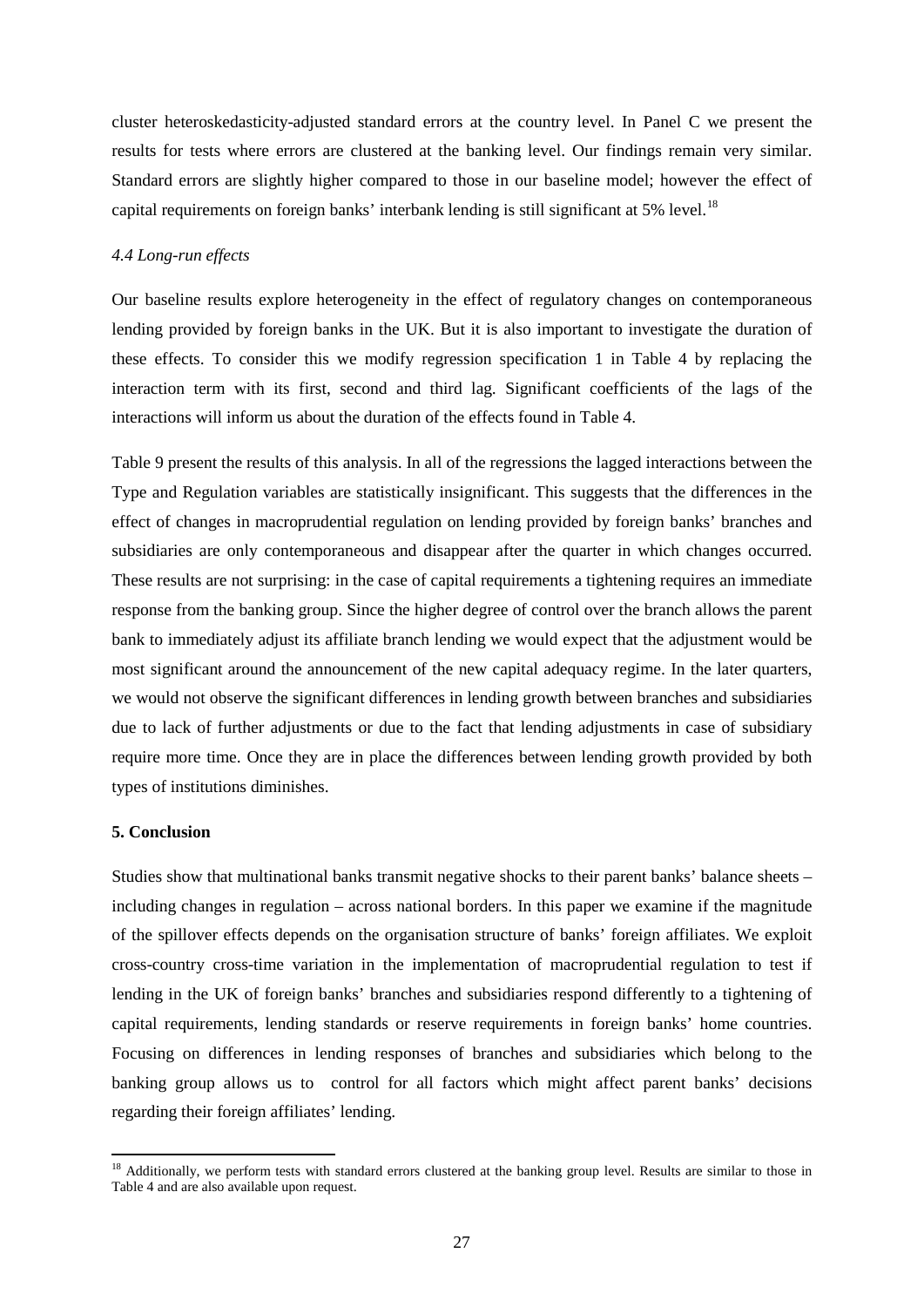|                                   |            | Table 9                  |                    |            |                          |                      |
|-----------------------------------|------------|--------------------------|--------------------|------------|--------------------------|----------------------|
|                                   |            | <b>Duration analysis</b> |                    |            |                          |                      |
|                                   |            | <b>Non-bank lending</b>  |                    |            | <b>Interbank lending</b> |                      |
| Capital requirements $*Type(t+1)$ | 0.072      |                          |                    | $-0.173$   |                          |                      |
|                                   | (0.66)     |                          |                    | $(-1.37)$  |                          |                      |
| Capital requirements $*Type(t+2)$ |            | $-0.037$                 |                    |            | $-0.114$                 |                      |
|                                   |            | $(-0.61)$                |                    |            | $(-0.87)$                |                      |
| Capital requirements $*Type(t+3)$ |            |                          | 0.102              |            |                          | $-0.036$             |
|                                   |            |                          | (1.40)             |            |                          | $(-0.26)$            |
| Type                              | 0.030      | 0.031                    | 0.031              | $-0.040**$ | $-0.039**$               | $-0.039**$           |
|                                   | (1.71)     | (1.58)                   | (1.44)             | $(-2.24)$  | $(-2.31)$                | $(-2.22)$            |
| Observations                      | 4,093      | 3,999                    | 3,904              | 4.093      | 3,999                    | 3,904                |
| R-squared                         | 0.529      | 0.534                    | 0.538              | 0.515      | 0.515                    | 0.515                |
| Controls                          | <b>YES</b> | <b>YES</b>               | <b>YES</b>         | <b>YES</b> | <b>YES</b>               | <b>YES</b>           |
| Bank Group*Quarter FE             | <b>YES</b> | <b>YES</b>               | <b>YES</b>         | <b>YES</b> | <b>YES</b>               | <b>YES</b>           |
| Cluster                           | Country    | Country                  | Country            | Country    | Country                  | Country              |
|                                   |            | Non-bank lending         |                    |            | <b>Interbank lending</b> |                      |
| Lending standards *Type $(t+1)$   | $-0.012$   |                          |                    | 0.069      |                          |                      |
|                                   | $(-0.26)$  |                          |                    | (1.72)     |                          |                      |
|                                   |            | 0.038                    |                    |            | $-0.060$                 |                      |
| Lending standards $*Type(t+2)$    |            |                          |                    |            |                          |                      |
|                                   |            | (1.18)                   | 0.026              |            | $(-0.55)$                | 0.040                |
| Lending standards $*Type(t+3)$    |            |                          |                    |            |                          |                      |
|                                   | $0.030*$   |                          | (0.88)             | $-0.042**$ |                          | (0.70)               |
| Type                              |            | 0.030                    | 0.031              |            | $-0.038**$               | $-0.040**$           |
| Observations                      | (1.75)     | (1.56)                   | (1.48)             | $(-2.39)$  | $(-2.26)$                | $(-2.27)$            |
|                                   | 4,093      | 3,999                    | 3,904              | 4,093      | 3,999                    | 3,904                |
| R-squared                         | 0.529      | 0.535                    | 0.538              | 0.515      | 0.515                    | 0.515                |
| Controls                          | <b>YES</b> | <b>YES</b>               | <b>YES</b>         | <b>YES</b> | <b>YES</b>               | <b>YES</b>           |
| Bank Group*Quarter FE             | <b>YES</b> | <b>YES</b>               | <b>YES</b>         | <b>YES</b> | <b>YES</b>               | <b>YES</b>           |
| Cluster                           | Country    | Country                  | Country            | Country    | Country                  | Country              |
|                                   |            | Non-bank lending         |                    |            | <b>Interbank lending</b> |                      |
|                                   | 0.056      |                          |                    | $-0.072$   |                          |                      |
| Reserve requirements $*Type(t+1)$ |            |                          |                    |            |                          |                      |
|                                   | (0.84)     | $-0.002$                 |                    | $(-0.82)$  | $-0.006$                 |                      |
| Reserve requirements $*Type(t+2)$ |            | $(-0.01)$                |                    |            | $(-0.05)$                |                      |
| Reserve requirements $*Type(t+3)$ |            |                          | $-0.032$           |            |                          | 0.117                |
|                                   |            |                          |                    |            |                          |                      |
|                                   | 0.029      | 0.031                    | $(-0.37)$<br>0.032 | $-0.040**$ | $-0.039**$               | (1.31)<br>$-0.040**$ |
| Type                              |            |                          |                    |            |                          |                      |
|                                   | (1.67)     | (1.56)                   | (1.49)             | $(-2.18)$  | $(-2.33)$                | $(-2.31)$            |
| Observations                      | 4,093      | 3,999                    | 3,904              | 4,093      | 3,999                    | 3,904                |
| R-squared                         | 0.529      | 0.534                    | 0.538              | 0.514      | 0.515                    | 0.515                |
| Controls                          | <b>YES</b> | <b>YES</b>               | <b>YES</b>         | <b>YES</b> | <b>YES</b>               | <b>YES</b>           |
| Bank Group*Quarter FE             | <b>YES</b> | <b>YES</b>               | <b>YES</b>         | <b>YES</b> | <b>YES</b>               | <b>YES</b>           |
| Cluster                           | Country    | Country                  | Country            | Country    | Country                  | Country              |

*Notes.* Table 9 presents results examining the duration of the effects found in Table 4. We replicate regressions in Table 4 replacing treatment dummy with its three lag. Standard errors are clustered at the banks home country level. Robust t-statistics in parentheses. \*\* p<0.01, \*\* p<0.05, \* p<0.1.

Our results show that whether foreign branches or subsidiaries react differently to changes in regulation in their home countries depends on the type of regulation and the type of lending. Multinational banks' branches respond to tighter *capital requirements* in their home countries by contracting their lending more than subsidiaries. On average, branch interbank lending growth in the UK grows by 6.3 percentage point slower relative to subsidiaries following a tightening of capital requirements in the bank's home country. This is in line with our hypothesis which predicts that branch lending will be affected due to higher degree of control which parent banks have over its foreign branches. But this heterogeneity in response to capital requirements is only observed in case of lending to other banks. We find that the response of lending to non-bank borrowers to a tightening in capital requirements does not depend on the organisational forms of foreign banks' UK affiliates.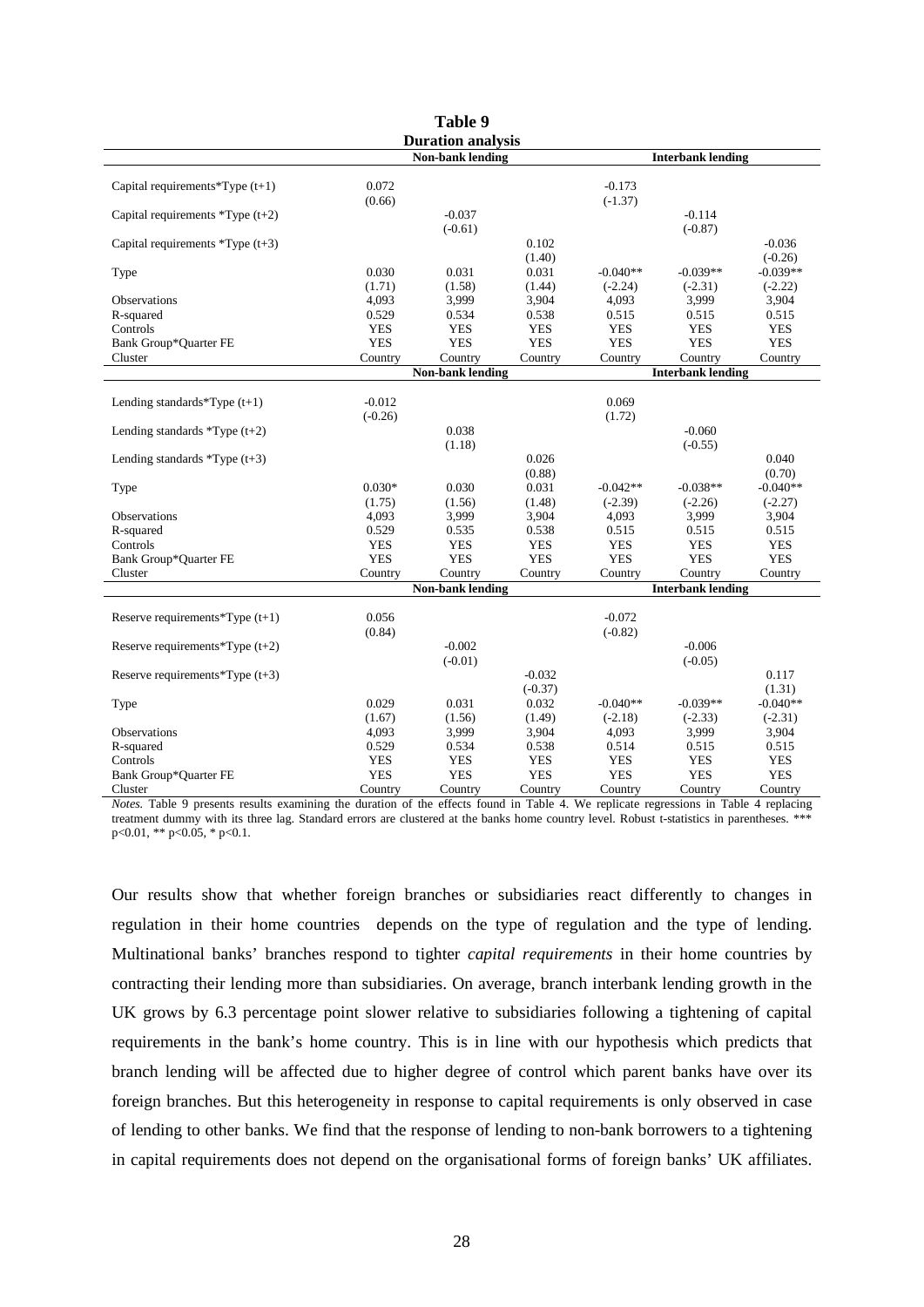Turning to the impact of a tightening in *lending standards* or *reserve requirements*, we find that there are no differential effects on interbank and non-bank lending.

Our additional analysis reveals that our baseline results are stronger for banking groups relying more on collection of soft information for credit decisions, operating more affiliated institutions in the UK, and banking groups in which foreign affiliates operate in further geographical distance from their parent banks headquarter. Parent banks in these banking groups are more likely to delegate more autonomy to boards of their foreign subsidiaries in which case it is easier to adjust lending of affiliates operating under the branch structure in response to tightening of capital requirements. This supports our hypothesis that the differential effects are driven by the degree of control which parent banks hold over their foreign institutions operating under different organizational forms.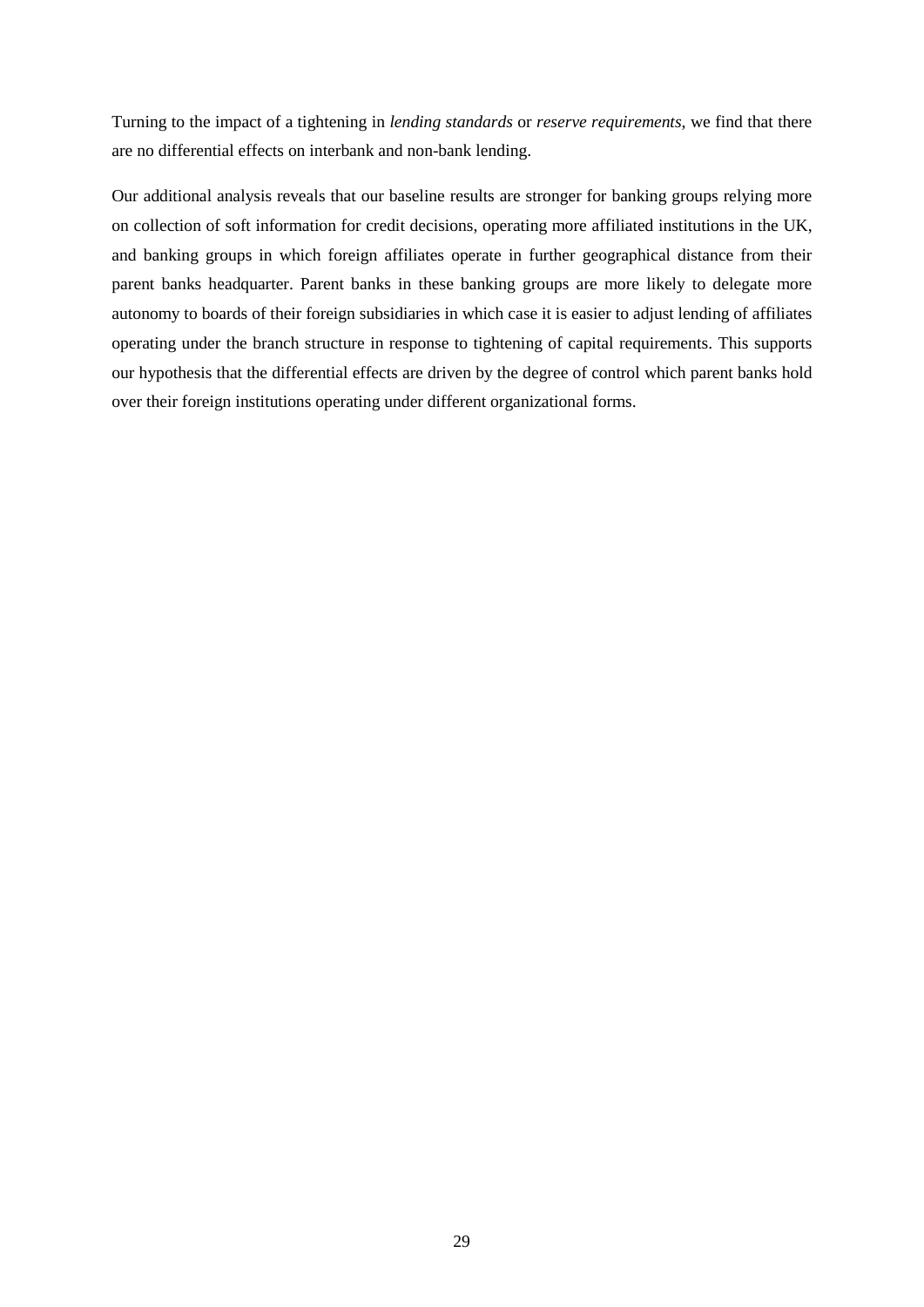#### **References**

- Aghion, P., and Tirole, J. (1997) 'Formal and real authority in organizations', *Journal of Political Economy*, Vol. 105, pp. 1–29.
- Agarwal, S. and R. Hauswald (2010) 'Distance and Private Information in Lending', *Review of Financial Studies*, Vol. 23, pp. 2757-2788.
- Agarwal, S. and R. Hauswald (2009) 'Authority and Information', *American University Working Paper*, pp. 1-34.
- Albetrazzi, U., Bottero, M. (2014) 'The Procyclicality of Foreign Bank Lending: Evidence from the Global Financial Crisis', *Bank of Italy Economic Working Papers,* pp. 1-36.
- Alonso, R., Dessein, W., and N. Matouschek (2008) 'When Does Coordination Require Centralization?', *American Economic Review,* Vol. 98, pp. 145–179.
- Aiyar, S., (2012) 'From financial crisis to great recession: the role of globalized banks', *American Economic Review*, Vol. 102, pp. 225–230.
- Aiyar, S., Calomiris, C., Hooley, J., Korniyenko, Y., Wieladek, T. (2014a) 'The international transmission of bank capital requirements: Evidence from the UK', *Journal of Financial Economics*, Vol. 113, pp. 368–382
- Aiyar, S., Calomiris, C., Wieladek, T. (2014b) 'Does macroprudential regulation leak? Evidence from a UK policy experiment', *Journal of Money, Credit and Banking*, Vol. 46, pp. 181–214.
- Berger, A., N. Miller, M. Petersen, R. Rajan, and J. Stein (2005) 'Does Function Follow Organizational Form? Evidence from the Lending Practices of Large and Small Banks', *Journal of Financial Economics*, Vol. 76, pp. 237–69.
- Berger A. N. and Udell G. F. (2002) 'Small business credit availability and relationship lending: the importance of bank organisational structure', *Economic Journal*, Vol. 112, F32-F53.
- Bertrand, M., S. Mullainathan, and E. Duflo (2004) 'How much should we trust differencesindifferences estimates?', *Quarterly Journal of Economics*, Vol. 119, pp. 249-75.
- Borio, C., & Shim, I. (2007) 'What can (macro-)prudential policy do to support monetary policy?' BIS Working Papers No. 242.
- Cerutti, E., Dell'Ariccia, G., Martinez Peria, M., S. (2007) 'How banks go abroad: Branches or subsidiaries?', *Journal of Banking & Finance*, Vol. 31(6), pp. 1669-1692.
- Cetorelli, N., Goldberg, L. (2011) 'Global banks and international shock transmission: evidence from the crisis', *International Monetary Fund Economic Review*, Vol. 59, pp. 41–76.
- Cetorelli, N., and Goldberg, L. (2012) 'Banking Globalization and Monetary Transmission', *Journal of Finance*, Vol. 67, pp. 1811–1843.
- Chava, S., and A. Purnanandam. (2011) 'The effect of banking crisis on bank-dependent borrowers', *Journal of Financial Economics*, Vol. 99, pp. 116–35.
- Claessens, S., and Van Horen, N. (2014) "Foreign Banks: Trends and Impact", *Journal of Money, Credit and Banking*, Vol. 46(S1), pp. 295–326.
- De Haas, R., Van Horen, N. (2013) 'Running for the exit? International bank lending during a financial crisis', *Review of Financial Studies*, Vol. 26, pp. 244–285.
- Dell'Ariccia, G. and Marquez, R. (2010) 'Risk and the Corporate Structure of Banks', *Journal of Finance*, Vol. 65 (3), pp. 1075-1096.
- Dessein, W., (2002) 'Authority and Communication in Organizations', *Review of Economic Studies*, Vol. 69, pp. 811-838.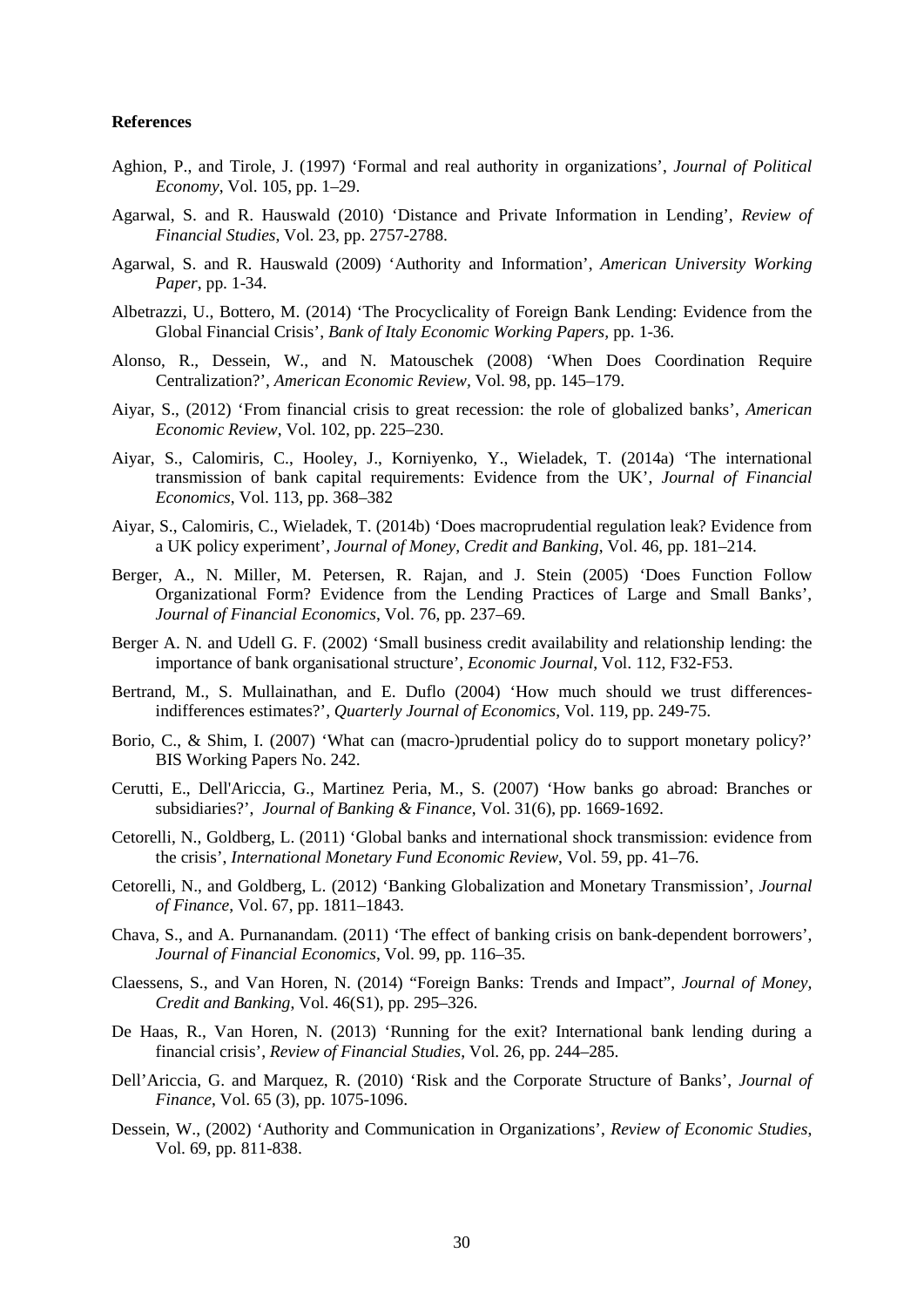- Fiechter, J., Otker-Robe, I., Ilyna, A., Hsu, M., Santos, A., and Surti, J. (2011) 'Subsidiaries or branches: Does one size fit all?', *IMF Staff Discussion Note*, March.
- Gambacorta. L. and Mistulli, P. E. (2004) 'Does bank capital affect lending behaviour?', *Journal of Financial Intermediation*, Vol. 13, pp. 436-457.
- Giannetti, M., and L. Laeven (2012) 'The flight home effect: Evidence from the syndicated loan market during financial crises', *Journal of Financial Economics*, Vol. 104, pp. 23–43.
- Goulding, W., Nolle, D., E. (2012) 'Foreign Banks in the U.S.: A Primer', *Board of Governors of the Federal Reserve System International Finance Discussion Papers*, No. 1064.
- Hart, O. and Holmstrom, B., (2010) 'A Theory of Firm Scope', *Quarterly Journal of Economics*, Vol. 125, pp. 483-513.
- Hoggarth, G., Hooley, J., Korniyenko, Y. (2013) 'Which way do foreign branches sway? Evidence from the recent UK domestic credit cycle', *Bank of England Financial Stability Paper* 22.
- Kashyap, Anil K., and Jeremy C. Stein (2000) 'What Do a Million Observations on Banks Say about the Transmission of Monetary Policy?', *American Economic Review*, Vol. 90, pp.407–28.
- Kashyap, Anil K., and Jeremy C. Stein (2012) 'The Optimal Conduct of Monetary Policy with Interest on Reserves', *American Economic Journal: Macroeconomics*, Vol. 4, pp. 266–82.
- Knyazeva, A., Knyazeva, D., and Masulis, R. W., (2013) 'The Supply of Corporate Directors and Board Independence', *Review of Financial Studies*, Vol. 26, pp. 1561-1605.
- Kuttner, Kenneth N., & Shim, Ilhyock 2013. 'Can Non-Interest Rate Policies Stabilize Housing Markets? Evidence from a Panel of 57 Economies' NBER Working Papers No. 19723.
- Landier, A., V. Nair and J. Wulf (2007) 'Trade-offs in Staying Close: Corporate Decision- Making and Geographic Dispersion', *Review of Financial Studies,* Vol. 22, pp. 1119-1148.
- Lemmon, M. L., and M. R. Roberts (2010) 'The response of corporate financing and investment to changes in the supply of credit', *Journal of Financial and Quantitative Analysis* 45: 555-587.
- Liberti, J. M., and A. R., Mian (2009) 'Estimating the Effect of Hierarchies on Information Use', *Review of Financial Studies*, Vol. 22, pp. 4057-4090.
- Lim, C. , F. Columba, A. Costa, P. Kongsamut, A. Otani, M. Saiyid, T. Wezel, and X. Wu (2011) 'Macroprudential Policy: What Instruments and How to use them?', IMF Working Paper No. 11/238.
- Montoro, C., and R. Moreno (2011) "The Use of Reserve Requirements as a Policy Instrument in Latin America", *BIS Quarterly Review*, March, pp. 53–65.
- Mora, N. (2014) 'Reason for Reserve? Reserve Requirements and Credit', *Journal of Money, Credit and Banking*, Vol. 46, pp. 469–501.
- Ongena, S., Popov, A., and G. Udell, (2013) 'When the cat's away the mice will play: Does regulation at home affect bank risk-taking abroad?, *Journal Financial Economics*, Vol. 108, pp. 727–750.
- Peek, J., and E. Rosengren (1997) 'The international transmission of financial shocks: The case of Japan', *American Economic Review*, Vol. 87, pp. 495–505.
- Peek, J., and E. Rosengren (2000) 'Collateral damage: Effects of the Japanese bank crisis on the United States', *American Economic Review*, Vol. 90, pp. 30–45.
- Popov, A., and G. Udell (2012) 'Cross-border banking, credit access, and the financial crisis', *Journal of International Economics*, Vol. 87, pp. 147–61.
- Presbitero, A. F., Udell, G. F., and Zazzaro, A. (2014) 'The home bias and the credit crunch: A regional perspective', *Journal of Money, Credit and Banking*, Vol. 46, pp. 53-85.
- Reinhart, C. M., and V. R. Reinhart (1999) 'On the Use of Reserve Requirements in Dealing with Capital Flow Problems', *International Journal of Finance and Economics*, Vol. 4, pp. 27–54.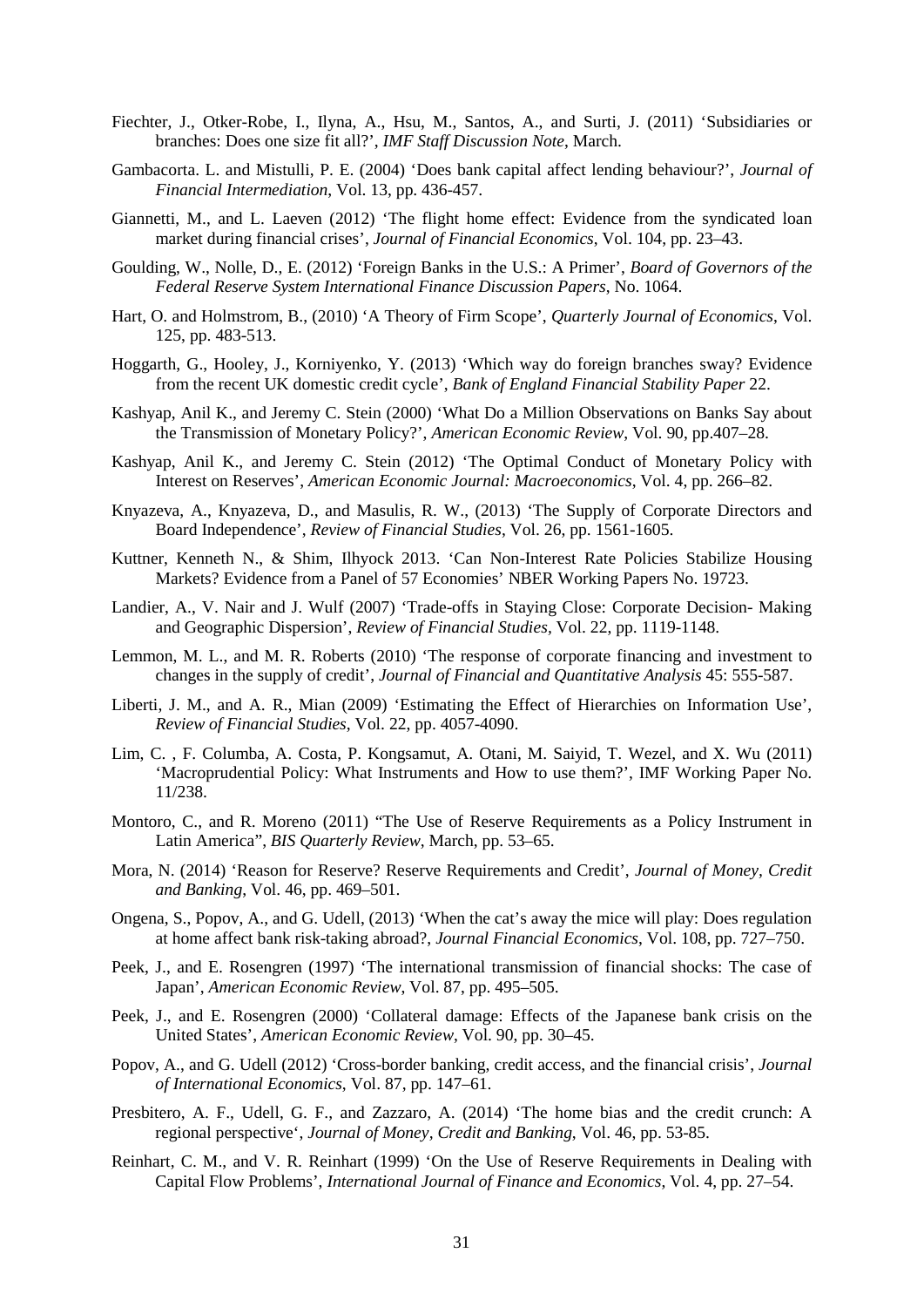- Schnabl, P. (2012) 'Financial globalization and the transmission of bank liquidity shocks: Evidence from an emerging market', *Journal of Finance*, Vol. 67, pp. 897–932.
- Stein, J. (2002), "Information Production and Capital Allocation: Decentralized versus Hierarchical Firms", *Journal of Finance*, Vol. 57, pp. 1891-1921.
- Terrier, G., R. Valdes, C. E. Tovar, J. Chan-Lau, C. Fernandez-Valdovinos, Mercedes Garcıa-Escribano, Carlos Medeiros, Man-Keung Tang, Mercedes Vera Martin, and Chris Walker (2011) 'Policy Instruments to Lean against the Wind in Latin America', *IMF Working Paper,* No. 11/159.
- Whited, T. R., and M. R. Roberts (2012) Endogeneity in Empirical Corporate Finance, in: G. Constantinides, M. Harris, and R. Stulz, eds. Handbook of the Economics of Finance Vol. 2, 2012.
- Williamson, O. E. (1967) 'Hierarchical Control and Optimum Firm Size', *Journal of Political Economy*, Vol. 75, pp. 123-138.